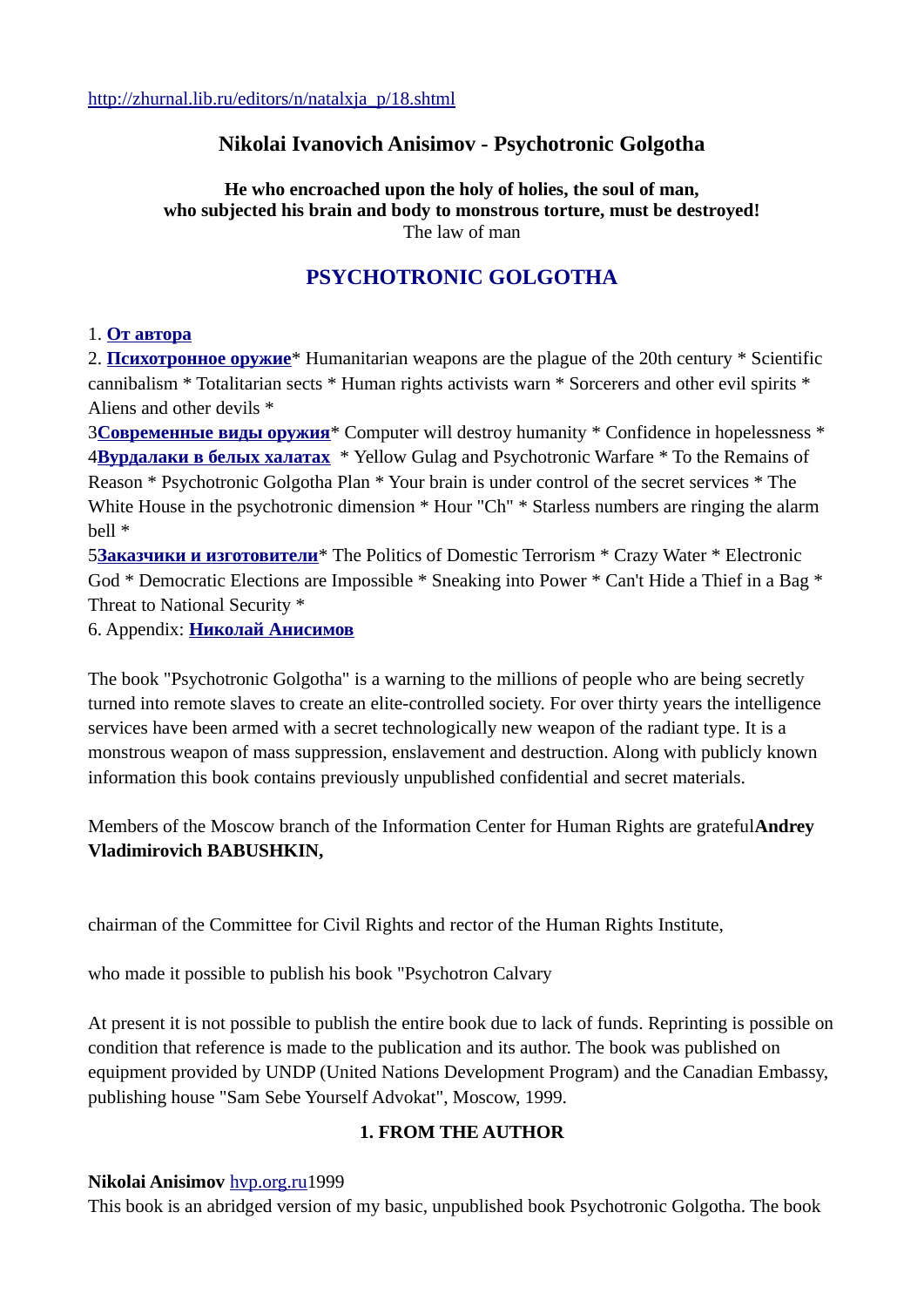is written in simple and accessible language, designed for a wide range of readers. Along with the well-known information the book contains confidential information about the secret psychotronic warfare.

In writing the book I used various sources of information. These are scientific and special literature, military publications and reference books, articles in the mass media, interviews with experts, classified information and my own experience as a victim of psychotronic weapons. The abridged variant of the book includes only a small part of all available information. However, it also informs readers about the monstrous atrocity committed against the peoples of the former USSR. I am sure that there are many victims among the readers who have experienced the whole horror of the psychotronic terror themselves and their families.

The book "Psychotron Calvary" consists of five parts. In the first part I introduce readers to the technology of psychotronic treatment of the population and exotic types of modern weapons. A large part is devoted to the participation of domestic psychiatry and special services in the commission of this monstrous crime. I touch briefly on the topic of the creation and functioning of the human rights movement. A law should be introduced into the Constitution and criminal legislation to prohibit the remote psychophysical influence on a person.

The second part of the book is essentially factual material for an international tribunal. It contains documented stories of victims of psychotronic weapons. Chapters of this part of the book "What is psychotronic terror?" and "Psychotronic torture and torture" will not only interest uninitiated readers, but will enable lawyers to correctly qualify the committed crime.

The third part of the book tells of the unequal struggle of the human rights movement against the heinous crime of the century. Considering this topic to be relevant, I have included a significant number of documents in this part. The fourth part contains some of the most revealing examples proving the existence of non-lethal weapons and their use on the population. The book ends with short stories, interviews, surveys and publications.

#### **MY PURPOSE**

By offering readers an abridged version of the book "Psychotron Calvary" I aimed to draw public attention to the monstrous crime that threatens life on Earth. Readers should regard the information in the book not as fiction or phantasmagoria, but as real danger. It concerns the life and health of the individual as well as the entire population. What is happening to us today is the most monstrous tragedy of our long-suffering country.

The idea of creating such an unusual book could not arise by itself. The author must have had a reason. In my case, one of the main reasons was the fact that I myself have been a victim of psychotronic influence for twelve years.

By including my story in the chapter "From the author" I wanted to use my own example to show readers the involvement of the special services in the crime of the century, as well as to restore true information about myself. The fact is that over the years the zombified, censored, and KGBcooperating media outlets have published my story in a distorted form, removing political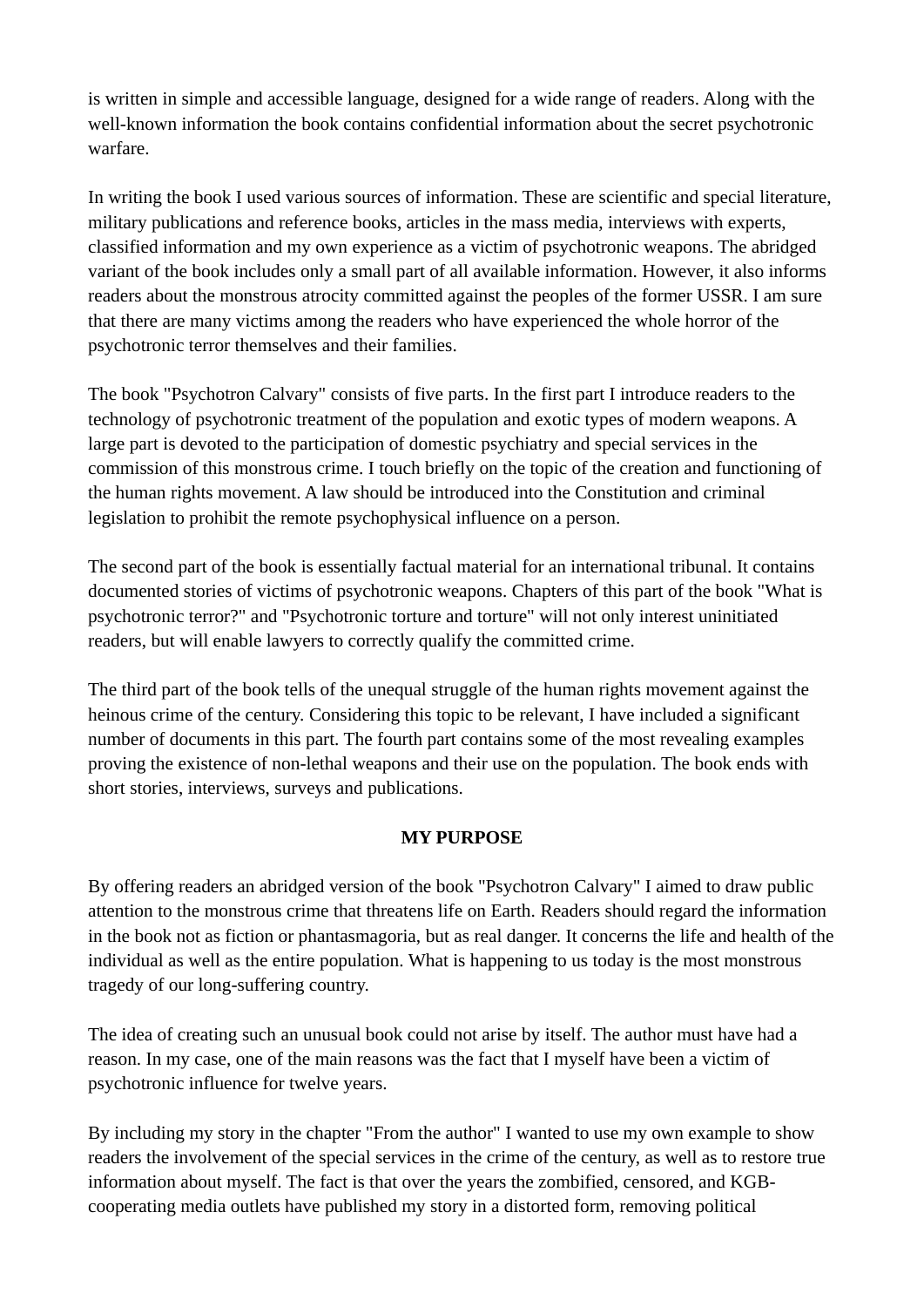motivations and the involvement of the special services. Distorted information was reprinted and distributed in huge numbers across Russia, the former Soviet Union and abroad.

In 1996 and 1997 special services published two articles about me in a national newspaper with the purpose to discredit me as a leader of a human rights organization. Not a single fact was mentioned in those articles. Everything was present in them: open slander, cynical insults and humiliation and accusations of committing a criminal offense. Undoubtedly, in a normal country, the author of such rabid articles, together with the editor, should be imprisoned for distributing slander in print.

### **ABOUT ME**

I was born in 1945 in Irkutsk. After my birth my parents moved to Novosibirsk, where my father, a military engineer, was appointed head of the technical department in one of the military departments of the SIBVO headquarters, and my mother took a job in one of the Novosibirsk Research Institute as a scientific secretary. My elder brother was seriously engaged in sports. Practically all my childhood passed among scientific books, military reference books, dissertations, military ranges, soldiers' barracks and gyms. From my parents I received a good and varied education, and my brother instilled in me a lifelong love of sports. Not being born a slave, I had a very hard time fitting in with the reality around me.

My parents were not communists, there were repressed people in their families. My father did not accept the communist ideology at all, he condemned the communist regime, although he never talked about it openly. Being perfectly aware of history and having an excellent knowledge of politics, he sometimes took out banned books and let me read them, at the same time explaining to me how to survive under the conditions of the communist dictatorship. But my father's advice didn't always sink in in my childhood mind.

In fourth grade I was expelled from school for refusing to wear a pioneer tie and for making unflattering remarks about the leader of the world proletariat and his party. At that time my father had great difficulty in getting me reinstated and avoiding serious trouble at school. Since then I have never voted, nor have I been a member of the Komsomol or the Communist Party. There were events in my life that significantly influenced the formation of my worldview.

At the end of the 60s I began to engage in anti-communist and human rights activities. These activities consisted of anti-communist propaganda, official rejections of communist elections, distributing international documents on human rights among the population, exposing Soviet scientific and punitive medicine. I passed on some documents concerning the cooperation of Soviet medicine with the Ministry of Defense, the KGB, and the Interior Ministry to foreign nationals whenever possible.

#### **SILENT REPRESSION**

I believe that it was 20-25 years ago that I fell under the unspoken supervision of the KGB. Subsequently, during my arrest, detention and reprisal, KGB officers confirmed my assumption. The official surveillance was established in 1985. The Chekists began their terrorist activities in 1986 with an assassination attempt on me in Zelenograd. Then I was repressed by the KGB and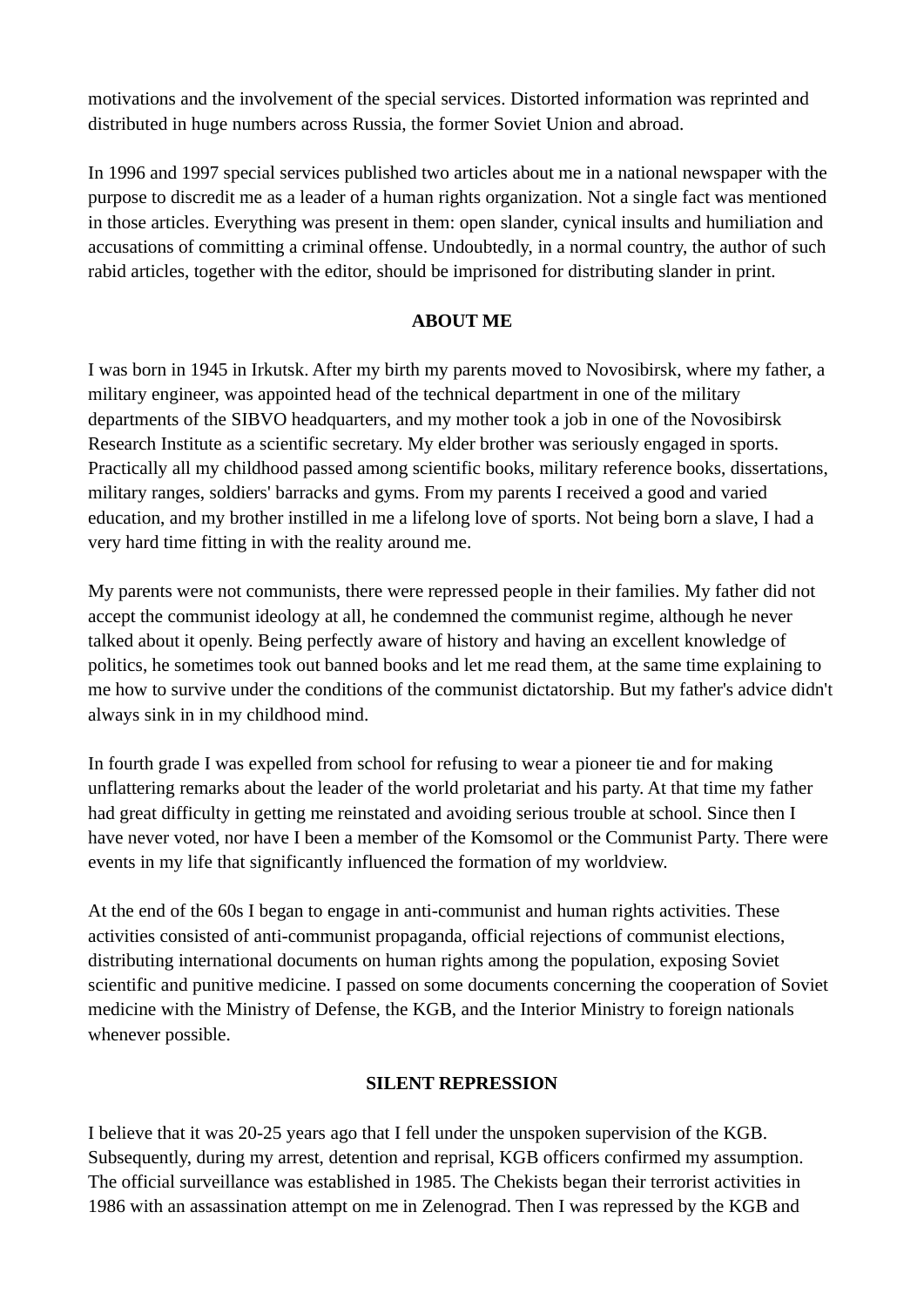Interior Ministry. Repression was carried out by Major Lebedev (ZelenogradLubyanka) and Deputy Head of the Department of Internal Affairs of Zelenograd.

In 1987 the KGB system began to use psychotronic weapons against me according to the following programs: remote control of the brain, control of emotions and functioning of internal organs, conducting special medical-biological, pharmacological and psychotronic experiments. The main direction of which was to work out a system of human survival in artificially created stressful and extreme situations with subsequent slow and gradual destruction of people as waste material.

In 1989, after receiving the latest responses from the Moscow prosecutor's office concerning the criminal offenses committed against me earlier, the KGB system started using psychotronic weapons against me again. In 1990 I officially renounced my Soviet citizenship. On the second day after I submitted my documents to the OVIR, the KGB, together with the Interior Ministry, tried to fabricate a criminal case against me, accusing me of committing a nonexistent crime. In the same year the KGB system desecrated the graves of my relatives and then deprived me of even a lowpaying job, leaving me practically without means of subsistence, completely blocked my mail and phone.

As a result of prolonged treatment with psychotronic weapons I acquired more than 25 chronic diseases, running in acute inflammatory form not amenable to any treatment. I was infected with several serious diseases, psychotropic drugs were administered instead of painkillers. As a result of prolonged irradiation of different parts of my brain I lost my vision significantly, there was a deformation of my frontal bone and atrophy of the cerebellar worm in the back of my head, my height reduced by 7 cm in a very short time, etc.

All artificially created changes in the body are produced by purposeful manipulation according to the scheme: positive - negative, negative - positive and testifies to the fact that psychotronic processing is performed on a subtle genetic level. Molar teeth that fell out, nails that periodically came off, first and second-degree radiation burns on my body, hair that began to fall out, eye pigmentation changes, changes in the structure of skeleton bones, muscles and organs located on my face testify to the fact that irreversible changes, inevitably leading to death, are taking place in my organism due to purposeful irradiation.

Somatic destruction is periodically combined with purposeful information torture on the principle of associative and neurolinguistic psychoprogramming known to specialists with the use of Supercomputer. All the above-mentioned facts are confirmed by special expertise, legal and medical documents, witness testimonies and material evidence.

During the years of terror, which is twelve years of human life, the KGB system committed twelve unpunished criminal offenses against me, many provocations, searches and discrediting. By purposefully destroying my relative and comrades who knew a lot with psychotronic weapons, the Chekists passed their deaths off as natural, faking various internal diseases. My mother was turned into a blind and deaf invalid, bedridden. My daughter gave birth to an unusual child with signs of mutation.

I systematically sent personal and collective statements, human rights documents and factual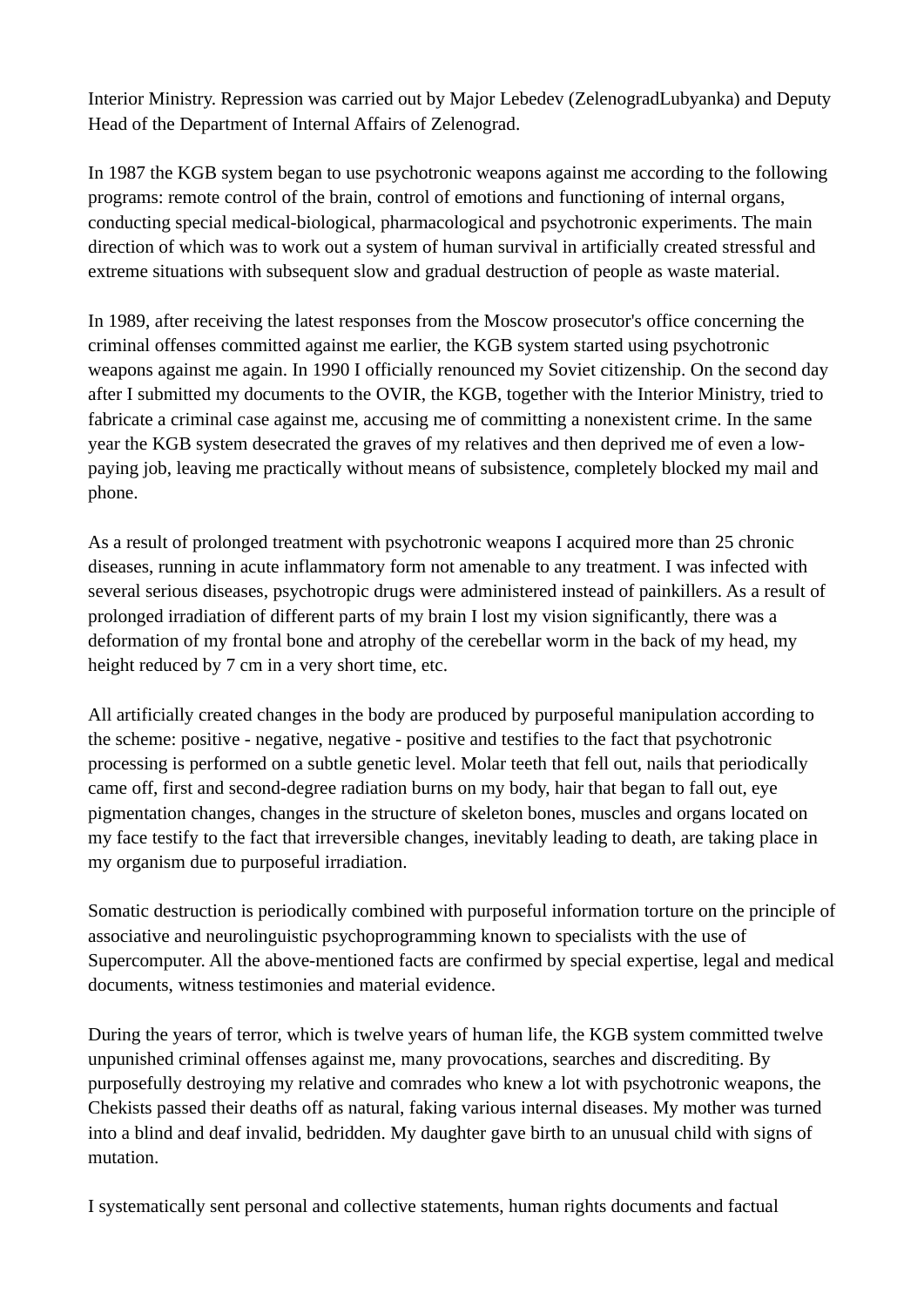material to practically all legal instances of the country. In 1990 according to postal documents they had reached the President of USSR M. Gorbachev. In 1991, in Novosibirsk, I personally handed over a large package of human rights documents, the press and my personal appeal to Russian President Boris Yeltsin. In all cases presidents and officials got away with absurd replies or persistent silence.

In my story one can clearly trace the KGB's involvement in committing crimes. The Chekists, confident of their total impunity, continue their atrocities. They include more and more elements of the so-called "poltergeist" in their programs. This serves as an ideal cover for the use of psychotronic and other types of modern exotic weapons against the population.

### **PROTECTION COMMITTEE**

In the summer of 1987 I was the first to come out with an anti-psychotronic poster in the central square of Novosibirsk. The poster said that the CPSU and the KGB were waging a secret undeclared bioenergetic war against their own people. At the time, psychotronic weapons were called bioenergetic by experts. The punitive bodies were doing everything possible to remove me from the square. They managed to do it only by using psychotronic weapons against me.

KGB and Interior Ministry warned me that if I did it again they would put me in a psychiatric hospital or put me in jail. Ignoring the threats and the horrific psychotronic terror, I continued to take to the streets and distribute leaflets. Not even two weeks after the first action as dozens of people exposed to psychotron terror began to come to my house.

On September 10, 1987 in Novosibirsk the Committee for the Protection of the Population from the Bioenergetic Terror was founded. The Committee began its activities by publishing the samizdat magazine "Golgotha". This was the first human rights organization in the Soviet Union to expose the monstrous crime of the century. Golgotha was the first journal to cover this subject. A little later in Moscow and then in St. Petersburg identical organizations were created.

Two months after the creation of the Novosibirsk organization, the system carried out its threats. I was forcibly placed in the local asylum. There Mengeli in white coats conducted criminal medicalbiological and psychotronic experiments on me.

In 1988 our organization was renamed the Committee for the Protection of the Population from Bioelectronic Terror. At the end of that year a new terminology appeared in the special literature and renamed again. In 1989 our Committee was renamed the Anti-Psychotronic Human Rights Center "ZOMBI".

#### **SORATES**

In 1988, after my brief conversion to the West, I was temporarily left alone. I joined the first political opposition party Democratic Union and became active in political and human rights activities.

The KGB assigned its agent A. Chuiko, who was code-named "Ethan" in KGB documents, to carry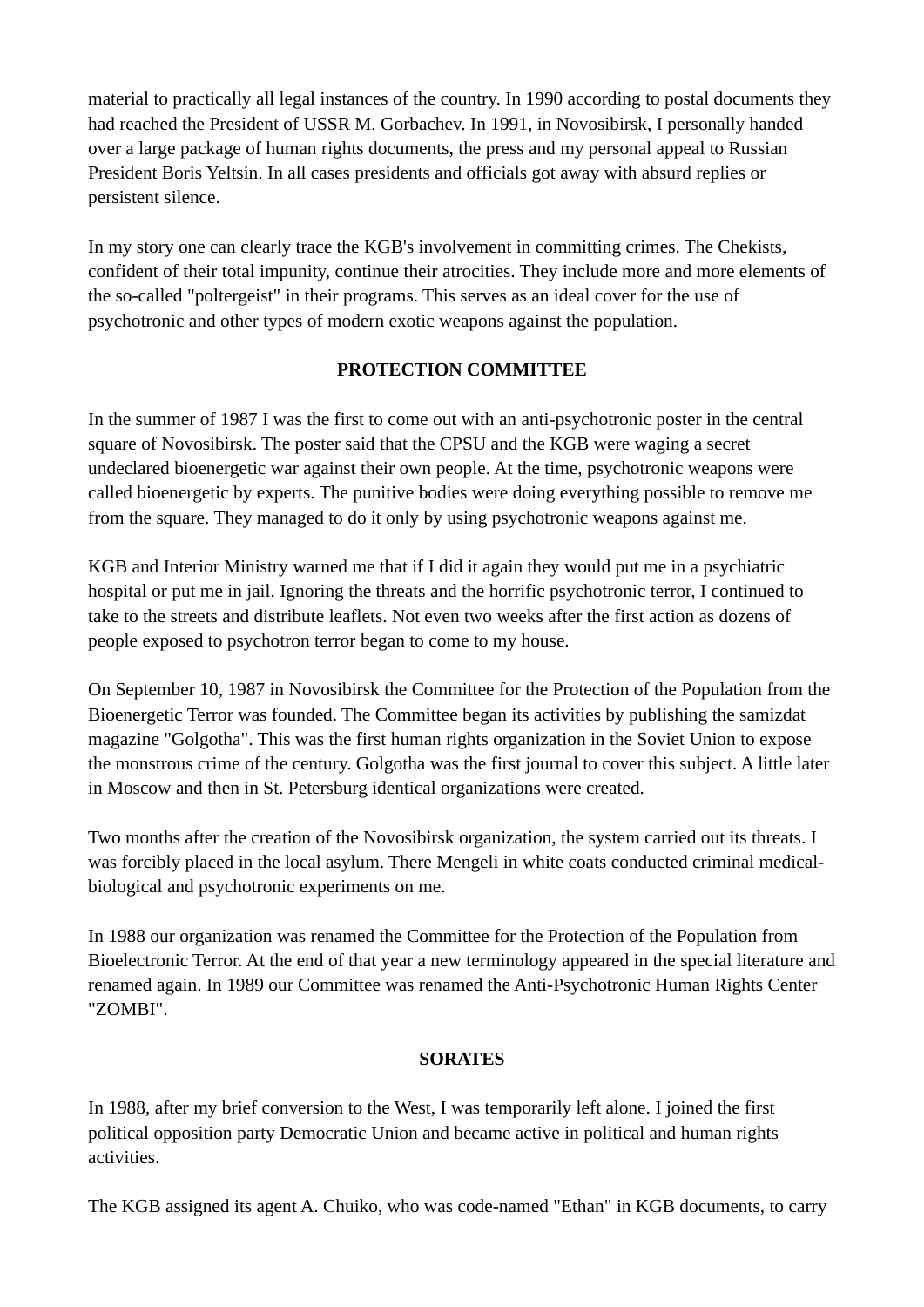out secret surveillance on me. His task was to steal from me various anti-government documents, DS programs and proclamations, preferably as many as possible written in my hand and with my signature, to discredit among political parties and young scientists of Novosibirsk Akademgorodok in order to prevent the disclosure of the psychotronic warfare in the USSR. The same discrediting and with the same purposes Lubyanka, using its agents, carries out here in Moscow.

After his refusal to cooperate with the KGB, A. Chuiko made an official statement according to which the leadership of the Novosibirsk region KGB, represented by its chief general Frolov, KGB officers: Troyan, Denisov and Firsenko planned to destroy four political figures of Novosibirsk. Third on the list he names my name. Destruction was supposed to be carried out by a psychotronic weapon, a method of destruction of the intellect and body.

At present the chairman of Novosibirsk branch of the Conservative party of Russia V. Orekhov is completely localized, and I am on the verge of destruction. The other condemned were saved from reprisals by a timely warning. Revelations of A.Chuiko were published in the newspaper "Moskovsky Komsomolets" for September 26, 1993 in the article "Thousand days of zombies". In confirmation of this information, the Moscow office of the Information Center for Human Rights has Chuiko's statement and a tape recording.

Novosibirsk branches of the Democratic Union and the Conservative Party of Russia were smashed to smithereens with psychotronic weapons before my eyes. Victims of psychotronic weapons appeared among the members of these political organizations. Under the influence of psychotronic weapons many Novosibirsk democratic and human rights publications ceased to exist.

In 1991, a Novosibirsk organization created the first self-published newspaper in the USSR, "KGB Secrets", which exposed the criminal activities of the KGB and CPSU, using psychotronic weapons against the population. The terrorists took revenge for every line they wrote and every newspaper they sold. Already at that time I assumed that the KGB would not allow the newspaper to be published. Indeed, after putting out a few issues, the publisher (the paper was being published with his money) was reprogrammed to accuse the CIA and to defend the KGB and CPSU. Naturally, after this metamorphosis, our roads diverged.

In 1991, at the international seminar "Human Rights Guarantee Mechanisms" of the CSCE Human Dimension Implementation Meeting in Moscow, it was decided to found a public organization forbidding the use of psychotronic and other identical weapons against the population. That same year, the Novosibirsk organization joined the Human Rights Union, a Moscow-based human rights organization. However, due to the monstrous psychotron terror and counteraction of the special services, the above organizations did not function properly.

## **INVITATION TO MOSCOW**

In 1993 the President of the Information Center for Human Rights, a member of the Public Chamber under the President of the Russian Federation, advisor to the Constitutional Court of the Russian Federation, professor, Doctor of Law B.L. Nazarov (I knew him since 1990) and Moscow human rights activists invited me to Moscow to create a human rights movement concerning the problem of psychotronic genocide.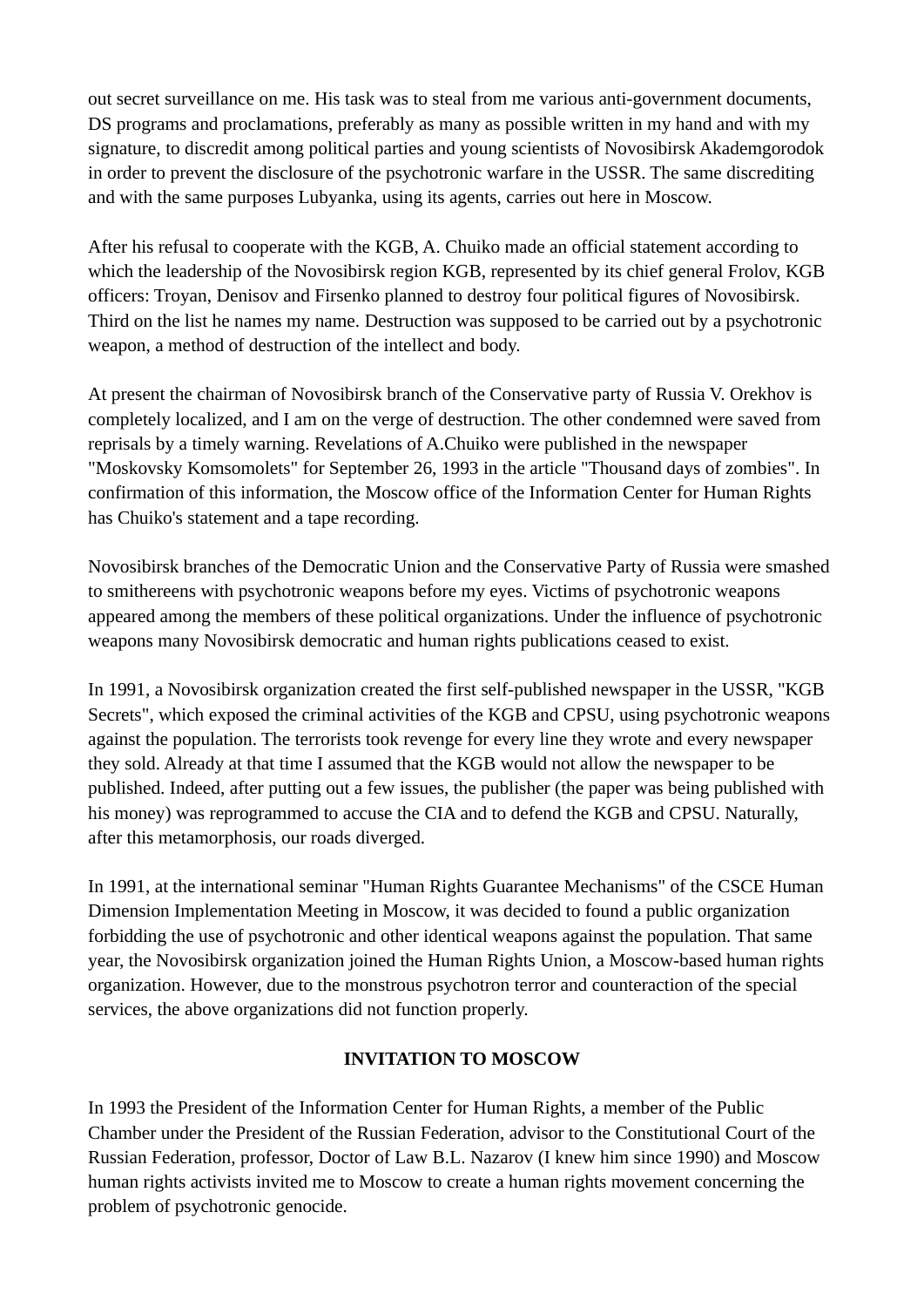In 1994 we established the Moscow branch of the Information Center for Human Rights. Its focus: protection of citizens against psychotronic terrorism. I was chosen as its chairman. By agreement with the Ministry of Justice, our public organization received a legal status with broad rights and powers.

We established branches in Novosibirsk, Tomsk, Pskov, Arkhangelsk, Ulyanovsk, Kursk, Yaroslavl, Ufa, Kazan, Tashkent, Kiev, and the USA. The total number of the human rights movement is over four hundred people. Among them are scientists, lawyers, writers, journalists, artists, military personnel, servicemen, workers, and students. The national composition is very diverse: Russians, Belarusians, Ukrainians, Tatars, Bashkirs, Chuvashs, Jews, the peoples of Central Asia, the Caucasus and the Baltic. The human rights movement includes leaders of political parties, public organizations, and religious communities of the Orthodox Church.

In its twelve years of operation, our organization has held more than one hundred protest actions and informational meetings with the public. We have given more than two hundred interviews to the media. Members of our movement have published more than three hundred articles and essays. More than thirty television movies were shown, and more than twenty radio programs were broadcast. Human rights activists took part in more than a hundred conferences, congresses, and seminars. More than three million leaflets were distributed in cities and towns.

The following self-published editions were released: "Golgotha" magazine, "Secret of the KGB" newspaper and a collection is being published. Proposals for deputies of State Duma of the Russian Federation were prepared, containing key positions, contributing to quick passing of the law. Fifteen people, victims of psychotronic repressions, were released from mental hospitals. More than five thousand copies of the "Law on Psychiatric Assistance to the Population and Guarantees of Citizens' Rights in Providing Psychiatric Assistance" were distributed to psych hospitals. One court case was won.

More than two hundred appeals, statements, open letters and protests were sent to high officials in Russia and the former Soviet Union countries. On the initiative of human rights activists in 1992-93 articles prohibiting experiments on people who have not given their consent were included in the Constitutions of the USSR and the Russian Federation. Unfortunately, these articles are ineffective.

### **THE ELIMINATION OF THE HUMAN RIGHTS MOVEMENT**

In order to suppress information about the monstrous crime, eliminate the victims and avoid fair retribution, the authorities and special services proceeded to liquidate our organization. Having disrupted the May picket at Lubyanka and eliminated Professor B.L. Nazarov with psychotronic weapons, in 1997 we were deprived of our office and means to function. After the death of Professor B.L. Nazarov, I was deprived of a stable place to live in Moscow and of minimum means for sustenance. My mail and telephones were blocked, my articles and interviews on radio and television were banned. However, such an opportunity is given to those who downplay the scale of the use of psychotronic weapons, who deny the political goals and involvement of government agencies and special services.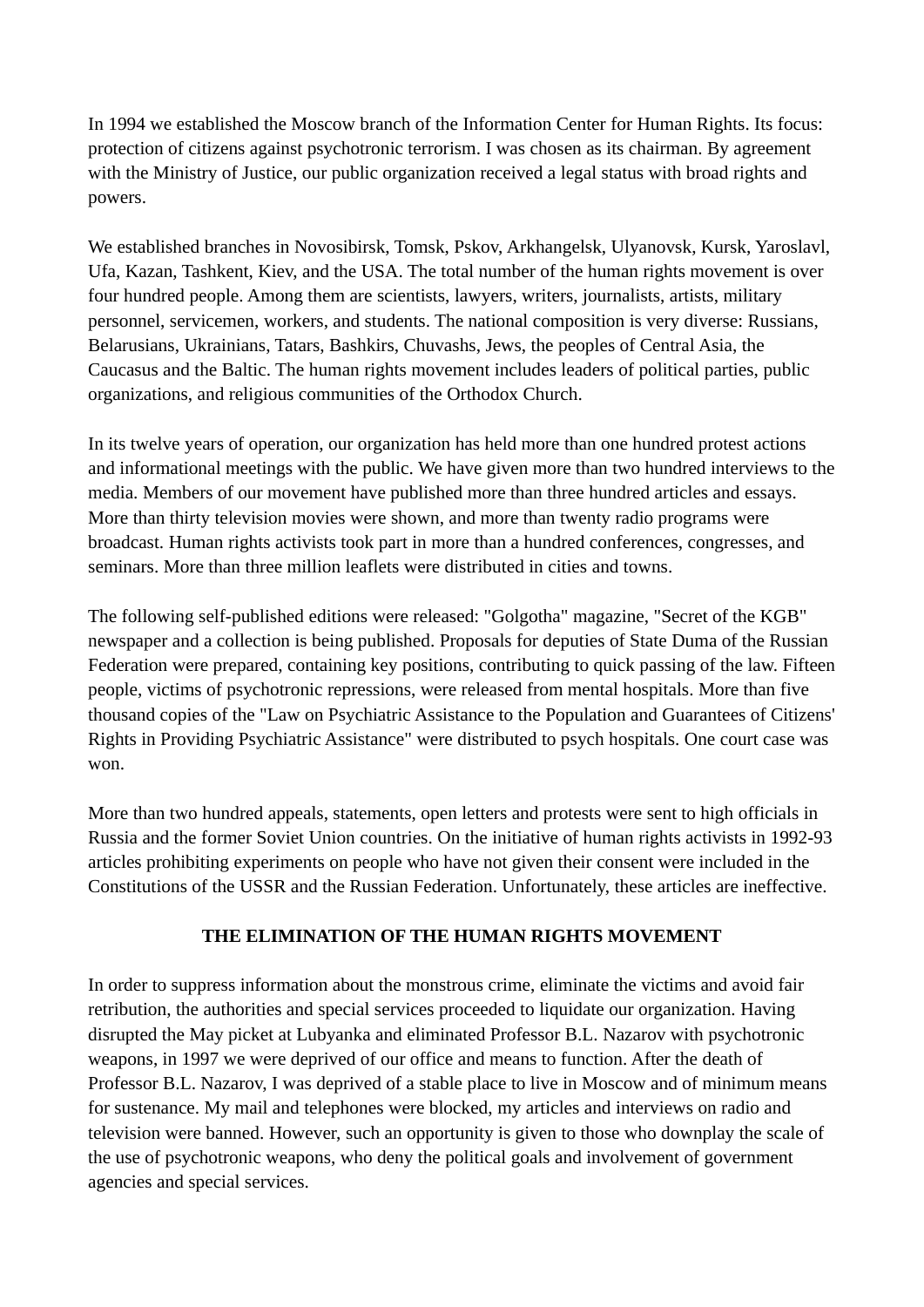Using psychotronic weapons and their agents, the special services began to break up and discredit our human rights movement by creating parallel organizations of zombified individuals and people with obvious mental deviations. They turned a gathering place for victims into a kind of testing ground for special technologies.

A psychiatric hunt was launched for persons who participated in protests or spoke about psychotronic weapons and their use on the population. Using the media, the population is being duped into psychics, poltergeism, the coming of the Antichrist, extraterrestrials and other fairy talefantasy devilry.

## **HISTORY OF THE BOOK**

I wrote an abridged version of the book "Psychotronic Golgotha" for more than two years under the monstrous psychophysical terror of the KGB system. As a result, my health was significantly damaged. Two criminal offenses were committed against me, my relatives suffered. More than twenty times terrorists disabled my typewriter and once my computer. Remote damage to dictaphones and cameras prevented qualified and quality interviews with specialists and scientists.

Distant exposure of photographic equipment and photocopying equipment did not allow quality production of covers and illustrations. Passport theft made it difficult to enter the Russian State Duma, government agencies and foreign representations to meet with deputies, political party leaders, officials and representatives of foreign countries. Lack of money made it impossible to pay for printing services.

Endless migrating through unfamiliar Moscow apartments, along artificially created psychotronic corridor took time, frustrated preparation of necessary materials, complicated everyday routine and in all cases was associated with certain risks. These and many other artificially created negative circumstances and problems made it impossible to publish the book in a shorter period of time.

During the supposed completion of the typing of the text on the floppy disk, the first publisher suddenly not only refused to continue the work and comply with earlier agreements, but also admitted that he had done nothing for the entire time. He simply led us astray for a year and a half in order to spare his journalist friend, who had written and published in the newspaper one of the first secret services' libels discrediting the human rights movement, from trial.

The second publisher also unexpectedly refused to honor the agreements made earlier, citing defective printing equipment. Subsequently, all attempts to engage book publishers also ended in failure. The KGB-FSB, armed with the devil's weapon, preceded our visits and negotiations with them ended in refusal.

A mass of artificially created circumstances prevented the book from being published in its entirety at this time. I have been forced to break it up into parts: 1.Psychotronic Golgotha, 2.Materials for the International Tribunal, 3.Struggle, 4.Only the facts, 5.Interviews, opinions, publications. However it was not possible to publish them for quite a long time. One of the publishers, a veteran journalist, after holding the material for more than two weeks and giving it his highest rating, offered to co-author it. After receiving a refusal, he immediately stopped contact with me.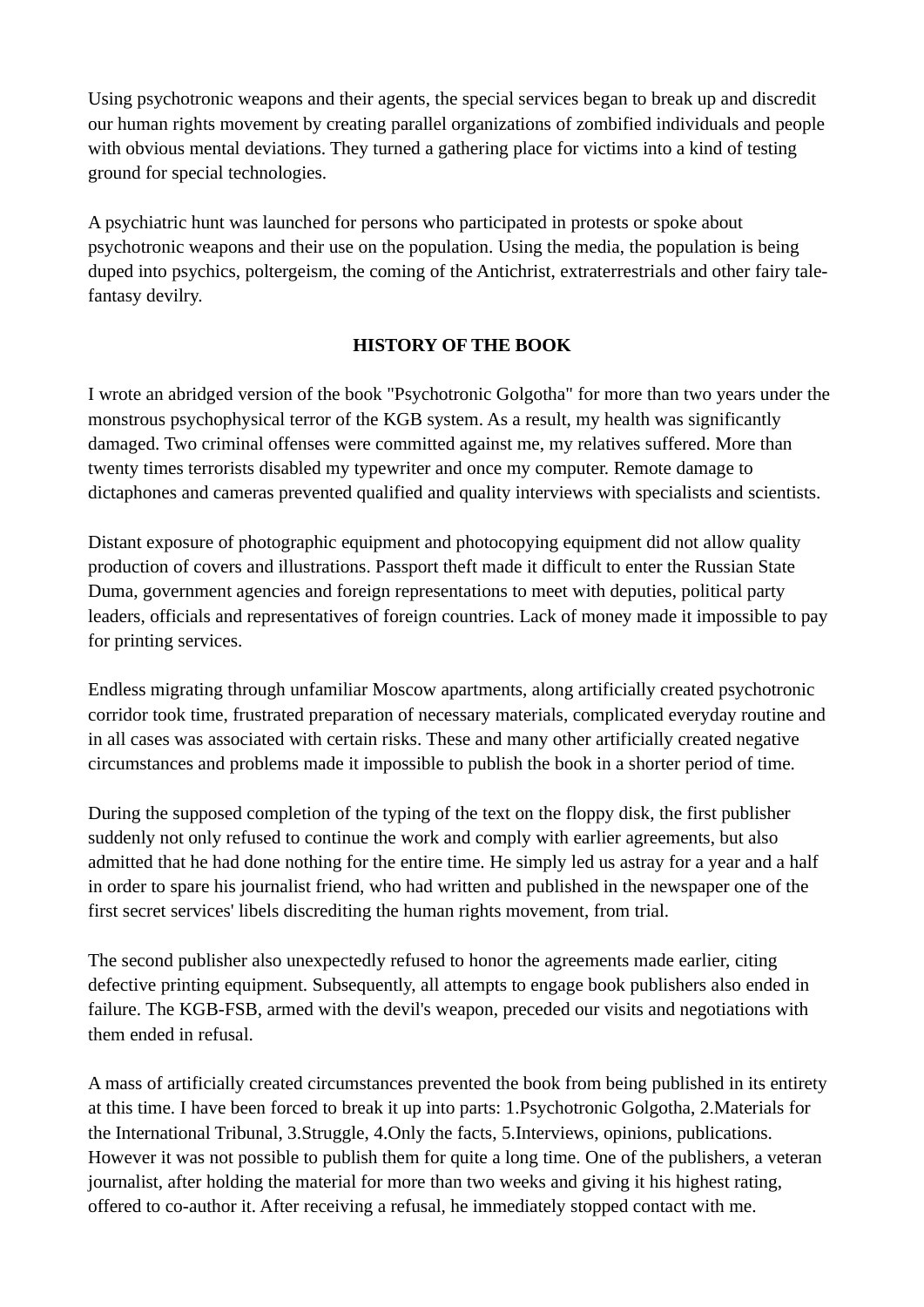A second attempt to have them published quickly by a human rights organization also ended in failure. To the great surprise of the computer specialists, the computer did not scan the typewritten text, and the computer layout produced there had been erased by someone, and the text had been stolen. Everyone involved in the initial typing of the text on the floppy disk was brutally treated with psychotronic weapons, remotely controlled and even incapacitated by the computers. At present I myself am on the verge of annihilation.

Today, psychotronic warfare is already recognized as de facto. The day when it will be recognized de jure is not far off. My book is a warning to the millions of people who are openly or secretly turned into psychotronic slaves to create a society controlled by an elite armed with a monstrous weapon of mass suppression, enslavement and destruction.

I consider exposing and stopping this monstrous crime to be a matter of national concern, so I leave my publications open to any serious information regarding psychotronic or other identical weapons and special means. The final disclosure requires data on the creation and use of psychotechnological weapons, the latest advances in science and technology, the latest weapons, demographic and other statistics. Confidentiality of the source of information guaranteed. Publication of the book requires a publisher and sponsor.

Chairman of the Moscow branch of the Information Center for Human Rights direction: Protection of citizens from psychotronic terrorism N.I. Anisimov

## **2. PSYCHOTRONIC WEAPONS**

At the dawn of scientific and technological progress dictators and governments of totalitarian states dreamed of transforming the ancient occult sciences and the hidden capabilities of the human psyche into weapons. With their help to make their own population obedient, to enslave other states and become masters of the world. With the creation of such weapons, the military had the perfect weapon of mass enslavement and destruction. The intelligence services got the perfect zombie agent, capable of obtaining and transmitting secret information without a walkie-talkie or a gun.

In the early 20th century, these dreams began to be realized in practice. One of the founders of domestic psychotronic weapons is academician V.Bekhterev. In 1925 V.Bekhterev's group carried out the first experiments on collective indoctrination of emotions at a distance. Mass suggestion was carried out through a radio network. F.Dzerzhinsky's daughter M.Talce and associate professor D.Luntz made a significant contribution to the creation of the devil's weapon. They were developing the combined psychotronic technologies based on interaction of special drugs and technical equipment.

Lubyanka prisoners and patients of psychiatric institutions were used as guinea pigs. With the invention of television came the possibility of mass psychotronic treatment of the population through television receivers. After the defeat of Nazi Germany scientific research in the field of psychotechnology weapons fell into the hands of the Soviet military and Chekists and gave a significant impetus to the creation of domestic psychotronic weapons.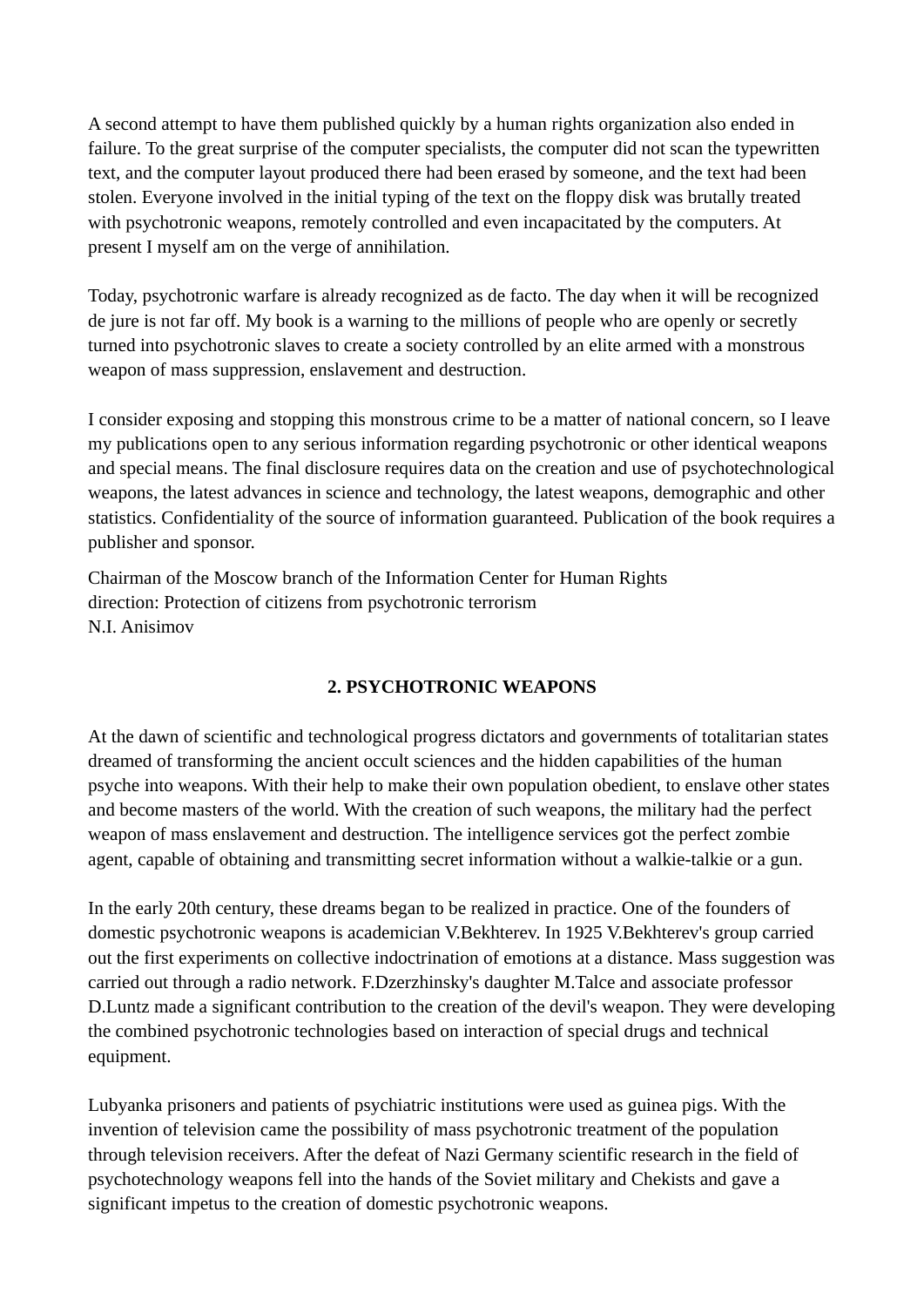At the end of the 50s the modern domestic psychotronic weapons left the laboratory buildings of closed research institutes and began to arrive to the armament of special services and military. At the same time the "List of Information Prohibited for Publication" was supplemented with a paragraph forbidding the open publication of materials on technical means intended to influence human behavioral functions and on the possibilities for controlling human behavior.

At the end of the 70s the psychotronic weapons began to come off the conveyors of secret factories and were applied to the population on a mass scale. At the end of the 80s, with the appearance of glasnost, the first publications appeared, exposing the customers and manufacturers of psychotronic weapons. At the same time a human rights movement began to be created in the country, waging an unequal struggle against the monstrous crime of the century.

## **HUMANE WEAPONS ARE THE PLAGUE OF THE 20TH CENTURY!**

Psychotronic weapons belong to the so-called "non-lethal" weapons. However its invisible components can kill at a distance, simulate or create any chronic disease, make a person a criminal or insane, create air, railroad or automobile disaster, in a few seconds to destroy a capital structure, create or provoke any climatic disasters, control the most complex device or mechanism. To control the behavior of people, any biological object, to change the mindset of the population.

Non-lethal weapons are divided into 4 types. The first type incapacitates armament, military equipment and facilities by changing the molecular structure of materials, reducing their strength, changing the physical and chemical properties, as well as disables any hardware or any mechanism, disrupts the functioning of radioelectronic means.

The second type incapacitates only living force, causing disturbances in the psyche of the enemy, coordination of movement, muscle tone, changes in the functioning of various body systems, including cardiovascular and visual apparatus. Radioson capable of putting large contingents of enemy troops to sleep and coherent optics capable of projecting horrific holographic images into the atmosphere demoralize enemy soldiers.

Holographic images of "death with a scythe" and armadas of "UFOs", artificially created purple-red sunsets and the appearance of the moon during the day, or artificially creating adverse climatic conditions in the areas where military operations are taking place, are designed to psychologically process the enemy and create panic. In overdose these exposures cause organ injuries that are not treatable, mental disorders that are not treatable, deformities and disabilities.

The third type includes psychotronic weapons. The fourth type is based on anti-gravity technology. The principle of the gravitational type of non-lethal weapons is that any object can be artificially deprived of the natural gravity of the Earth and become an obedient toy in the hands of operators, sitting at the control panels of gravitational weapons. Military equipment based on antigravity technology is extremely maneuverable and invulnerable to any modern and exotic weapons.

The first and second types of non-lethal weapons have not been fully declassified, while the third and fourth are still officially considered classified. More than 20 years ago, when the first secret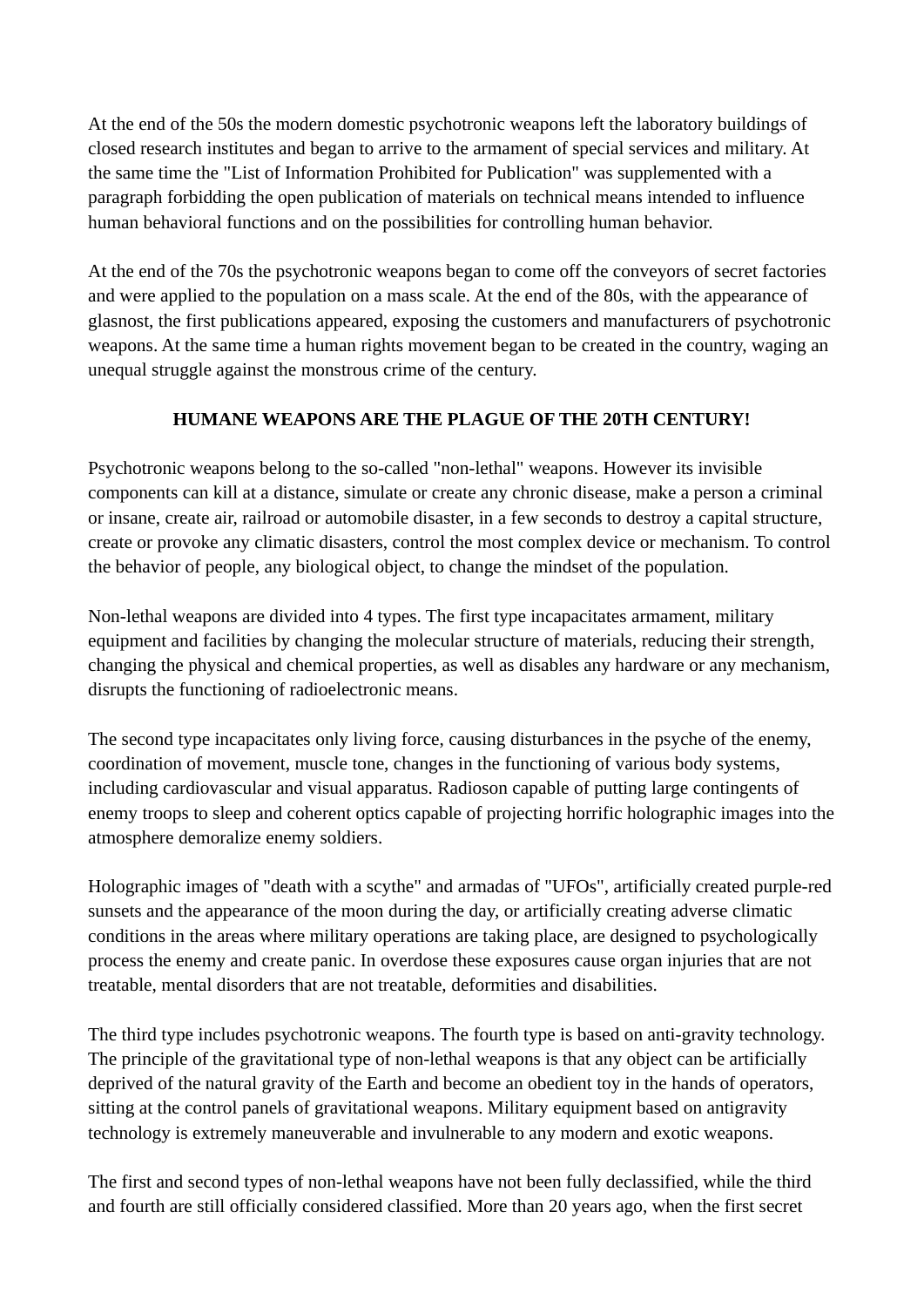research on non-lethal weapons began, governments and intelligence agencies took care to ensure that in the event of even minimal declassification, information on such research would be distorted or obscured and would not alert the international public. Such a moment has now arrived.

Military scientists associated with its developments, fulfilling secret directives, are trying to present its types as almost a boon to humanity. Calling their behemoth a non-lethal, bloodless weapon or a humane bomb. In doing so, they try to pass themselves off as honest, infallible citizens, claiming universal respect and honor.

This false and supremely cynical information, with the easy input of some media, in many cases achieves its purpose, is fixed in the minds of uninitiated citizens and serves as a preventive defense for criminals who use this type of weapon on a massive scale on the population. Due to this and a host of other circumstances, today non-lethal weapons are not subject to any of the international conventions that would prohibit the development, stockpiling and use of this type of weapon.

# **SCIENTIFIC CANNIBALISM, PSYCHOTRONIC WEAPONS, AND DIABOLICAL TECHNOLOGY**

Numerous closed research institutes (NII) with different directions of work are working on creation and improvement of psychotronic weapons. These are physics, biophysics, biochemistry, psychobiophysics, biocybernetics, radioelectronics, psychotronics, biology, medicine and space. Research institutes have a narrow specialization:

- Development of technical means of remote control and management of human thinking process
- Remote control of human behavior and organism by means of equipment using electromagnetic, magnetic fields and acoustic waves as a directional source
- Using technotronic telekinesis to affect technical systems
- Remote activation and deactivation of electronics and fuzes
- Development of devices to remotely control human behavior using electronic sensors transplanted into the brain and body
- Remote control of human behavior using pharmacological means according to the scheme: introduction of pharmacological means (behavior modifiers) into the human body, then remote influence of psychotronic equipment on the modified human body
- Remote transport of chemicals and other target substances into the body of a biosubject
- Remote control of people using radio and television
- Creating Biorobots
- Technology for erasing information from the human brain
- Remote physical and biological effects on living organisms by electromagnetic, magnetic fields and acoustic waves
- Remote effects of special environmental factors on plants, animals, and humans

# **OBJECTIVES OF CLOSED RESEARCH INSTITUTES**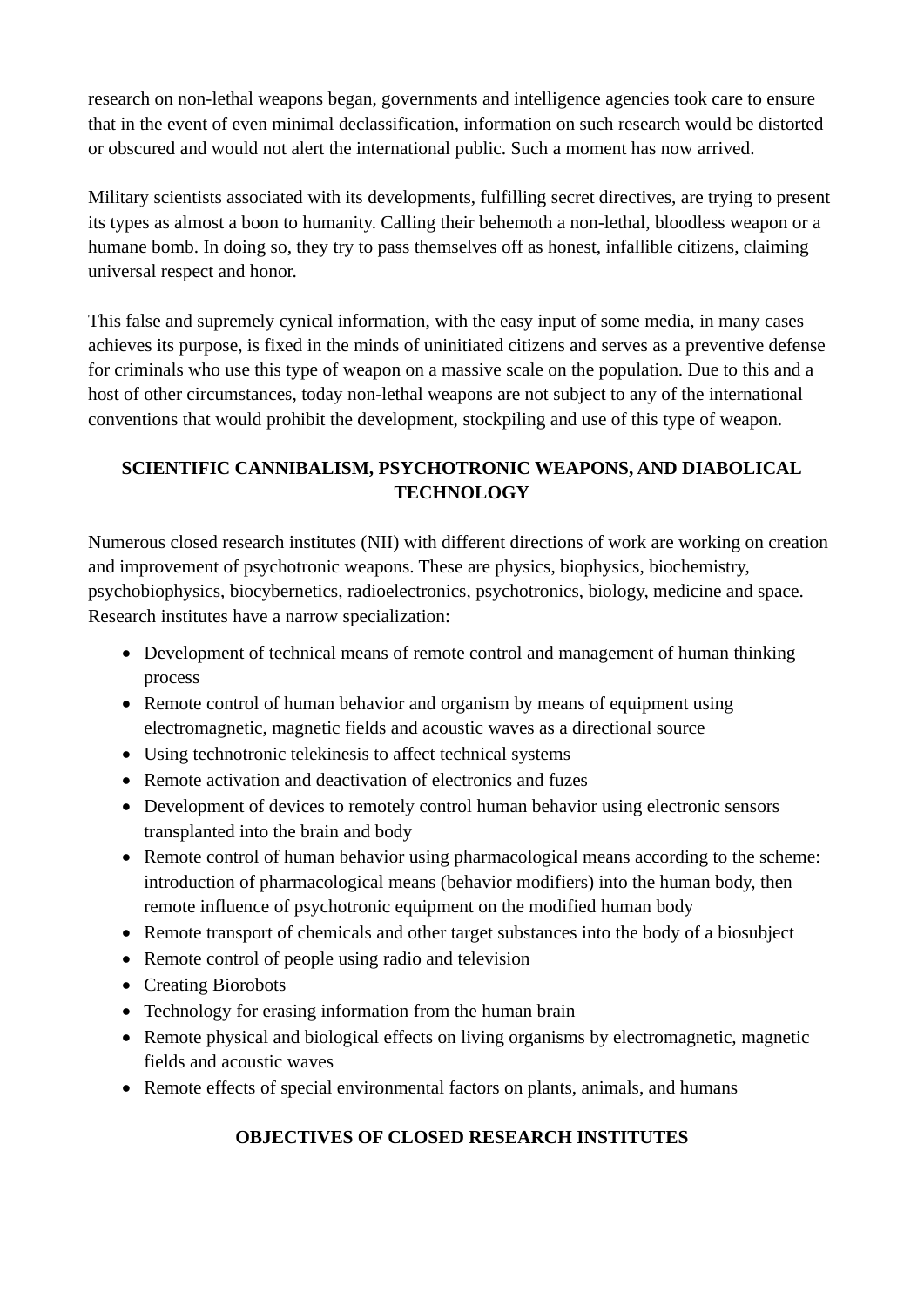- **Geopolitical**: development of a system of remote control of third countries, expert assessments of the creation of geopolitical hotbeds of tension and their localization.
- **Ideological**: remote influence on the population in order to create a law-abiding society, loyal to the existing state system and political system.
- **Military**: expert assessments of psychotronic warfare against hostile states, technical protection of troops and population from the affects of psychotronic weapons, interaction of the use of psychotronic weapons with other types of non-lethal weapons, interaction of psychotronic weapons with other types of modern weapons, interaction of army formations.
- **Police**: control and management of criminal gangs and individual criminals, investigative and operational activities, suppression of demonstrations and demonstrations, cooperation of special services.
- **Medico-biological**: new technologies of disease treatment using psychotronic equipment and pharmacological means, remote control of public health, remote control and management of people with mental disorders, remote personality change at the genetic and psychophysical level.
- **Research**: development of new technologies of psychotronic weapons and psychotronic equipment, its interaction with the environment and pharmacological means.
- **Space**: launching psychotronic weapons (apparatus) into space in order to monitor and control population behavior; remote control and management of astronauts.
- **Production and economic**: remote automation of production and economic activities, remote control of urban communications and transport.
- **Agricultural**: improving crop yields, controlling and managing livestock.
- **Geological**: remote search for minerals.
- **Climatic**: remote control of weather conditions and cataclysms

According to data from the Military Historical Academy, before the beginning of World War II, Soviet and German military scientists worked together to develop chemical weapons. In the secret laboratories of Volsk (Shikhany-1), they worked closely together to create psychotechnological weapons. Few people know that in the 20-27 years in the Soviet Union there were many joint Soviet-German aviation and armored schools, where future fascist aces were trained in military skills. The Military History Academy names several such places. For example, there was a joint Soviet-German aviation school in Lipki, and a joint Soviet-German armored school in the Saratov region.

After the end of World War II, interest in the creation of weapons of psychotechnology has captured almost all military circles of the leading countries of the world. In the late 40's, using the obtained developments, military scientists in many countries of the world carried out countless experiments on the creation of a universal drug with which it would be possible to control human behavior. Such a drug had been created. It was called LSD. In 1951, the Swiss company Condor, which received the monopoly right to produce it, illegally sold 50 million doses of the drug to the Soviet Union.

In the late 50s, for the same purpose, Soviet scientists created a whole series of unique domestic pharmacological drugs - behavior modifiers. These are special gaseous and chemical agents. It is not difficult to guess who was their customer and where they found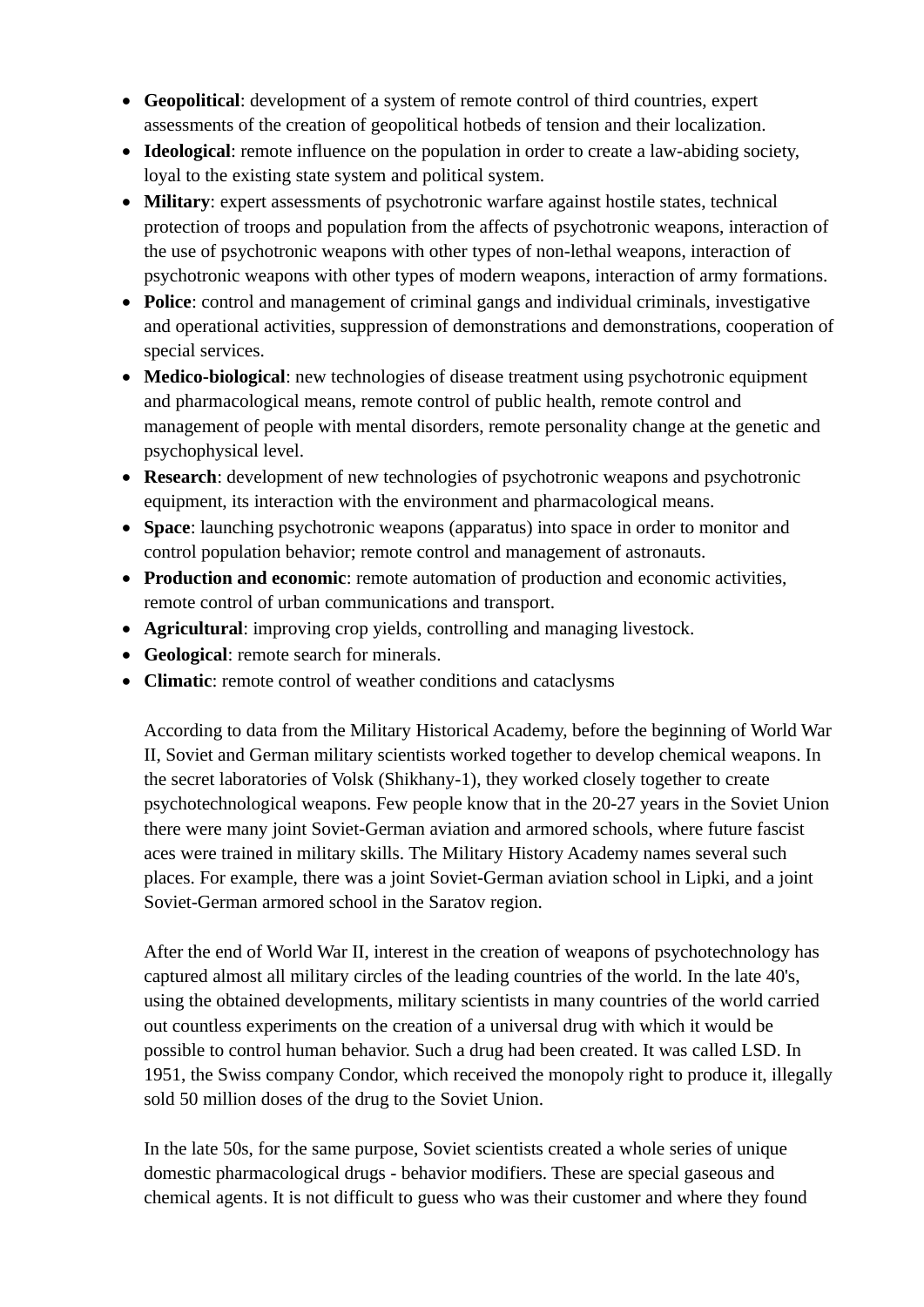their application. In subsequent years, special pharmacological centers continued to create more and more behavior modifiers. By the end of the 70's their production became quite widespread and led to the complete secrecy of the military facilities involved in their production.

There are reports that medical workers, collaborating with special services and the militaryindustrial complex, when performing surgical operations and vaccinating the population, were injecting microcircuit plates, freely placed in epidemic needles, into patients' bodies. After such microchips are inserted, a person becomes a radio-controlled biorobot. According to confidential information, about 30% of the population of the former Soviet Union have microchips in their bodies.

### **TYPES OF PSYCHOTRONIC WEAPONS**

**Psychotronic weapon** is a complex of unique electron-beam apparatus, capable at large distances to control the psychophysical activity of man, purposefully destroying his health. Psychotronic weapons are used in conjunction with other types of non-lethal weapons and methods of psychotechnology. In 1995 on Prospekt Mira, 36, in the Moscow branch of the Information Center for Human Rights, the direction "Protection of citizens from psychotronic terrorism" was a colloquium of scientists. In order to avoid confusion in terminology, it was decided to call all types and kinds of weapons capable of remote control of human psychophysical activity and change the environment around them as psychotronic weapons.

Psychotronic weapons include torsion generators, microwave generators, lasers, acoustic equipment, microwave equipment. These are stationary and mobile stations, located on Earth and taken into Space. Psychotronic weapons use physical properties of the environment, chemical and gaseous means.

Focused types of radiation without interference and without losing a given power freely penetrate through any barriers and with high precision hit the selected victim at any distance. The impact is carried out at the cellular-molecular level by psychophysical processing of the brain and human body on the principle of associative and neurolinguistic psychoprogramming with the use of radioacoustic effect and remote tomography.

Psychotronic complex is controlled by Supercomputer and staff-operators. Computer psychoprogramming is performed according to scheme: operator-computer-victim and in reverse sequence: victim-computer-operator. Information exchange according to this scheme is called biofeedback. The impact exerted on a human may be in positive, negative or neutral mode. Radiation components of weapons can change the readings of devices and chemical reactions, which allows terrorists to avoid detection and punishment for a long time.

## **ROUTES OF EXPOSURE**

There are three ways of psychotronic influence on a person: covert, open and combined. **During covert influence** the victim does not know and does not even suspect that his brain and organism are being remotely influenced. She takes all alien thought messages as her own, she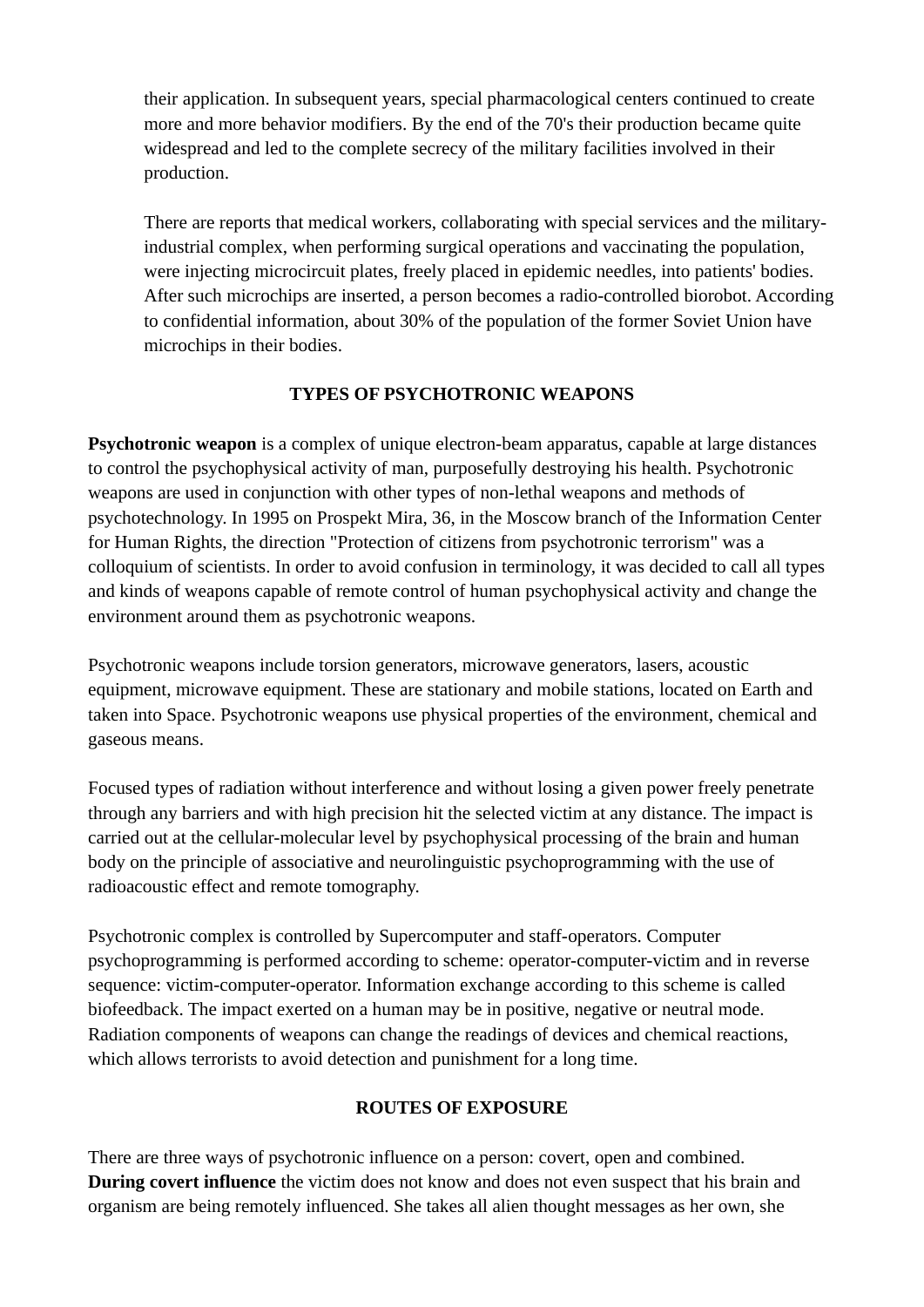attributes all painful states to natural illnesses, to a bad state of her health. Such person-victim under influence on his psyche can commit any criminal offence, join one or another political group under manipulation of his brain.

A person-victim can be easily put into any psychological state, a state of insanity, to imitate any mental illness to the victim. In this case, the person will think that he himself committed the criminal offence, that he himself has some political views and beliefs, that he himself has a mental illness. Such a person is a biorobot, because he unknowingly fulfills the will of other people's criminals. Such a human biorobot is the most dangerous for any society. The covert method of influence is the main way to control large masses of the population. Radiation components of weapons can change the readings of devices and chemical reactions, which allows terrorists for a long time to avoid exposure and punishment.

the human victim knows and understands that his brain and body are being psychophysically affected. Such a person is artificially imposed and instilled with a special system of attitudes, contributing to the withdrawal of information from his brain and introduction into it, his rapid psychoprogramming, and in some cases, reprogramming - complete or partial restructuring of the personality, biorobotization. The human-victim, intended for this purpose, very often cannot distinguish his own thoughts from the artificially introduced ones. But usually biorobots are created by applying covert influence on the victim.

**In combined influence,** the victim's brain is under covert influence and the body (somatics) is under overt influence. The overt and combined influence is done by manipulating the judgement of the YES-NO principle. Manipulation of the psyche is combined with manipulation of the functions of the internal organs, of the whole body. Usually they train operators on victims with open and combined influence, create the latest types of psychotronic weapons, conduct medical-biological and pharmacological experiments.

## **PSYCHO-TECHNOLOGY SECURITY**

Safety of psychotronic technologies is provided in two ways (so-called "alibis"). **The first way** is that the overt and combined exposure is carried out according to the principle of the studied clinic of mental diseases. Usually this type of protection is engaged by terrorists in the case when the victim turns to law enforcement agencies and medics. As a rule, after communication with them, the victim ends up in a mental hospital, out of which he permanently acquires the status of a mental patient with compulsory registration in a psychiatric hospital.

**The second method** is the ability of weapons to instantly connect to any person who came into contact with the victim with the subsequent change in his thinking and behavior. As a result, officials, if they are not even connected with the crime, will not correctly and logically perceive the information they receive from the victim.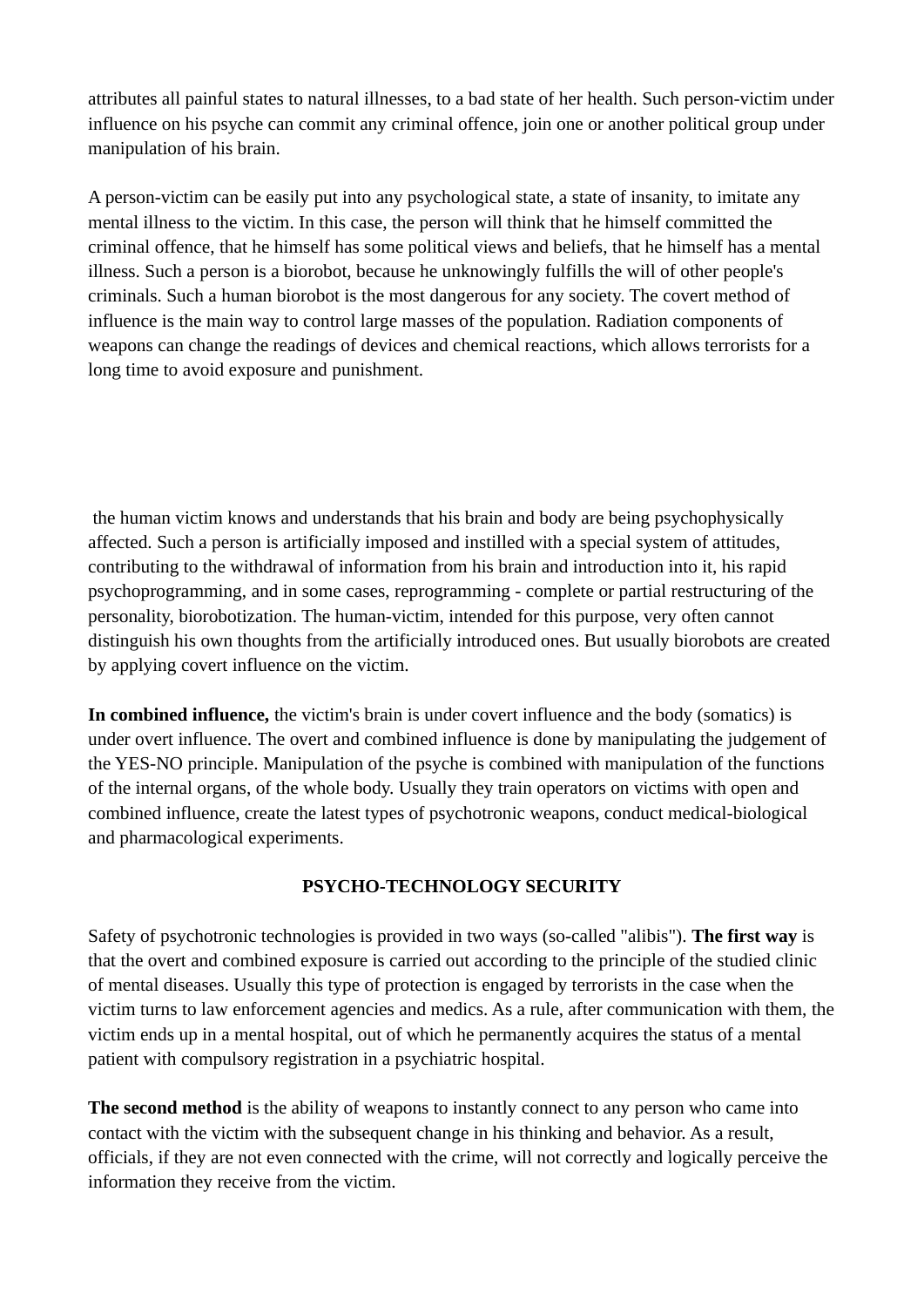In order to provide a more reliable "alibi" and to implement a certain program, the victim is preprocessed in a secret way. Unobtrusively they connect to his biopole, study his intellect, psychological type, and depending on the future program artificially create various diseases of internal organs, create conflict situations in everyday life and at work, which will serve for his concealment during the open and combined influence. In almost all cases, the criminals adhere to the basic rule: all artificially created situations must have a cause and an effect, even if the artificially created cause looks absurd and the effect is unnatural.

## **PSYCHOPROGRAMMING**

There are three stages of psychoprogramming. **The first stage** is control of the brain. **The second stage** is control of the person's psychophysical activity. **The third stage** is the destruction of the subject. The third stage is resorted to in the following cases: the danger of exposure, spent material, intimidation, artificial stabilization of the population. Destruction can be carried out by both traditional and non-traditional methods.

All domestic psychotronic programs are codenamed "Zombie". If earlier the term "zombie" meant a human biorobot whose brain was hard-coded with drugs and special psychological influences, then in the modern interpretation "zombie" means an abbreviation which stands for a classified object of medical and biological research. As soon as the subject tells others about what is happening to him, all the above-mentioned types of protection come into play.

Being under control and management of a psyche, a test subject does not differ much from ordinary people in appearance. Psychotronic terrorists are vigilant to ensure that he remains classified until death.

Psychotronic weapons are fundamentally different from other types of weapons. If the Kalashnikov assault rifle could be invented, tested and improved in a shooting gallery, then the development of psychotronic weapons constantly requires people-donors. Any person can become a donor, if the terrorists need his intellect and physical data.

It is known that human society consists of certain groups with similar intelligence and psychological type. Every person is a representative of such groups. Having chosen donors for open psychoprogramming and having worked up psychotechnologies on them, it is possible to secretly control the behavior of all groups and, consequently, society as a whole. Psychotronic weapons have long gone from the stage of experiments. It has turned into a monstrous weapon of mass suppression, enslavement and destruction. Psychotronic weapons military called superweapons, superweapons, weapons of the fifth generation.

#### **VICTIMS**

For more than 30 years, a secret undeclared psychotronic war has been waged against the people in the former Soviet Union. At present there are more than one million victims of overt psychotronic terror and psychotronic influence in the lists of state agencies, human rights organizations and in the media.

The victims are usually gifted people who are not loyal to the regime, members of military units,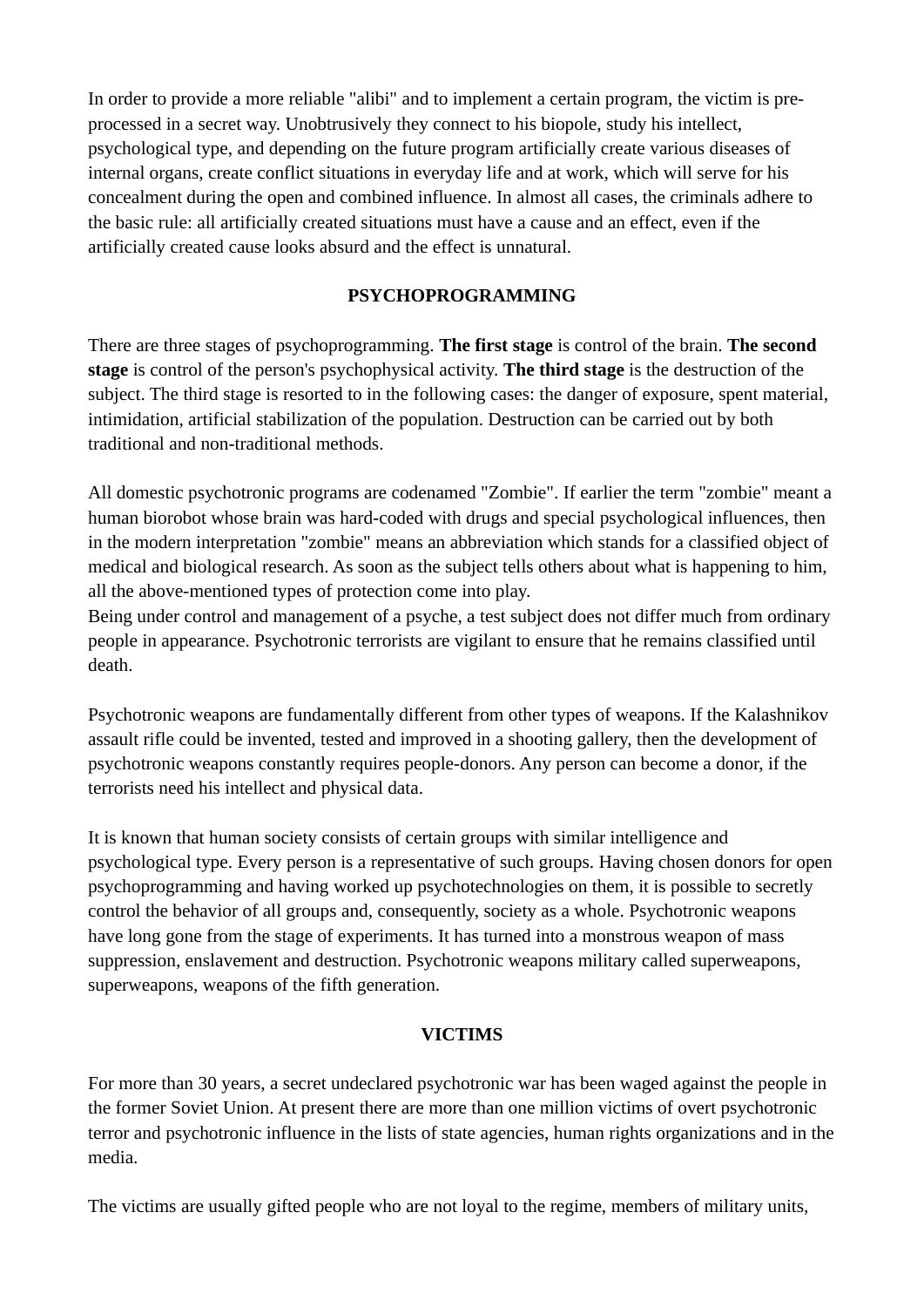athletes, prisoners of prisons and concentration camps, persons registered in dispensaries, all prisoners of mental hospitals without exception, as well as the population in free behavior. For veiling a crime and shifting the responsibility on the USA and mafia structures, open psychotronic terror is exposed to some part of communists and employees of special services.

Modern masters of underwear affairs have embodied in technology of psychotronic weapon all huge arsenal of torture craft. For terrorists, the human subject is an ideal target for which invisible beam impulses inflict traumatic blows. Sometimes in a sadistic ecstasy, terrorists torture their victims with extreme cruelty for quite a long time. Brain invigilators get into the most sacred, intimate and innermost, electron-beam whips punish for disobedience. At the same time, a person's cry for help is regarded by law enforcement agencies and others as the ravings of a madman.

An original psychotronic hood is created, the electron-beam tentacles of which clingingly hold their victim in space, tightly isolated from the rest of the world. Remote control and constant stimulation of vital parts of the brain and the body allows to avoid a rapid death of the subject. As a rule, terrorists process the entire genetic tree of the chosen victim. But if the victim himself is terrorized in an open way, his relatives and close ones are processed secretly, according to a more gentle program, dominated by attitudes to complete incomprehension of the problem.

Psychotronic terror against the selected victim is carried out every second. It has been going on around the clock for years. Criminals strictly observe the basic principle of psychocomfascism: purposeful suppression of a person psychophysically and destruction of him as a person. If a person had some positive qualities, then they will turn him into the complete opposite. For example, if a person had a good intellect, they will turn him into a complete degenerate, an athlete into an invalid, a handsome person into a freak, a sociable person into a reserved person, a neat person into a slob, etc.

#### **HUMAN PSYCHOENERGETIC CENTER**

Virtually all technologies of psychoprogramming people involve obligatory rigid treatment of the psychoenergetic center of the person. This includes:

- left and right hemispheres of the brain
- frontal lobes
- cerebellum
- vision
- senses
- vocal chords
- heart
- abdominal organs
- spine
- reproductive organs
- prostate gland
- the uterus and its appendages

## **SIGNS OF EXPOSURE**

With targeted processing, a person's sensations can easily be controlled. By targeting specific parts of the brain and body, a person can be used as a radio-controlled model. The results of scientific research in the field of studying the effects of electromagnetic fields and acoustic waves on human psychosomatics fully coincide with the feelings of victims of psychotronic weapons. In both cases are present: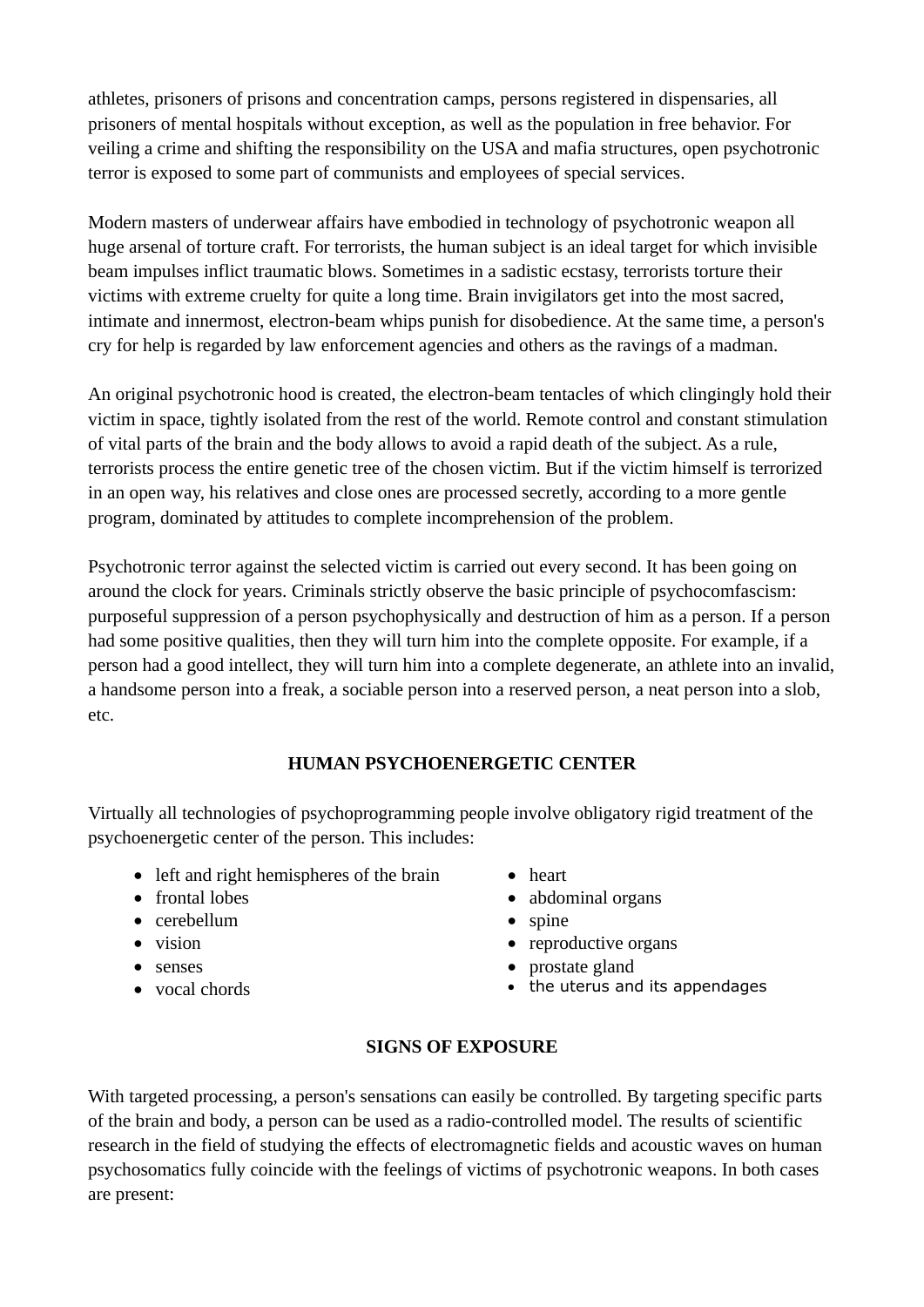- Shingles and severe headaches
- vertigo
- pressure on the eardrum
- vibrations (vibration) of the abdominal wall and thorax, certain muscle groups
- dry mouth
- Tooth and gum pain
- swallowing difficulties
- hand humidity
- bone and muscle pain
- painful sensations in the genitals and anus
- genital excitement
- genital depression
- arrhythmias
- high or low blood pressure
- loss of visual acuity
- dry cough
- Increased or decreased body temperature
- $\bullet$  coma
- itch
- tissue distension
- speech modulation
- A state of fear or anxiety
- tremor of limbs

#### **VICTIM DISEASES**

According to official statistics, there is almost no person in the former Soviet Union who does not suffer from a chronic disease. The most common are pelvic organ diseases, mental and nervous disorders, oncological and cardiovascular diseases, eye diseases and diseases of the musculoskeletal system. The list of artificially created diseases and health damages of test subjects fully corresponds to the list of diseases of people subjected to electromagnetic and acoustic irradiation:

- malignant tumors
- lesions of the cardiovascular system
- blood clotting or disintegration
- brain diseases
- functional changes or lesions up to and including lethal
- in the peripheral and central nervous system eye disease
- genital diseases
- musculoskeletal disorders
- bone decay
- organ damage or rupture
- muscle atrophy
- endocrine system lesions
- skin lesions
- trophic injuries
- hair loss, brittle nails

#### **TOTALITARIAN SECTS ARE A TESTING GROUND FOR PSYCHOTRONIC WEAPONS**

The most telling example of the use of psychotronic weapons on a mass scale can be the recent exposure of the totalitarian sect "White Brotherhood", funded by the Ministry of Defense and the KGB-FSB. The Ministries of Justice of the former Soviet Union and the Russian Federation freely register hundreds of totalitarian sects equipped with psychotronic weapons, among which is the public international terrorist sect Aum Shinrikyo, which has the closest connection with the Russian special services and the military.

This sect carried out mass zombification of the population using the Russian radio station Mayak. The leaders of these sects, fulfilling the orders of the military, special services and those in power, cripple hundreds of thousands of children, turning them into biorobots. On the territory of the former USSR there are hundreds of special schools, students of which are exposed to neurolinguistic psychoprogramming.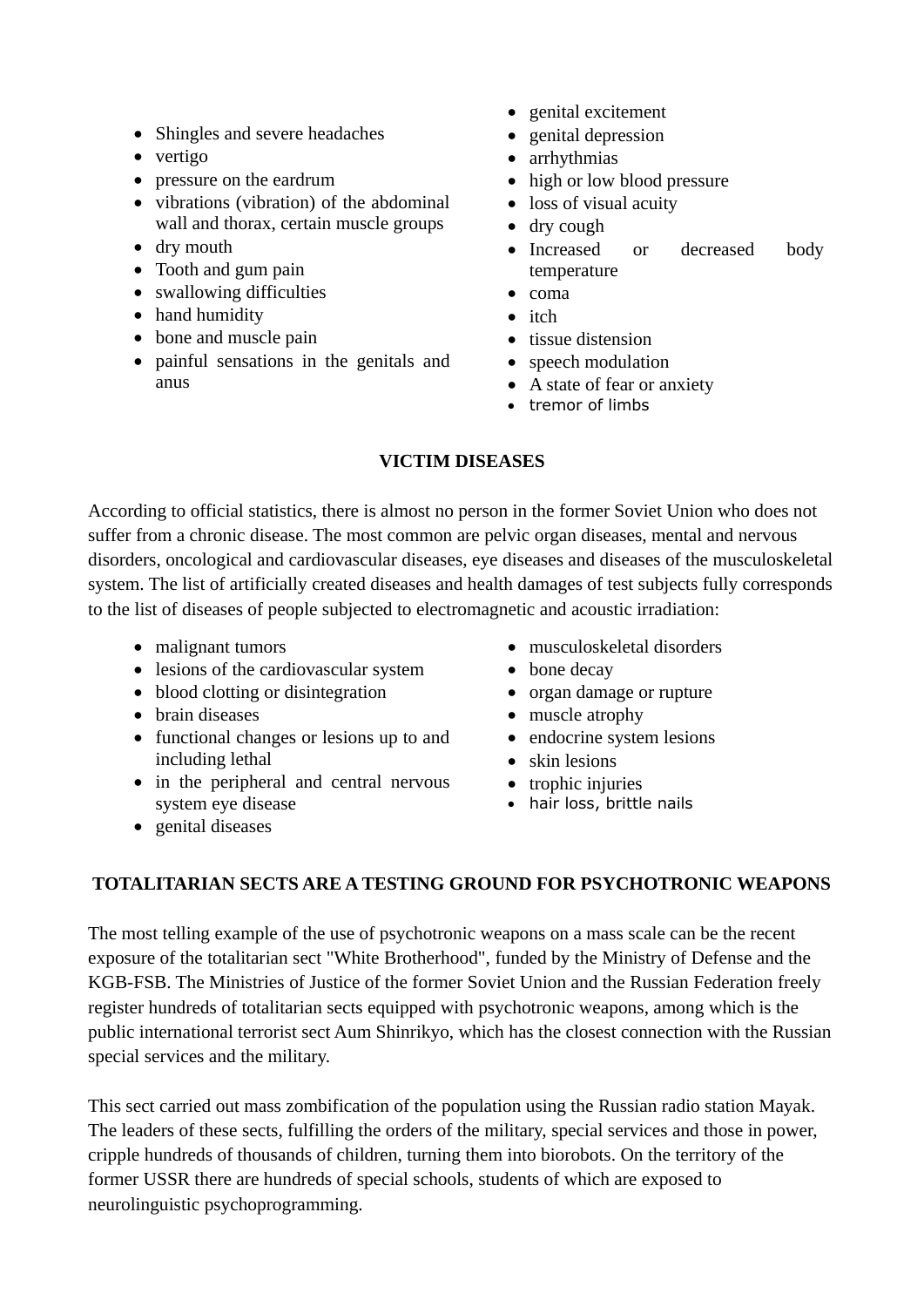## **HUMAN RIGHTS ACTIVISTS WARN - IT'S DANGEROUS TO WATCH TV!**

For several decades, the media have been used to create a conformist-obedient population: radio, television, and cinema. Biosignals embedded in film footage and texts imperceptibly influence the subconscious and form a certain stereotypical worldview in the population, depending on the political goals of those in power. This kind of processing of the population has long and successfully been engaged in the KGB-FSB-FSB Directorate 3.

In the USA and Japan the use of mass media to modify the behavior of the population is prohibited because the impact of bioelectronic signals on the human brain and organism causes irreparable damage to human health, contributes to the transformation of people into biorobots and is an attack on human rights. Recently, "sublimated cassettes" have been coming into the commercial network, on which texts that affect the human subconscious and form his worldview have been recorded in a special way.

# **WITCHES, WITCHES, AND OTHER EVIL SPIRITS UNDER THE UMBRELLA OF GOVERNMENT AGENCIES**

In 1988 alone, thousands of "healing" centers of non-traditional medicine appeared in the USSR, equipped with ultra-modern medical and psychotronic equipment produced by top-secret factories. These centers widely use occult science, which is the basis of psychotronic technology. As a rule, the heads of the centers are classified, and the staff has two higher educations - medical and technical.

It is not difficult to guess where, when and on whom unique equipment was created. For example, physicist and physicist I.Smirnov carried out experiments on inmates in one of Moscow mental hospitals using psychotronic generators; Academician V.Kaznacheev, Director of the Institute of ECEM of SB AMS USSR, and his colleagues conducted medical and biological-technical experiments on patients of their clinic and the population of Novosibirsk; and Academician N.Bekhtereva and her colleagues in the "Brain" center, which she headed, and so on.

Centers with the blessing of the Ministry of Health annually produce thousands of zombified repeaters with diplomas of "sorcerers" in their pockets. TV sessions of Kashpirsky, Chumak and other "miracle-workers" fit into the global system of psychotronic weapons development and are nothing but obedient toys in the hands of criminal maniacs sitting at the control boards of technical psychotronic weapons.

If anyone has any doubts about the correctness of the above written lines, a person who has read them should consider Kashpirovsky and others either witches and witches, or wizards and magicians, and hang their faces either next to Baba-Yaga or Nicholas the Elijah. Issuing licenses to people who allegedly possess sorcerer's charms, the leadership of the Ministry of Health simultaneously denies any possibility to manipulate people.

Moreover, all those who report any external influence on them are subjected, again with the blessing of the Ministry of Health, to forced "treatment" in psychiatric hospitals, where they are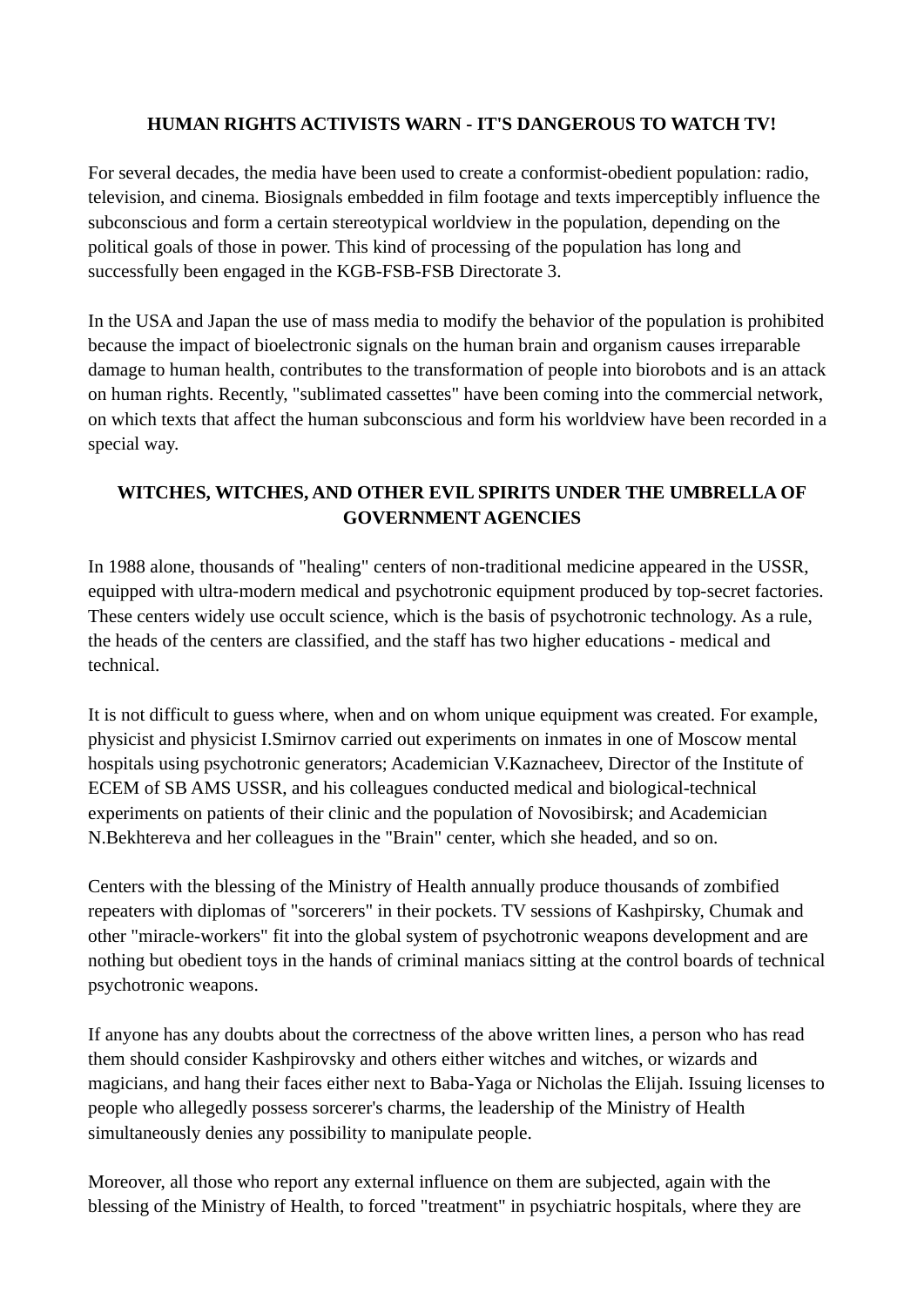given many of the worst psychiatric diagnoses. The inadequacy and illogic of such actions of higher medical doctors defies not only logic, but also ordinary, even the most primitive comprehension. In this connection, the conclusion suggests itself - government agencies, designed to guard the health of the population, are direct accomplices in a monstrous crime.

## **ALIENS, DRUBASHKI, BABA YAGA AND OTHER DEVILRY**

Simultaneously with the appearance of "healing" centers, the pseudo-science of "ufology" became widespread in the former USSR, which against the truthful articles about psychotronic weapons, began to spread among the population fantastic information about the arrival of "aliens", "drubashka," abnormal phenomena, bring fairy-tale heroes to life. For several years these publications have fooled the population and absolved them of any responsibility.

If we assume that some "very clever anomaly" or "aliens" are waging a psychotronic war against the population, then several obvious questions arise at once:

- Who equipped the "anomalies and aliens" with earthly computer technology and ultramodern superweapons?

- Why do they deal with political issues and help those in power and special services?

- Why do they use mental hospitals as prisons for their test subjects?

- Why don't the government and secret services, if they are sane, take any measures to ensure the safety of the population?

# **DESIGNATION**

When beginning the secret development of psychotechnological weapons, military scientists and special services took care of their security. It is based on the distribution of disinformation material. To create it they had to scrupulously study all the legends, legends, preserved manuscripts about activity of various pagan sects and clans, thoroughly study all documents about trance sciences, unusual and abnormal phenomena that ever happened on the Earth and even to fantasize.

Having systematized all this huge material and combined it with materials of the studied clinic of natural and artificially created mental diseases, they included it practically in all programs of psychotronic and other types of modern exotic weapons treatment of the population. Recently this nonsense began to be refuted by the exposure of scientific experts.

Today there is much less such literature on bookstores and it has been superseded by truthful publications about the use of psychotronic and other modern exotic weapons on the population. It does not take much effort to disprove all the phantasmagoric nonsense invented and disseminated by special services. It is sufficient to familiarize oneself with declassified documents in the field of creation of the latest weapons and with the latest achievements of scientific and technological progress.

## **3. MODERN WEAPONS**

**Nuclear weapons are** weapons of mass destruction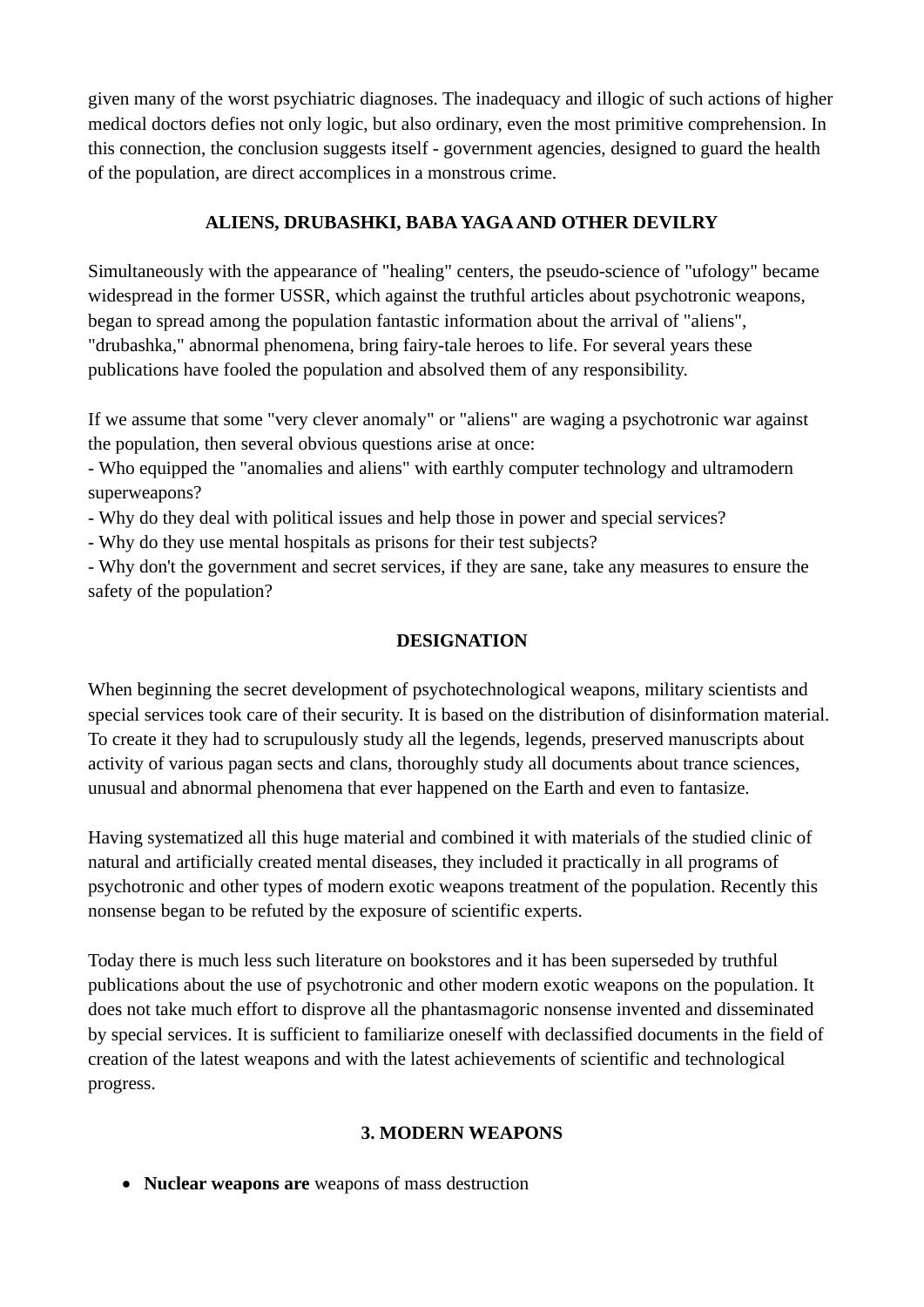- **Biological weapons** are bacteriological, toxin, and genetic weapons.
- **Chemical weapons** are divided into two groups: chemical warfare agents (CW) and chemical warfare agents (CW).
- **Geological weapons** (lithospheric, tectonic) are based on using the energy of the Earth's lithosphere.
- **Biospheric weapons** are environmental weapons. Based on chemical and biological and physical destruction of flora and fauna. The use of non-lethal weapons is possible.
- **Atmospheric weapons are** meteorological, climatic weapons.
- **Hydrospheric weapons are** based on using the energy of the hydrosphere (rivers, seas, oceans, glaciers) and hydropower for military purposes.
- **Intelligence Control Weapons** (ICW) are based on the biophysical and physical principles of transmitting control signals over long distances using technical means.
- **Psychotropic weapons are** designed to control the behavior of the population.
- **Technotropic weapons are** designed to control the behavior of the population.
- **Biotropic weapons are** designed to control the behavior of the population using the human genetic apparatus.
- **Weapons based on new physical principles** are laser, acoustic, electromagnetic, radiation, and kinetic

## **BIOLOGICAL WEAPONS**

The attacking factors of biological weapons are bacteria, viruses, poisons and toxins that cause suffering, mutilation and death to mankind. One drop of plague bacteria bred in secret laboratories is enough to infect the entire population of Moscow and the Moscow region. Special bacteria capable of secreting psychotropic substances have been bred. These substances are supposed to be used to control the human psyche. Classified VChK-KGB special laboratories widely used and still use toxic substances and a variety of poisons to contain undesirable individuals.

In order to increase operative surveillance of a controlled object, the KGB may treat things belonging to the object with chemical and radioactive substances. Foreign diplomats accredited in the Soviet Union repeatedly protested about this. Precisely because of the use of radioactive isotopes by the KGB, no household dosimeters were produced in the country, due to which the party and state leadership managed for four years to conceal from the population the actual scale of the Chernobyl disaster and still manages to conceal the levels of radioactive contamination of food and medicinal herbs consumed by the population.

Secret laboratories working on the creation of genetic weapons have long bred bacteria that do not exist in natural conditions on Earth and therefore pose a particular threat because of the difficulty of detecting and neutralizing them. Bacteria and viruses have been created that act only on certain groups of people, depending on their race or nationality. In their experiments, geneticists have reached the edge of the worst experimental abyss. Even the slightest carelessness or incompetence in safety measures, and most importantly the unpredictable behavior of new life forms can lead to the most unexpected consequences, posing a threat to all mankind. Many experts claim that genetic weapons are more destructive than nuclear missiles.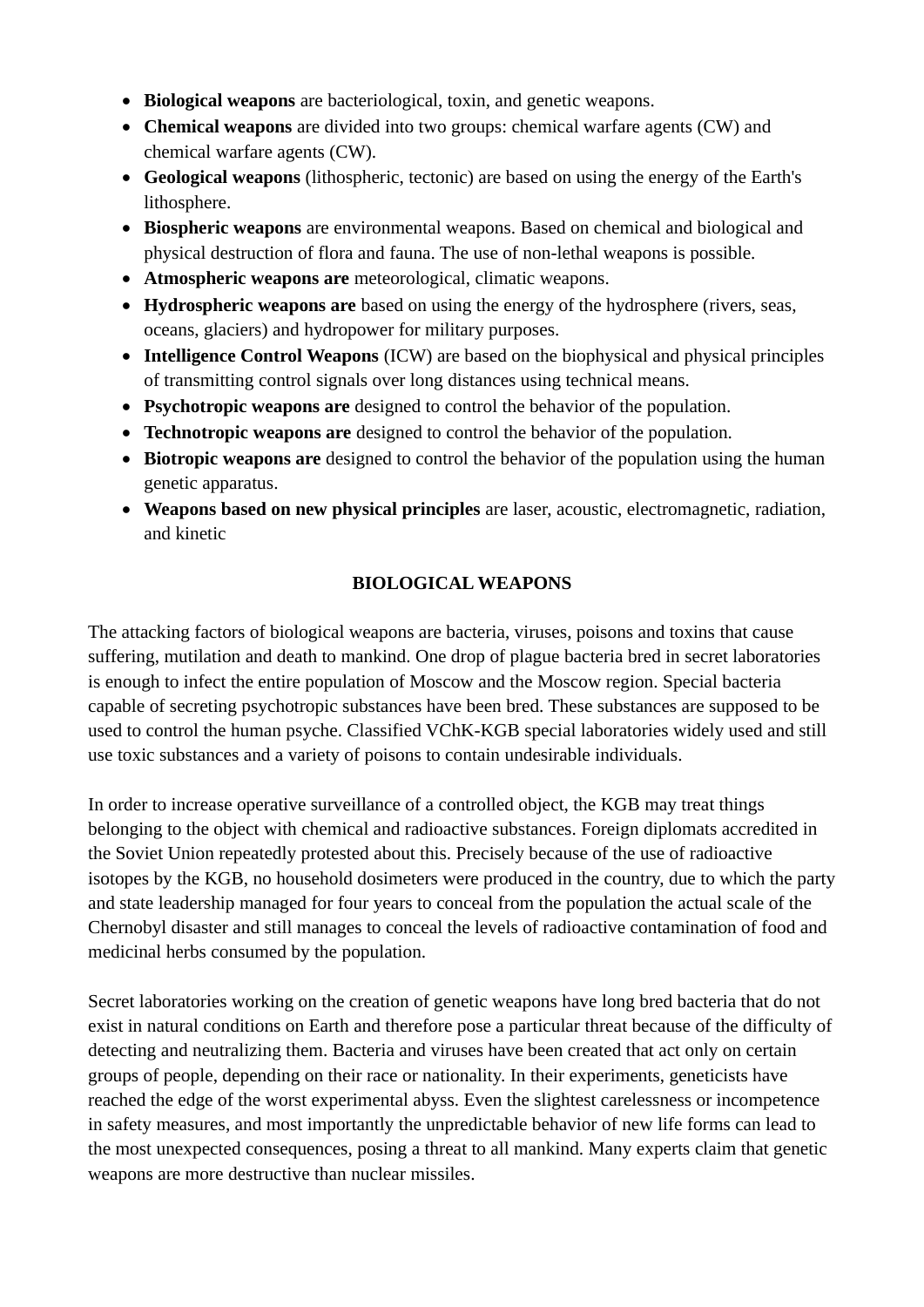To treat the enemy's manpower and population the following are used: space, aviation, special projectiles and bombs, special launchers using airspace, sabotage, inoculations, injections, infecting food and water reservoirs. The creation and testing of biological weapons is carried out on prisoners, military contingents, patients of medical institutions, the population of villages and cities.

On the two islands of the Aral Sea Vozrozhdeniye and Komsomolskiy more than 50 years were tested biological weapons. As "guinea pigs" were used military personnel serving the range and the animals delivered there by air. Currently, due to the drying up of the sea Vozrozhdeniya island rose above the water level and exposed its soil, stuffed with bacteria and poisons. Scientists who surveyed the island made a statement that the islands pose a danger to the entire Central Asian region. Birds and insects could become carriers of plague, typhus, anthrax and tularemia.

In September 1991, a plague epidemic broke out in Aralsk, and only the incredible efforts of local authorities managed to quickly localize the focus of the epidemic. In 1979 there was an outbreak of anthrax in Sverdlovsk. Dozens of people and livestock were affected. The culprit was a military camp 18, located in one of the districts of Sverdlovsk. It turns out that this small town, located in the center of the largest city, is a research center engaged in the development of biological weapons. During the work of a government commission, the head of the military camp, General Mikhailov, committed suicide. The KGB gagged anyone who could shed light on the cause of the epidemic.

In January 1992, 36 pigs suddenly died in the Kaluga Region, on the Kaluga farm of the former KGB of the USSR. Veterinarians diagnosed the classical form of plague. Kaluga Oblast was threatened with a massive epizootic, but fortunately the outbreak was quickly contained. In March 1992 bacteriological weapons were used in Nagorny Karabakh. In July 1990, an airplane flew over Rostov-on-Don, leaving a plume of a toxic cloud that landed on working-class neighborhoods of the city. The authorities had to evacuate residents to safety. Among those evacuated, many had to be hospitalized.

The St. Petersburg State Research Institute of Extremely Pure Biopreparations has been producing biological weapons for several years. The main focus of the research institute is the production of a high quality strain of plague. No one would have known that a research facility dangerous to the population was located in St. Petersburg if the former director of the institute, Pasechnik, who remained in the West, had not told journalists and the Western public about the real profile of the institute. St. Petersburg is literally stuffed with secret research institutes that produce various types of modern weapons. According to statistical data, the population of the northern capital only for six months of 1992 decreased by a considerable number.

Near Moscow, in the village of Obolenskoye, there is a secret research institute engaged in the development of bacteriological weapons. The village does not appear on any map of the Moscow region, but the sign of the institute says that he is engaged in the development of chemicals to combat plant pests. The staff includes more than a hundred PhDs, ten doctors and three professors. For several years, the institute has been developing special bacteria capable of secreting psychotropic substances. These substances are designed to control the human psyche.

Specialists say that the former Soviet Union ranks first in the world in the growth of parasitic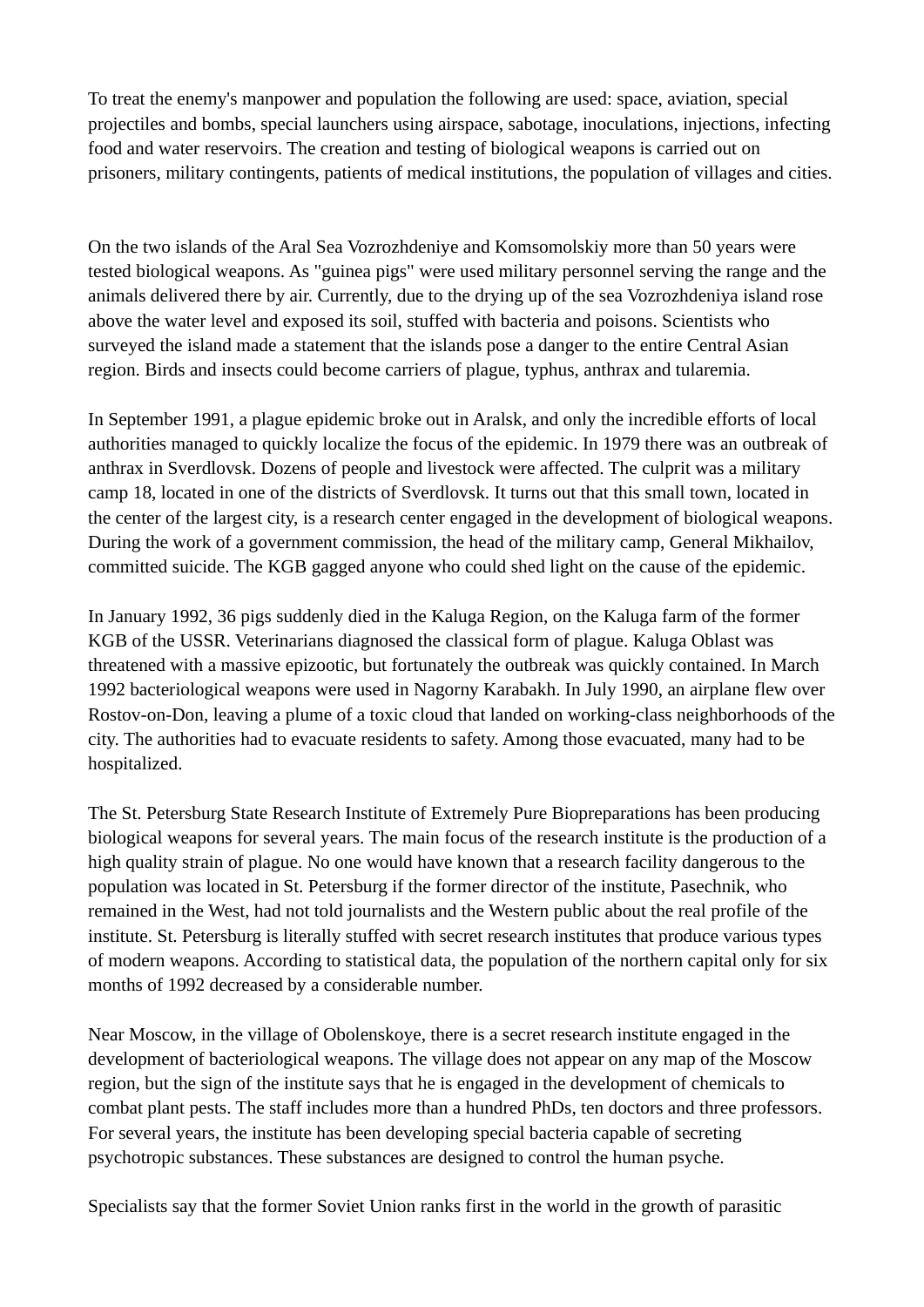diseases. In 1972, the Soviet Union signed the International Convention on the Prohibition of the Development, Stockpiling and Proliferation of Biological Weapons in Geneva. The convention was ratified in 1975. Exactly 20 years after signing the Convention, the President of the Russian Federation Boris Yeltsin issued the Decree "On ensuring the fulfillment of obligations in the field of biological weapons". But even this decree has not been fulfilled. In the secret laboratories of research institutes of the Ministry of Defense and the KGB-FSB, the development of these terrible weapons is still going on.

### **CHEMICAL WEAPONS**

Our country ranks first in the world in the production of chemical weapons. Chemical weapons are poisonous substances. In the USSR, chemical weapons were first used in 1921 to suppress the Kronstadt Mutiny. In later times, they were used in Tbilisi and other cities to disperse peaceful demonstrations.

The Soviet armies used chemical weapons in Vietnam and Afghanistan. There are reports of the use of chemical weapons in Chechnya. With the assistance of Soviet specialists in Libya and Iraq the plants specialized in manufacture of modern chemical weapons were constructed. In the cities located along the banks of the Volga River and its tributaries the Oka and Kama rivers, the main facilities for the production of warfare agents and chemical weapons, testing sites and storage bases for chemical weapons were dispersed.

In Volsk-17 (Shihany-1) in the State Institute of Organic Synthesis Technologies (GITOS) the production of police gases and psychotropic agents is established. Due to the discharge of chemically harmful substances into the great Russian river, it has long been included in the red book. Trouble did not bypass the capital either. In 1980, a fire at the Moscow State Research Institute of Chemical Technology, where chemical weapons are being developed, carried off with the wind and water several grams of the highly toxic substance vi-x.

Despite the international convention signed by our country banning the production, stockpiling and distribution of chemical weapons, the former Soviet Union continues to increase its production. Not only that, but it tries to keep it completely secret. For example, in October 1992 KGB investigators charged two military chemists with divulging state secrets. One of the accused, Vil Mirzoyanov, told readers from the pages of Moskovskie Novosti newspaper about the threat to the public from further development of chemical weapons. Only public intervention prevented the authorities and the military from carrying out the massacre.

#### **GEOLOGICAL WEAPON**

Geological weapons are used to create artificial earthquakes, volcanic eruptions, displacement of geological formations. The effect is achieved by carrying out a series of directed explosions at certain points of tectonic tension. Artificial cataclysms can also be caused by other means. For example, in order to create a small earthquake it is enough to pump a large volume of liquid into the tectonic fault zone or to install a powerful vibrator. The same effect can be achieved using nonlethal weapons.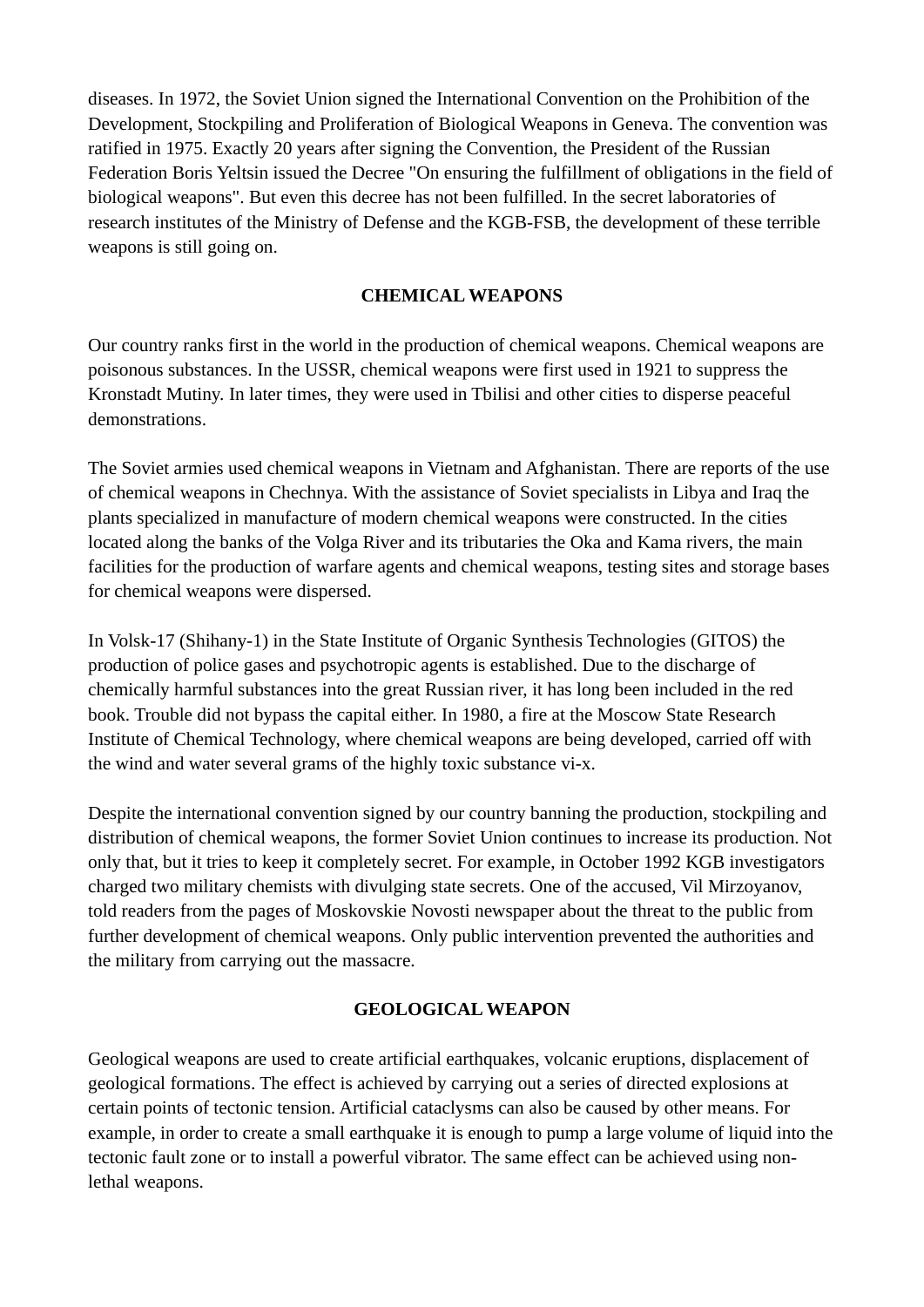On the territory of the former USSR more than a hundred underground nuclear explosions were carried out to test geological weapons. According to official documents such explosions were allegedly performed for national economic needs. The turning of the northern rivers was supposed to be done using a tunnel created by an underground directed nuclear explosion. One of such nuclear explosions was made in the basin of Indigirka river, as a result of which the river and its surroundings became radioactive for several hundreds kilometers.

According to independent experts, geological weapons of destruction were used in Spitak, Georgia and Kyrgyzstan. On November 12, 1990 small earthquakes shook all the Central Asian capitals. In October 1991 the Executive Committee of the Nationwide Congress of the Chechen People made an official statement that it had documents at its disposal that allowed it to argue that the catastrophic earthquakes were manifestations of space weapons testing in near-Earth space.

Experts have long noticed that in virtually all cases, earthquakes occur after active protests by southern peoples against communist rule and the independence movement. The Communists, who were in no hurry to withdraw from big politics at the time, benefited from the distraction of southern peoples from political, economic and national problems. During the artificially created earthquakes, the Communist press of the time almost openly insinuated that nature itself was supposedly protesting and punishing apostates from Communist ideals. In recent years, Dimitrovgrad, Dzerzhinsk, Sasovo, Novosibirsk and other non-seismic cities and areas were shaken.

Since November 1989 the capital was surrounded by an invisible protective wall. How many times were storm warnings announced in the city. But hurricanes and downpours, which caused floods in other regions, power outages, destruction and casualties, did not reach Moscow. An invisible wall of protection threw back powerful unfavorable "anomalies. Losing power, they collapsed. The types of exotic weapons used needed different kinds of tests. Both for defeat and for protection against their damaging factors. In 1998 such "anomalies" did not spare the Russian capital. It is likely that in this case, too, a change in the political situation in the country played an important role, or there were weaknesses in the defense and it malfunctioned.

## **ATMOSPHERIC AND HYDROSPHERIC WEAPONS**

Atmospheric weapons are affected by various processes associated with the disruption of weather and climatic conditions. As a result of artificial influence on the atmosphere, non-lethal weapons can be used, thunderstorm processes arise, changing the trajectory of their movement, causing the usual precipitation of cold and warm clouds, disperse or increase the fog. Opportunities have been found to apply temperature changes and create hurricane winds over large areas. Research is underway to destroy the ozone layer, which absorbs ultraviolet radiation and protects life on Earth. Atmospheric weapons can turn fertile areas into deserts.

As a striking factor of hydrospheric weapons can be created huge waves, such as tsunamis and flooding of large areas, as well as breaking the ice cover. An explosion of a 1-megaton charge can melt 100 million tons of ice and flood the entire northern hemisphere of the globe.

#### **WEAPONS BASED ON NEW PHYSICAL PRINCIPLES**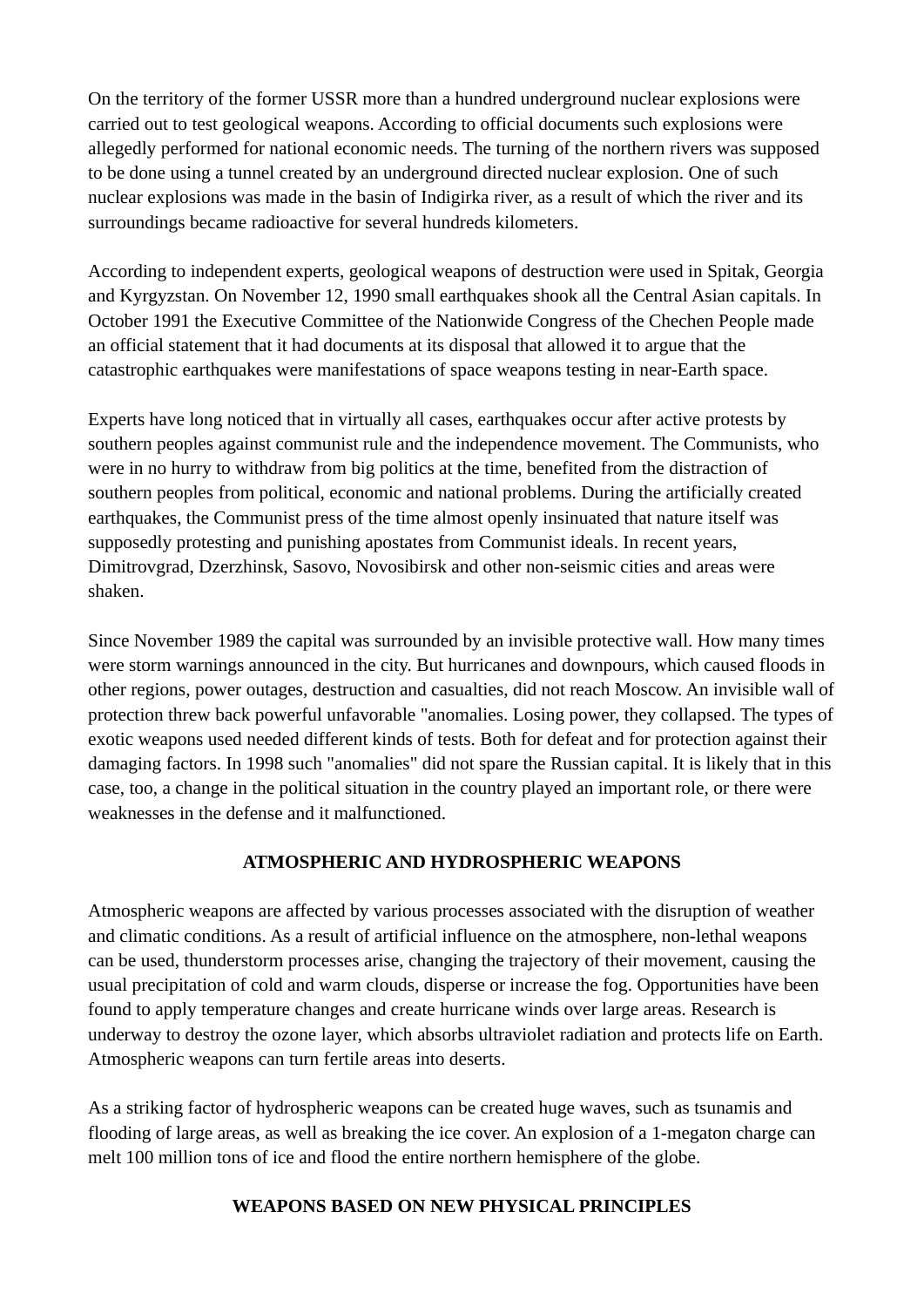In the 20th century, new types of weapons and entire combat systems emerged. For example, highprecision weapons (HPW) and weapons based on new physical principles (NPG). New weapons were used in all wars after 1945. Nine previously unknown weapons were used in the 1950-53 Korean War, 25 in the 1964-75 Vietnam War, 30 in the 1967-73-82-86 Arab-Israeli Wars, 50 in Afghanistan, and over 100 in the 1991 Persian Gulf War. New weapons include:

- **Laser weapons are based** on new physical principles. Objectives: to defeat manpower, scope optics, electronic devices, disabling of space warfare systems.
- **Acoustic weapons are** based on the emission of energy of a certain frequency, capable of inflicting damage to manpower. Combat generators are installed on air, sea and space carriers. Radiation to the target is capable of turning a division into a herd of idiots.
- **Electromagnetic weapons** defeat enemy manpower and electronic devices. Installed on artificial satellites of the Earth.
- **Radiation weapons** are capable of targeting the enemy's living force. WTO and DNFD will become the backbone of the armed forces of many states in 10-15 years. Even today, prototypes of future weapons are being used by top-secret military units.
- **Kinetic weapons are** based on increasing the power of explosives and increasing the accuracy of hitting the target. At the same time, the combat effectiveness of the missile is increased by 400 times.

Human action in future warfare will be reduced to a minimum. The only human duty will be to press the button. Fire and forget, the rest will be done by the intelligent weapon itself. Reconnaissance strike combat systems of tactical, operational and strategic purposes RUBS, located on artificial satellites of the Earth.

The main striking element is high-speed airborne and sea-launched cruise missiles, 8 times faster than the speed of sound. The kill range of such missiles ranges from 500 to 8,000 kilometers. The movement to the target can take place both at an altitude of 30 meters and at an altitude of 60 kilometers. The movements of missiles are corrected by observation systems installed on artificial satellites. Such missiles can dive at the target almost from outer space. The homing systems on the source of radiation will make the accuracy of defeat absolute.

Future soldiers' equipment includes a protective helmet with a display screen to display relevant information; special uniforms (overalls, gloves, boots) providing protection against bullets, shrapnel, chemical and biological weapons, incendiary devices, laser, microwave and acoustic radiation; an air conditioner ensuring an optimal microclimate; a small-sized personal computer; communication navigation equipment with friend-or-foe identification; a range of sensitive sensors (optical, acoustic, thermal imaging, radar, optical sensor array,

 Auxiliary means: robotics of various purposes, vehicles protected by armor and bullet traps, equipped with special electromagnetic, infrared and acoustic installations; system ensuring invisibility of units and equipment, based on fiberglass optics. In ten years' time, the armed forces of many nations will be equipped and armed in this way. But already now secret military units and secret units of special services are equipped in this way.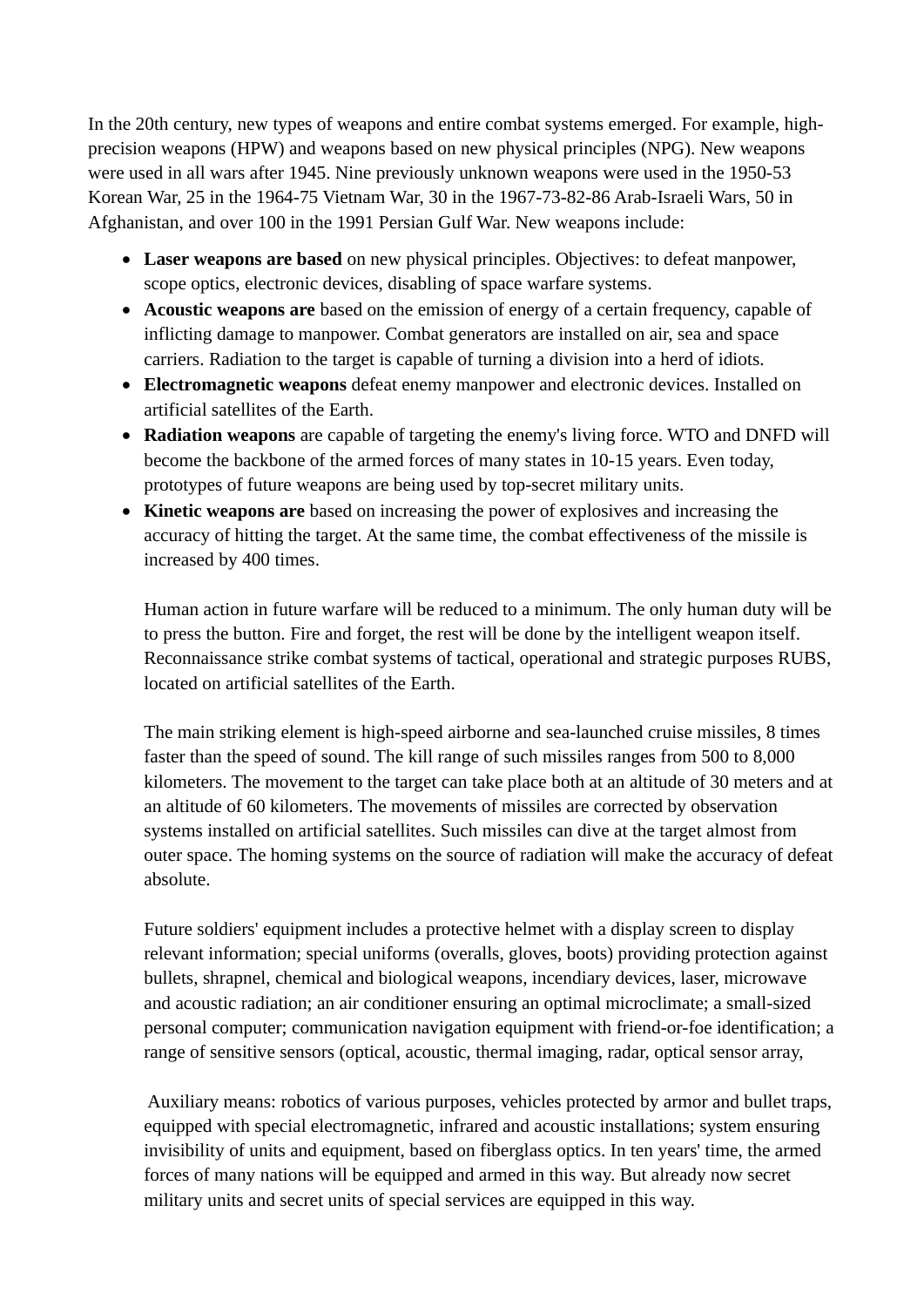### **THE COMPUTER WILL DESTROY HUMANITY**

Cybernetics is a science based on translating the principles of the human brain into technical machines called electronic computing machines (ECMs). In 1945, the first domestic computer was created. Computers in the 40-50s performed tasks designed to automatically control the most complex processes and systems. At the end of the 50s, computers performed tasks to replace humans with automatics. Computers of the 60's were designed for machine modeling, pattern recognition, creating algorithmic languages. In the 70s, computers successfully replaced the physician.

With the development of computer tomography based on X-rays, nuclear magnetic resonators (NMR) were created, the operation of which is based on the effect of nuclear magnetic resonance. NMR registers all processes occurring in the brain and other organs of the human body with great accuracy. Modified NMR tomograph was used in the development of psychotronic weapons.

Academicians Marchuk and Kolmogorov were actively involved in the creation of modern medical technology. In the late 60's Kolmogorov stated:

- The fundamental possibility to create full-fledged living beings based on discrete digital mechanisms of information processing and control does not contradict the principles of materialistic dialectics As a result, automata can be created that will become "living artificial beings" capable of reproduction and progressive revolution in higher forms, possessing emotions, will and thinking. They would become above man.

The 1970s saw a qualitative leap in the technological base of computer science and cybernetics. The computer park became saturated with minicomputers, the microprocessor revolution began. The human factor came to the fore in the "machine-human" interaction. John Loylen in the 70s created an artificial personality model named OLDOS, which reproduced the processes of recognition, emotional reactions, choice of actions, self-awareness and learning. OLDOS exhibited fear, anger, love, hostility, or indifference.

In the USSR, the patriarch of national cybernetics was the Institute of Cybernetics of the Ukrainian SSR Academy of Sciences, headed by Academician Glushkov. The Institute was established on the basis of the All-Union Center of the Ukrainian SSR Academy of Sciences. The main slogan of the Ukrainian scientists was "Put cybernetics to work for communism! The Institute was engaged in modeling of biological processes. The Institute created a model of life and a model of personality. The machine they created modeled Darwin's Law. Scientists developed in the automaton they created all the basics of behavior necessary for survival. The "external environment" and the "inhabitants" of this environment, responding to any changes in the conditions of existence, were created. Experiments on electronic mechanisms survival were conducted in the Institute. Only those that moved toward nutrition survived. These beings multiplied, i.e. created their own kind.

The computer developed many specialties. One of these specialties was electronic surveillance and electronic surveillance. Private life of citizens fell under the watchful eye of the police computer. Soviet police cybernetics was the ancestor of police cybernetics in the socialist countries. The computer police systems weaved an invisible net around the cities of the Soviet Union and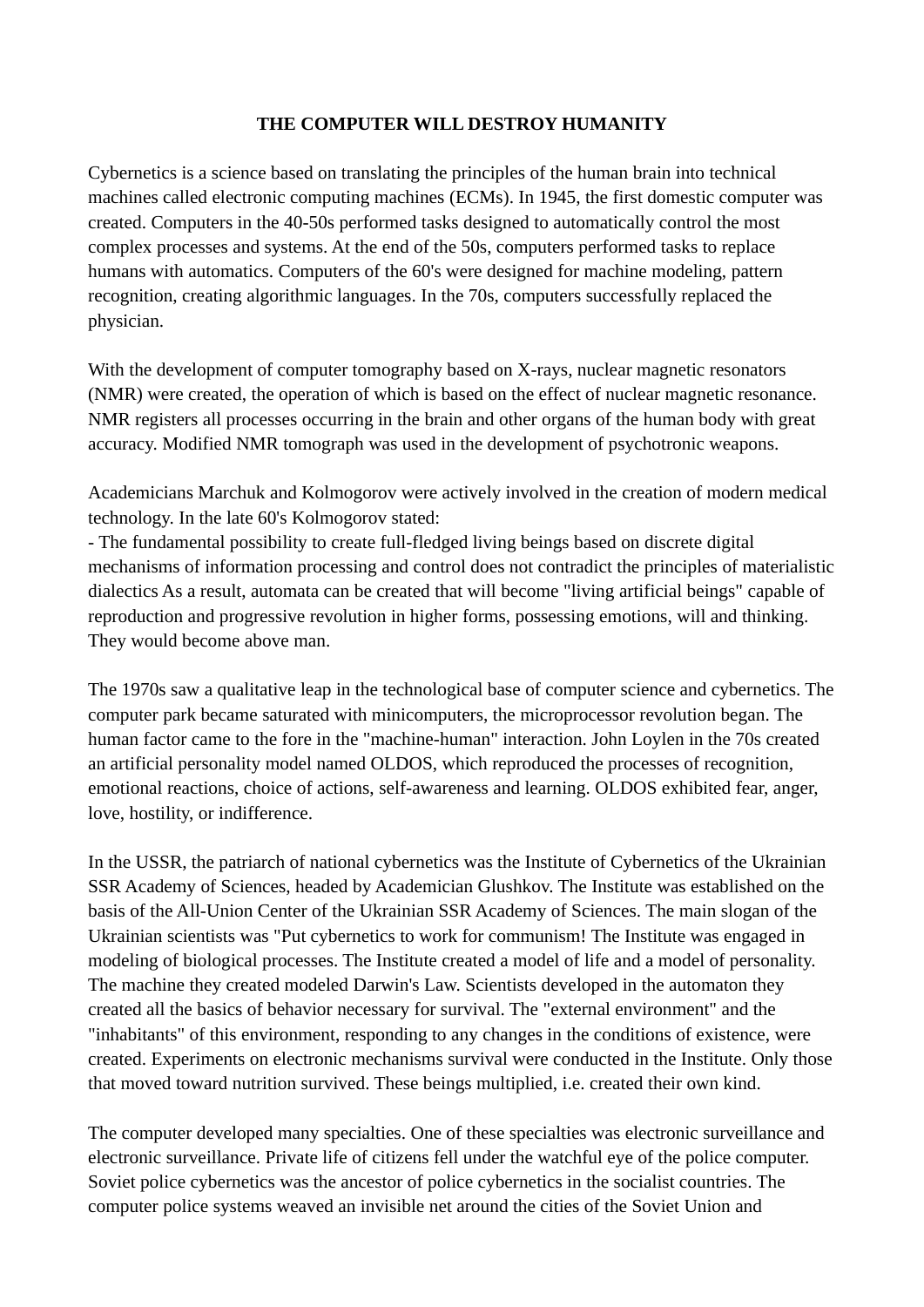interfaced to the computer systems of the socialist camp countries. Beginning in the 60s, computers began to be used in the military, scientific medicine and industrial and economic activities.

#### **SMART WEAPON**

In the 1970s, the military received so-called "smart weapons" that did not need the skill and training of a missile launcher or a strategic bomber navigator. The computer took care of all missile and bomb targeting operations and was able to hit the target with centimeter accuracy. For example, the bombing system of a modern aircraft invisible to enemy radars, controlled by a dozen onboard computers, could direct a bomb into a vent hatch of a reinforced concrete bunker, and a missile controlled by a computer system could maneuver among buses and cars of a modern city and hit the target with pinpoint accuracy.

In recent years self-guided missiles with autonomous onboard computers have been developed. The sensory organs of such a missile are sensors that respond to light, infrared radiation and radio waves emitted or reflected by the target. An onboard computer, guided by sense perception, generates commands to move the rocket in a given direction. The computer is widely used in space technology. Modern computer-controlled electronics can perform any complex manipulations with great accuracy and superfastness.

# **FIFTH-GENERATION COMPUTER**

Today's fifth-generation computer, designed for psychotronic processing of the population, operates under the scheme of hybrid intelligence, which optimally combines the capabilities of the human mind and microcomputer technology, organically synthesizing both in a single human-machine complex. Hybrid intelligence, coupled with various modifications of psychotropic and psychotronic generators, turns our country into a technocratic society consisting of the elite and the servile lawabiding population serving it.

Computers are widely used in the exploration of outer space, sensing the Earth's surface, its interior, ensuring space missions, controlling the health of astronauts and the militarization of space. Cybernetics is involved in ensuring proper operation of all systems of the spacecraft launched into space.

## **COSMOS**

From space it is possible to monitor any object on Earth. Modern advances in science and technology make it possible to see from space even the tentacles of a small insect, allowing us to penetrate and intervene in its physiological processes. Modern technical systems make it possible to hear from space the whispers of a person deep under the ground. Special space systems have been developed to control climatic weather conditions over vast areas. With the help of special mirrors and electronics it is possible to illuminate northern cities from space during the polar night.

Transmission of microwave energy over a distance, directly from Earth into space, is used for remote wireless power supply of almost all space stations of the latest generation. For more than 25 years there has been Soviet military space. Space nuclear power plants reliably provide electric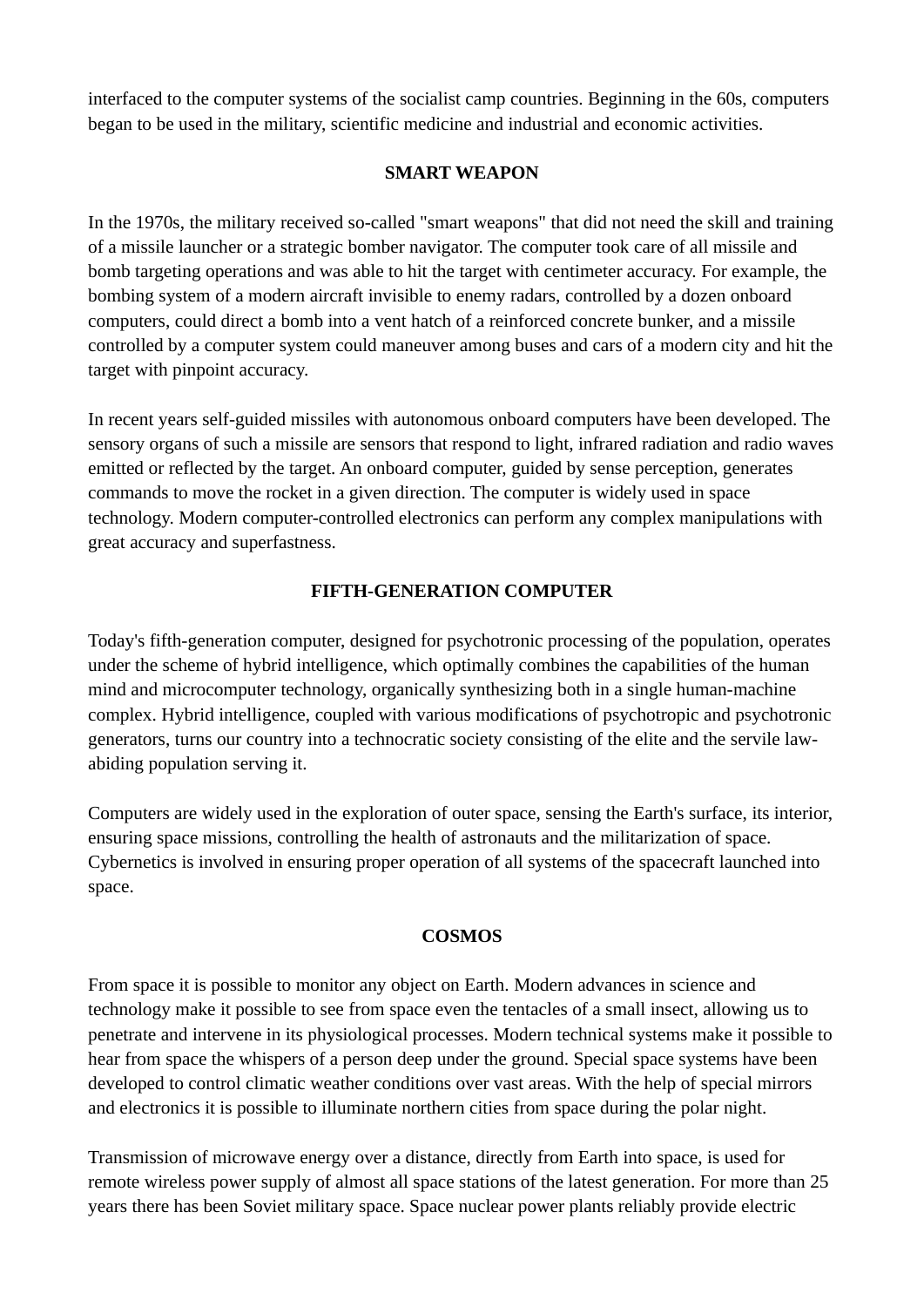power to all military space objects.

There is information that Soviet scientists have long ago put into space a unified space system to control society, which interacts with ground-based psychotronic stations, operating according to a scheme: Earth - Space - Earth. Particular attention has always been paid to medical cybernetics, which in conjunction with other scientific fields was to become and has become the most monstrous weapon of the century. In the late 60's the development of computerization saw the emergence of artificial intelligence, which the military and special services were immediately interested in.

#### **BIONICA**

At the end of the 1960s, biological cybernetics - bionics - became widespread. The purpose of this science is to transfer the principles of operation of systems controlling living organisms to technology. The creation of micro-miniature models of neurons and the development of reliable and simple ways to organize a huge number of such models into coherent models led to the creation of devices similar to our brains.

Military scientists have developed and manufactured human-technical organs to create a "human cyborg robot". Such a mutant has the ability to directly perceive ultrasound, ultraviolet rays and a wide variety of nuclear radiation, broadcasting and television programs. A cyborgized person in this way can see in the dark, sees even the heat traces of any moving object or person. The cyborg brain works in symbiosis with a fifth-generation computer located in a military control center for cyborg soldier units.

To create such units people are used who were born with pronounced abnormalities of the brain, have been in closed psychiatric hospitals since childhood, as well as those who survived clinical death and are listed in official documents as deceased. These people would have their abnormal and failed human organs replaced in special research centers with human-technical organs necessary for their cyborgization.

In the secret laboratories of the military-industrial complex and the KGB Research Institute, scientists work with computers to create mutant robots with programmed brains. Such mutant robots are a synthesis of humans, animals and electronics. Along with mutant robots there are purely technical robots, stuffed with modern electronics, which serve in the army and represent a special kind of troops.

#### **VIRTUAL TECHNOLOGY**

In the last decade virtual computer technologies have become widespread, which in combination with special equipment allow to manipulate human consciousness, put him in any illusory state. At the same time a person ceases to be guided in time and space, begins to communicate with an illusory object, to feel it with his soul and body. At the Virtualistics Laboratory of the Institute of the Russian Academy of Sciences, methods and a computer stand were developed to simulate and study psychological virtual realities. For example, the "airplane" technique can activate the self-image of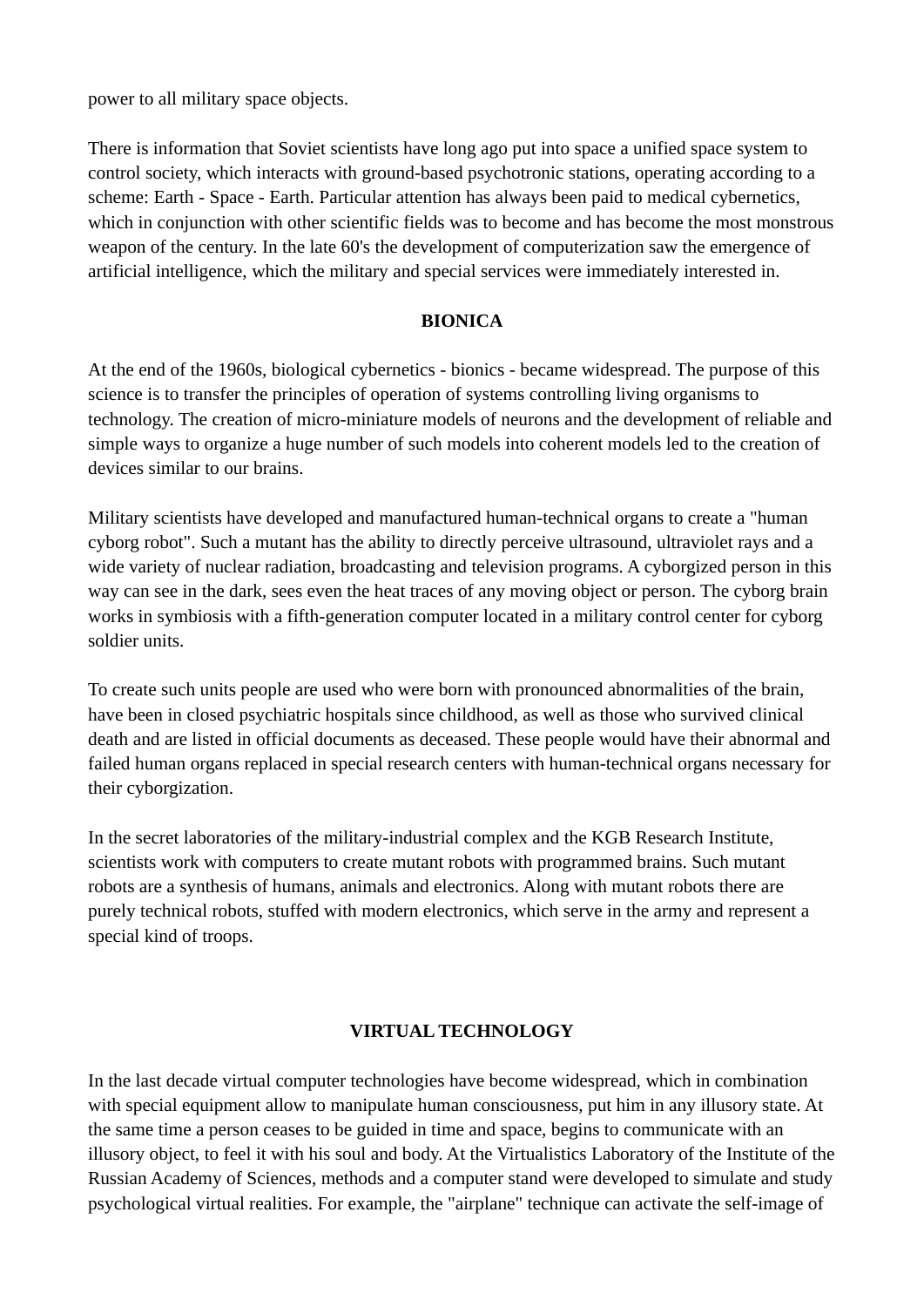flight. A person put into such a state with the help of a special psychotechnique has a feeling of flight.

The technique of "cybersex" makes it possible to put a person into a state of artificial sexual intercourse with an illusory sexual partner. The "cyberkiller" technique makes it possible to put a person into the mind of a murderer, etc. Virtual computer technology can be used for express training. Cyber techniques are widely used by intelligence agencies to create a super-spy, by the military to create a super-soldier, by gangsters to create a super-killer. And so on.

In the early 90s, a program for creating computer-based "virtual civilizations" began to be implemented in the world. In Japan, a virtual city called Habitat was created (Kozumi, 1995). Any computer owner can become a resident of this city - an "author". When a person acquires citizenship he is offered to choose his appearance from 1100 variants, to choose his clothes. The system uses the latest computer graphics, enhancing the realism of the virtual environment. Residents of the virtual city mostly lead a "sofa lifestyle". Gradually, a person becomes a slave to the thinking and controlling machine. Virtual computer technology is widely used in mass psychotronic processing of the population.

# **COVERT CONTROL OF PEOPLE**

In 1977 the Spanish scientist professor of physiology Jose Delgado said that if previously to control thinking and body functions it was necessary to implant electrodes in the human brain or be in close proximity, now with the development of scientific and technological progress it is possible to do without aids and control thinking and human body functions at any distance.

The father of cybernetics, Norbert Wiener, has repeatedly warned that the creation of modern cybernetic machines could eventually lead to the enslavement of the human mind by machines that could reproduce themselves and possess a mind several orders of magnitude greater than the human mind. In 1994, in Naples, during a congress on cybernetic medicine, Wiener warned scientists that his brainchild, cybernetics, could serve the cause of human extermination, the destruction of humanity. Another major scientist, John von Neumann, warned that with the development of electronics mankind is threatened by a technotronic catastrophe.

outstanding scientist Ross Ashby held the same opinion about the future of cybernetics: - The most serious threat posed by the controlling machine will be its egoism If, at an early stage of the development of the cybernetic machine, we are able to make it act as far as possible in our favour, later on, when the machine, due to its evolutionary development, acquires its own power, it will inevitably subordinate human society to its will.

One example of the perfection of modern electronic machines is the convincing victory of the Super-Computer over the world chess champion G. Kasparov.

# **CONFIDENCE IN IMPUNITY OR A GANGSTER FARCE?**

Most scientists working on the latest modern weapons are well aware of where, by whom, when, for what and on whom their monstrous inventions will be used. But they look the other way, considering their bloody craft to be interesting, prestigious and moneyed. Not only do some of them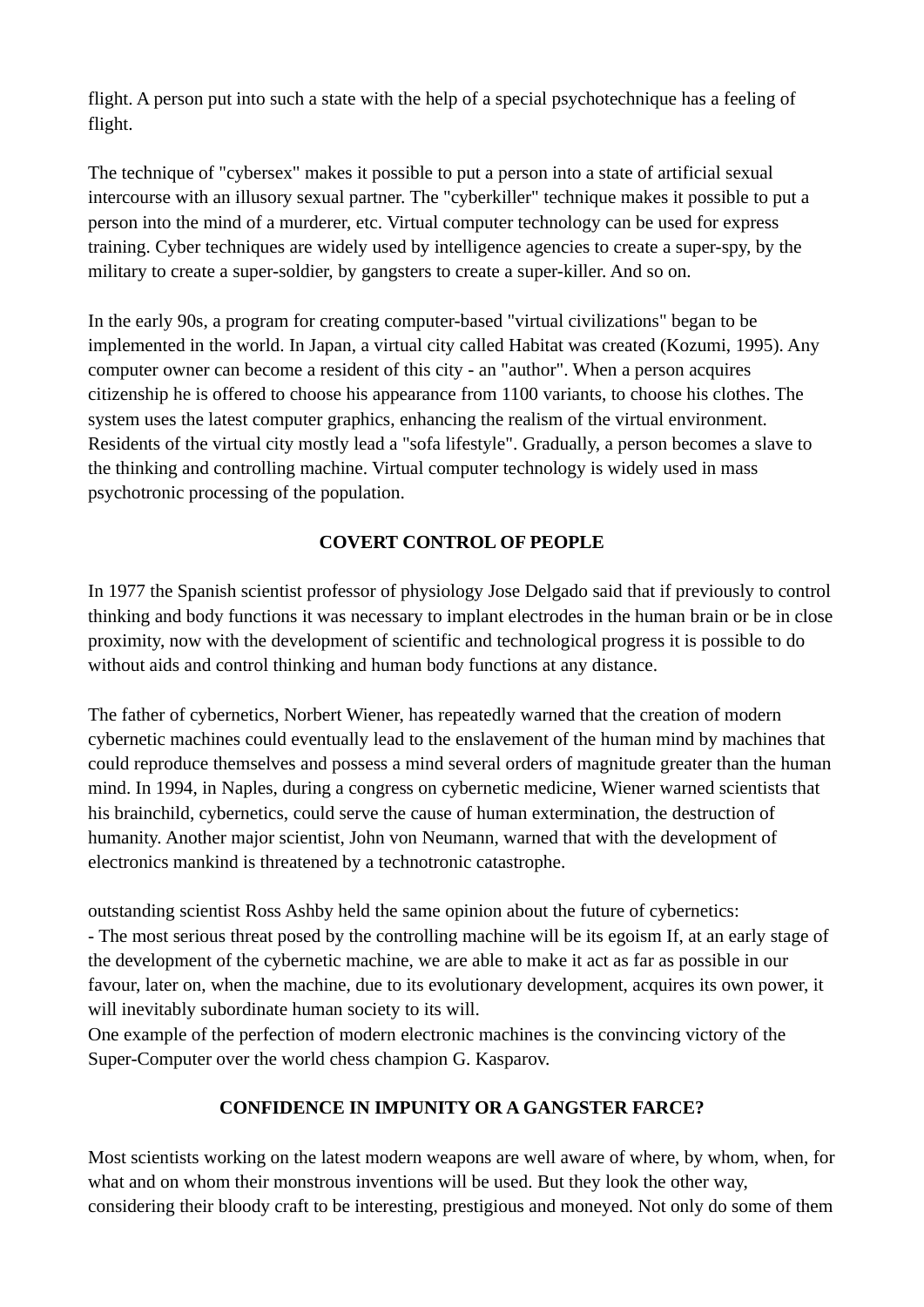not hide their involvement in creating such weapons and testing them on unsuspecting populations. They openly declare that they will continue to engage in the development of devilish weapons quite deliberately. The opinion of the public and the degraded population does not interest them at all. The main thing is to be interested and pay the money!

I would like to remind these maniacs of science that the Nuremberg tribunal found guilty those doctors and scientists who conducted countless criminal experiments on concentration camp prisoners. Nor did the fact that they called themselves instruments in the hands of the Nazi regime absolve them of responsibility. It would not do any harm to recall the Middle Ages, when their colleagues were burned at the fires of the Inquisition by the Church. This was probably justified in some cases. Another important circumstance. As recently as yesterday, the only punishment for such atrocities under international law was the gallows! Even today there is no statute of limitations on such crimes.

## **4. GHOULS IN WHITE COATS**

For several decades, the criminal activities of communist and post-communist medicine and its links with the security services and the military have been exposed. Criminals in white coats openly confess to heinous crimes related to artificially created mass epidemics, to conducting criminal experiments on servicemen during tests of nuclear, biological, chemical and other modern weapons.

From the diary of a military doctor at the Semipalatinsk test site:

- The first batch of tested soldiers in the immediate vicinity of the explosion epicenter behave inadequately Many soldiers show hair loss, anemia, decomposition of bone tissue, cell mutation. About a third of the battalion begins to run amok. Many begin to guess what has happened to them. There is an urgent need to change the contingent.

Doctors are involved in conducting biomedical, pharmacological, scientific and military experiments on the prisoners of prisons and concentration camps, inmates of mental hospitals, patients in clinics, athletes, newborns and the general population of cities, villages and hamlets. There is a hunt for people with excellent health in order to surgically remove organs for transplantation to sick party functionaries and colleagues and to sell them for foreign currency to the West. Trafficking in parentless children in institutions under the jurisdiction of the Ministry of Health is on the rise.

For more than thirty years the unsuspecting population has been consuming as much as 40% of the food produced by genetic engineering. For over thirty years, Soviet and post-Soviet medical scientists have been conducting Jesuit experiments in cloning humans and animals, with the goal of creating a standard, conformist-obedient citizen, and then replicating it in unlimited quantities. Publications are replete with previously classified decrees, orders, currents, resolutions, orders, instructions, and circulars directed against the life and health of the population.

#### **ORGAN TRAFFICKING**

Episodes from the files of medical crimes are cited. Here are just a few of them. The Sklifosovsky Scientific Research Institute of Emergency Medicine has an extensive network of commercial firms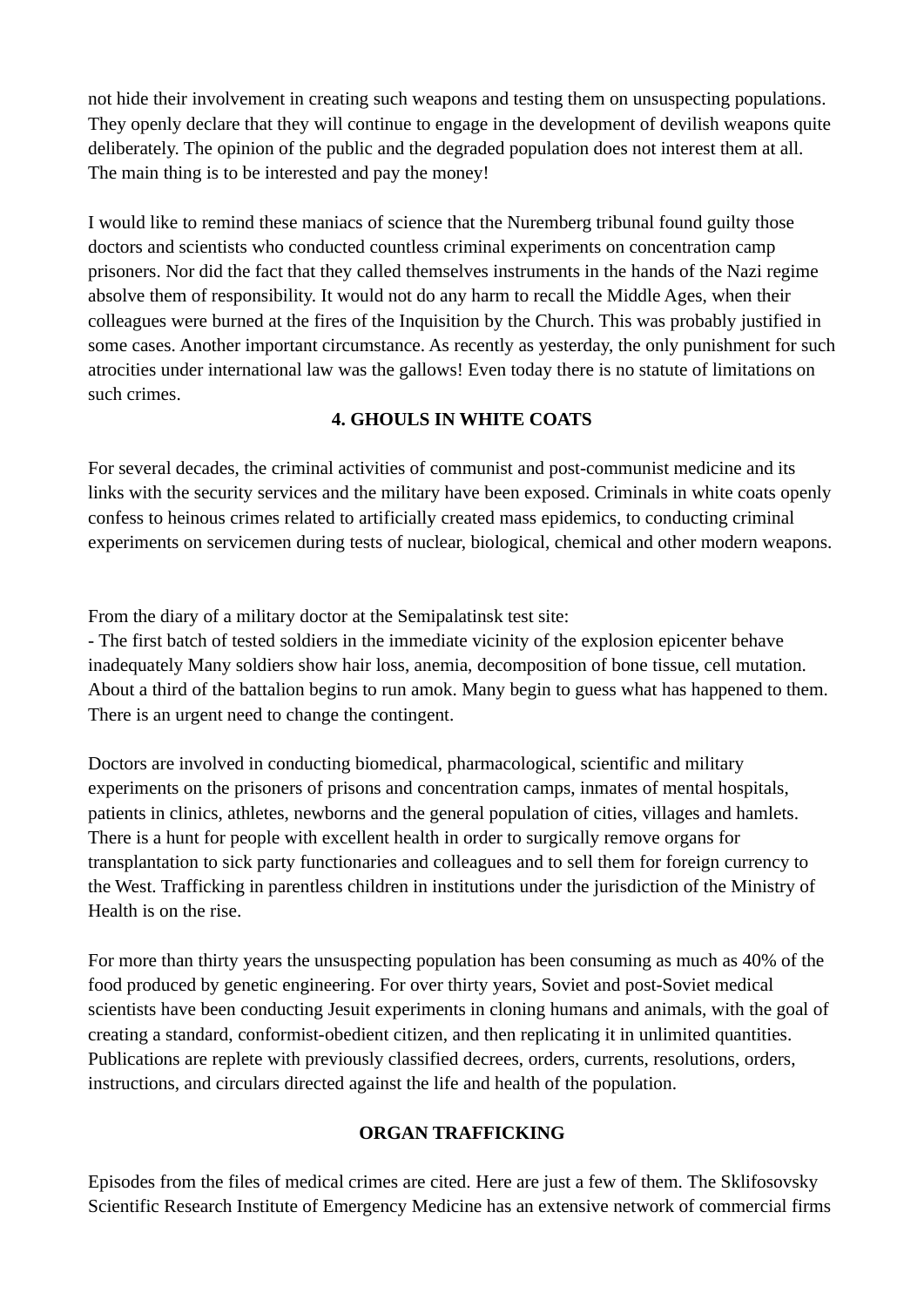selling human tissues and organs. One of these firms annually exports up to 600 donor kidneys, valued at \$1,200,000,000. There have been published materials on the activities of doctors of these firms who, to fulfill orders, caught people in order to remove their healthy organs to sell them for foreign currency to the West. The Research Institute has been conducting experiments with cadaver blood for over thirty years. The blood of a recently deceased person is especially valued. The more alive, the better quality, and therefore more expensive. Few human parts - little money. A lot of manpieces - a lot of money!

During the local wars, many doctors became fabulously rich because Russian medical facilities were literally flooded with severely and lightly wounded soldiers. One journalist told me that he saw with his own eyes the price tag and the trade in human organs. Hearts, pituitary glands, livers, and frozen eyeballs were being sold under the hammer.

- Blue eyeballs of a young and healthy human being were for sale, with a starting price of \$30,000! Who's up for more? - Announced the auctioneer.

Russia ranks first in the world in the production of abortions and has the largest bank of human embryos. Specialized public and private medical and pharmaceutical firms in their production workshops make from them medicines and cosmetics, which after selling them on the domestic, foreign and black markets brings them a considerable income. Medicines and cosmetics made from human biomass have long been used by the party elite, the leadership of communist and postcommunist states, bankers and some of the creative intelligentsia. Creams, powder, lotions made from human flesh became an integral part of their toilet accessories.

In the late '60s, in some of the Scientific Research Institutes of the Siberian Branch of the USSR Academy of Medical Sciences one could freely buy drugs in unlimited quantities, most of which contained behavior modifiers. The reasonable price, two large dogs for one liter of morphine, contributed to the spread of drugs among young people of Novosibirsk and its region. The investigation launched was immediately terminated by someone.

## **YELLOW GULAG AND PSYCHOTRONIC WARFARE**

Punitive psychiatry has resumed its activities in Russia. It is a punitive body of the state, a screen for the unpunished use of psychotronic and other types of modern exotic weapons against the civilian population. The placement of the yellow Gulag is legitimized by the judiciary, which arbitrarily interprets the Law "On Psychiatric Assistance and Guarantees of the Rights of Citizens in Providing It. The history of punitive psychiatry in our country goes back to the 1920s.

In 1926, an article stipulating the use of psychiatry on political opponents was added to the Penal Code. In 1939, Beria issued a special order transferring the Kazan psychiatric hospital to the NKVD. This was how the world's first imprisoned mental hospital appeared in the USSR. The Kazan psychiatric hospital is still one of the most terrible Chekist casemates. Punitive psychiatry became widespread after the dissolution of Stalin's Gulag. The concentration camps were quickly replaced by mental hospitals. Ambulances began to ply the streets of villages and towns instead of the "black raven". The medical staff enlisted by the punitive organs and the military-industrial complex, reinforced by former criminals, coped with their duties perfectly.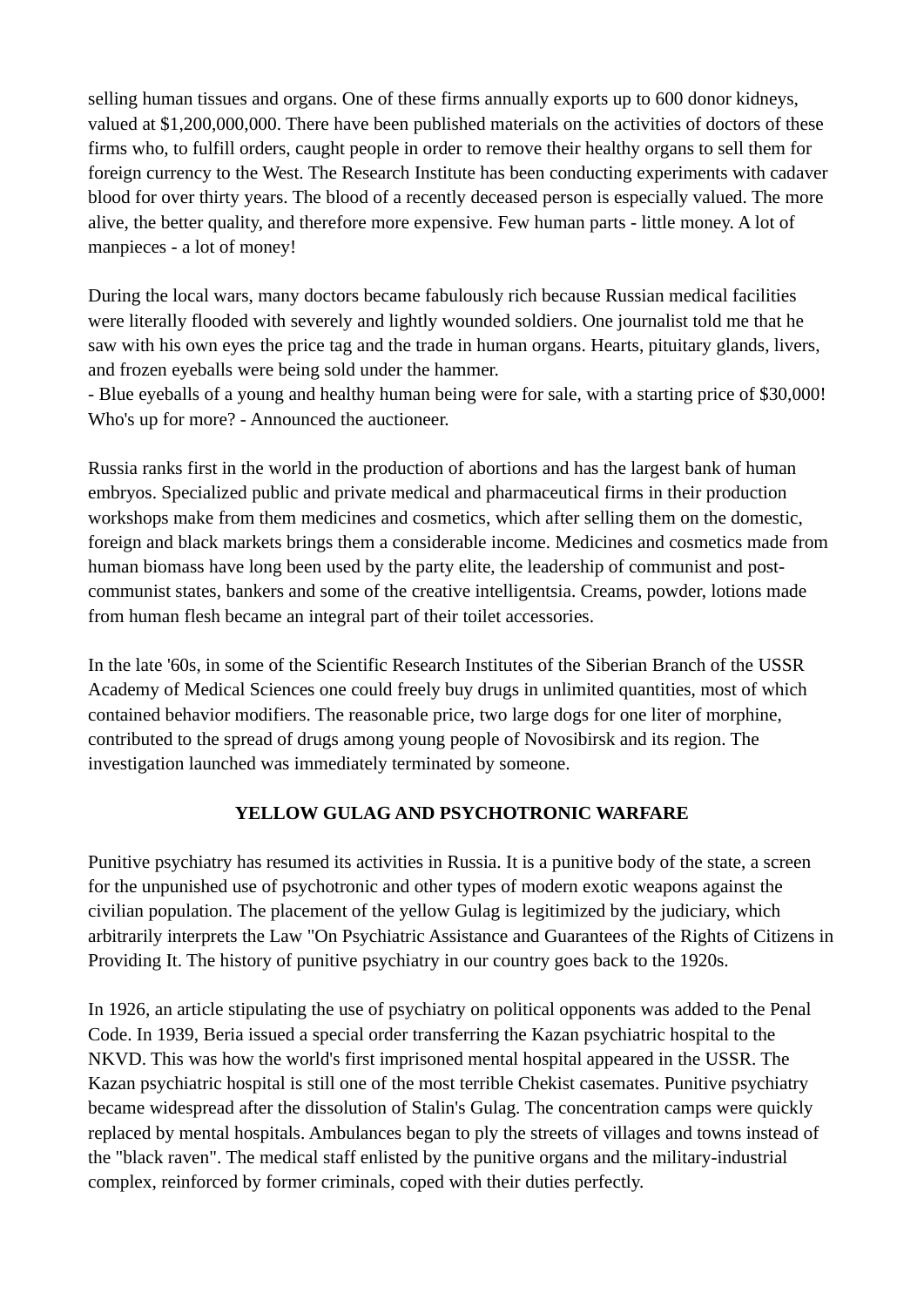In 1961, the new criminal legislation providentially did not include an article punishing crimes committed with the use of psychiatry. In the mid-1970s, the Empire of Evil's population found themselves in the role of peculiar hostages. Now any citizen who did not please the authorities could be charged with insanity and imprisoned for any length of time in a yellow prison, with all the ensuing consequences.

In 1983, the Soviet Society of Psychiatrists, VOP, was forced to withdraw from the World Psychiatric Association. Otherwise it would have been expelled from there for using psychiatry for political and punitive purposes. In 1988, by the Decree of the Presidium of the Supreme Soviet of the USSR, "Regulations on the conditions and procedure of psychiatric care" were adopted, providing a number of positive changes in psychiatric practice. In 1989, the VPA was again accepted into the VPA with the condition that Soviet psychiatrists would henceforth strictly fulfill the requirements of the above document and publicly acknowledge the abuses of psychiatry for political and other criminal purposes that took place in the Soviet Union.

Soviet psychiatry officials not only admitted all the facts of the criminal use of psychiatry. They swore to the leadership of the WPA that now Soviet psychiatry would fulfill all the requirements universally recognized by the world community and would become an example for other states. As you know, the humpbacked grave will be the better for the humpbacked. In the Soviet Union, no one intended to reconstruct the system of psychiatry. In 1992, the Russian Association of Psychiatrists decided to expel the Association of Psychiatrists from its ranks. But the USSR collapsed, and the VOP quickly changed its coloring, under the new name "Federation of Psychiatric Societies of the CIS", became a member of the WPA again.

## **INTERPRETATION OF MENTAL ILLNESS**

In the 1970s, the USSR Ministry of Health developed and implemented in medical institutions a document called "Interpretation of Mental Illnesses," according to which any Soviet person could be accused of insanity. For the same purpose Professor Snezhnevsky developed the non-existent in nature "sluggish schizophrenia". Mental hospitals began to be filled with citizens who disagreed with the foreign and domestic policies of the communist state, or who dared to criticize their superiors or expose the crimes they committed.

In 1988, the USSR had one of the highest numbers of psychiatric patients in the world. In civilized countries the victims of psychotronic influence are paid: in the USA - 1.5 million dollars, in Canada - 700 thousand dollars, in Australia - 200 thousand dollars. In the countries of the former Soviet Union, where, unlike in the West, the victim is tortured with extreme cruelty, if a person declares about the psychotronic influence on him, the authorities immediately and forcibly put him in a psychiatric hospital. In addition to psychotronic torture, the monsters in white coats will conduct pharmacological experiments. Psychiatrists refer to the pattern rulings of the so-called "people's courts," which are more reminiscent of the courts of the medieval Inquisition or Stalin's troika.

Recently, psychiatrists have claimed that there are practically no mentally healthy people in the former Soviet Union. Naturally, the question arises whether the entire nation can be inferior? If we take into account the psychotronic treatment of the whole population, it is certainly correct Political scientists, sociologists and psychiatrists try to argue that the nation has become inferior because of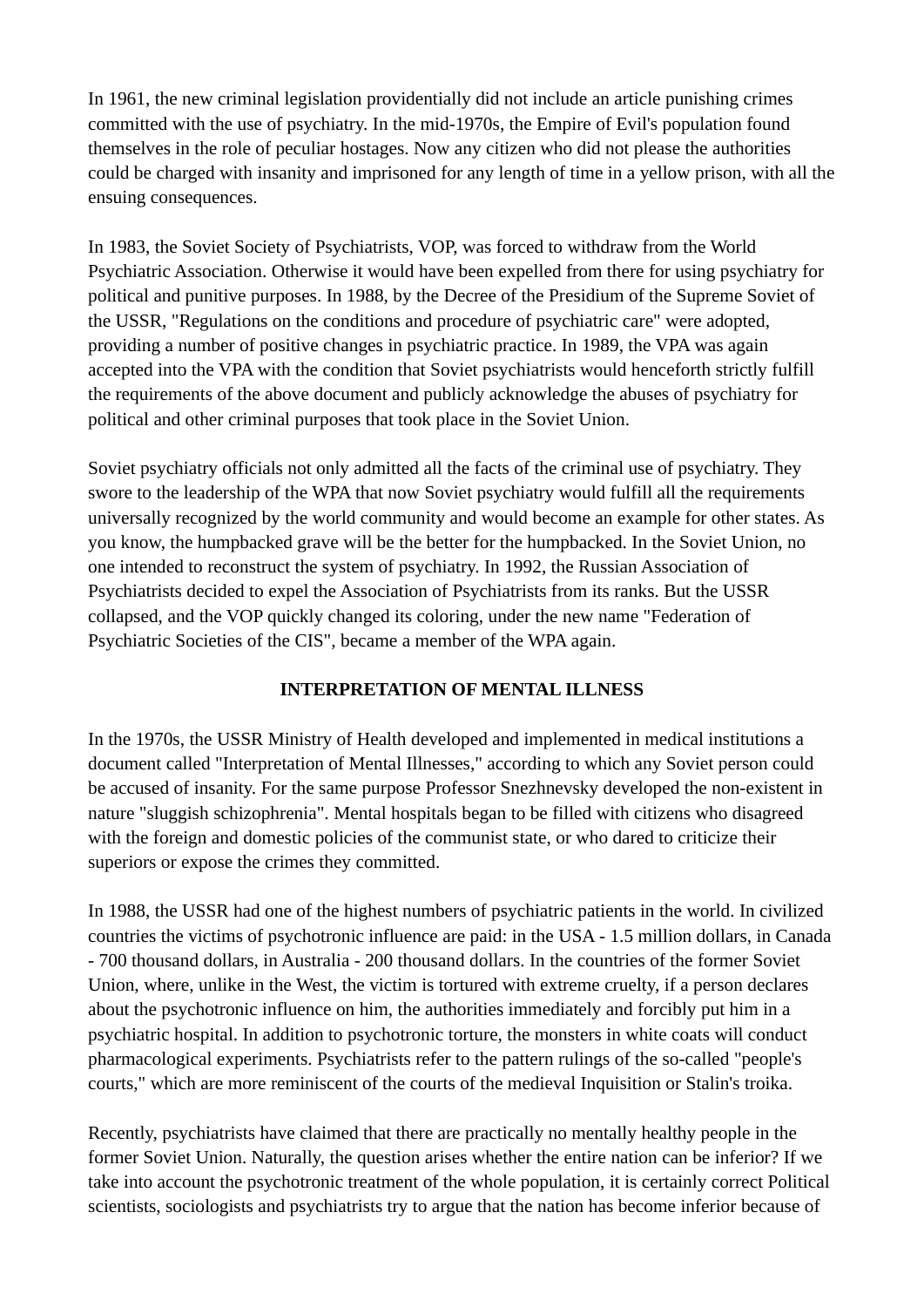the sharp change in the political and social situation in the country. Suffice it to recall the statistics on mental illness after World War II, when the political, economic and social situation in the country was much more difficult than the present one. However, the statistical figures of that time did not differ much from generally accepted world standards.

Independent psychiatrist-researchers claim that mental illness manifests itself as early as childhood. Only a small percentage of the population may suffer from acquired mental illnesses, which are easily stabilized by modern pharmacological means. According to their estimates, there is not a single person suffering from a chronic mental illness who has been cured in a psychiatric hospital. In a conversation with human rights activists, this information was confirmed by the chief psychiatrist of Russia.

In 1975, scientists at the All-Union Research Institute of General and Forensic Psychiatry named after Serbsky invented and tested a revolutionary method of treating mental disorders. For example, schizophrenia was cured in just one hour. The treatment was cheap and reliable. The unique invention was immediately classified.

- Why? - the average person asks.

Because as soon as this invention was made public, the entire Yellow Gulag would have to be dissolved and new Soviet psychiatric diseases like Snezhnevsky's sluggish schizophrenia or "Paranoia of the struggle" would have to be invented for millions of mentally healthy prisoners.

To fool the public, the criminal authorities and psychiatrists even resort to the teachings of those psychiatrists whom they had not previously recognized. For example, to justify the rise of mental illness, they pull out the teachings of Italian psychiatrist Lambroso, who claimed that a person who rebels against the authorities or commits a criminal offense has a psychiatric illness. They cite as examples the non-existent insanities of entire nations. In the heat of competition, in terms of veiling the crime, they sometimes reach the point of complete absurdity.

Kozyrev, Moscow's chief psychiatrist (he is also the chief doctor at the Kashchenko psychiatric hospital), tries to implement his theory of so-called psychoinduction, according to which psychiatric illnesses can be transmitted to others, like the flu or the common cold. All this happens against the background of the disclosure of psychotronic warfare in the former Soviet Union.

#### **HEALTH DEPARTMENT**

In 1995, the director of the Moscow Health Department, Solovyov, issued Order 252, according to which medical workers were forbidden to give patients their medical outpatient records in their hands. This order gives an opportunity to use psychiatry as a screen to disguise the open use of psychotronic weapons against the population, to conceal the unfavorable ecological situation from the population, to conduct medical and biological experiments with impunity, to use psychiatry for punitive purposes, to use documents as dossiers on citizens, to hide the unprofessionalism of doctors and to avoid responsibility.

This document is an open attack on human rights. It contradicts the provisions of the law on compulsory health insurance and the provisions of national and international health law, which require patients to be given all medical documents concerning their health.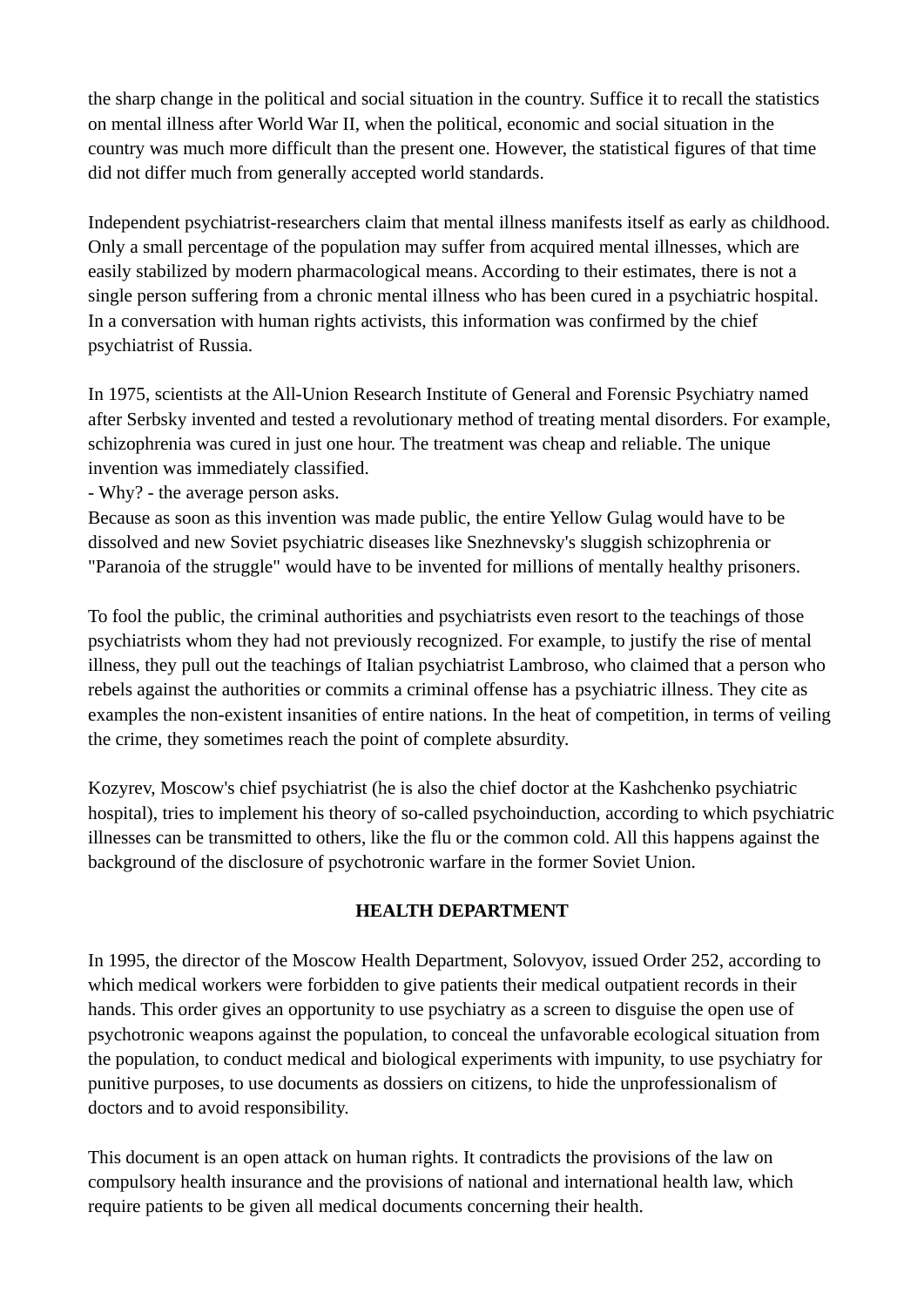In early 1996, the Moscow Health Department drafted another totalitarian document according to which it was decided to equip the train stations and all the approaches to the capital with filtration points operated by psychiatrists and the police. Now everyone who is badly dressed, as well as people with a strange expression, or having no documents, or talking about psychotronic weapons passes through them. Assuming the reaction that would follow, the Department of Health plans to equip emergency doctors with police radios and gas weapons in the near future, and to increase the security of medical facilities in case citizens who have suffered attacks at the hands of health workers who have taken on unnatural for their profession police and punitive functions.

And our medicine? Medical workers in the former Soviet Union had and still have the lowest qualifications among their colleagues from civilized countries. State agencies of the former Soviet Union have received and continue to receive the greatest number of complaints about medical professionals. The medical drugs produced and released in the former Soviet Union did not and do not meet the world standards. Many drugs had pronounced side effects, some were not suitable for the treatment of people. The USSR ranked first in the world for conducting uncontrolled experiments on humans and animals. The former Soviet Union had and still has an extensive network of closed KGB-FSB, Interior Ministry and Defense Ministry research institutes with the main focus areas being medicine and psychiatry.

An unofficial survey of psychiatrists showed that 15% of them had deviations in mental health before entering medical universities. When they received their diplomas as psychiatrists, they pursued the goal of asserting themselves in society and being able to treat their own mental illnesses. 10% of psychiatrists suffer from occupational diseases, which manifest themselves as nervous and mental disorders. 70% of all psychiatrists cooperate with the military-industrial complex, the Interior Ministry and special services.

The Russian government has prepared a decree on mandatory psychiatric examination of all persons of retirement age. Before giving any assessment of the latest humiliation of the nation, it is necessary to ask the classic question accepted in such cases:

- Who benefits from this?

Let us turn to the history of our long-suffering country. Recall Stalin's concentration camps for the disabled, whose prisoners freed millions of square meters of living space and spared the state from paying pensions and providing free medical care. As you can see, history is repeating itself.

## **HOW TO TREAT THE VICTIMS?**

In June 1995, Russian Deputy Minister of Health A. Tsaregorodtsev made an official statement to the Russian State Duma that all persons with mental illnesses that have a connection to the activities of religious and other organizations will be treated on a general basis. The creation of special centers for the rehabilitation of sectarians is not planned and is not envisioned by the law. In written responses and conversations with human rights activists, Tsaregorodtsev categorically denied the possibility of any external influence on a person's psychophysical activity. What about the licenses and diplomas for "sorcerers" issued by his agency and experiments conducted in mental hospitals with the use of psychotronic generators?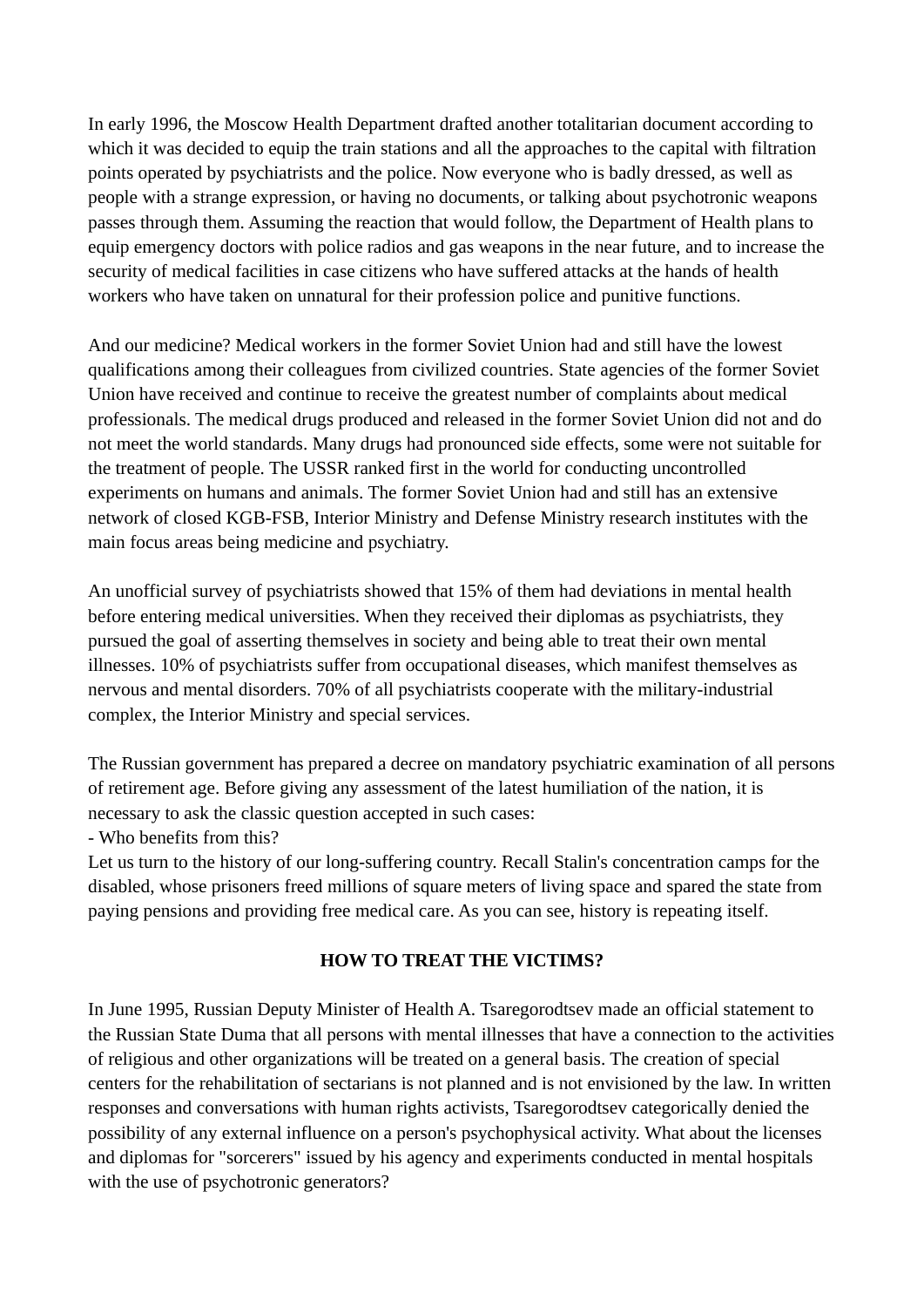- How should we understand Mr. Tsaregorodtsev? Somewhere he admits such a possibility. Somewhere he completely denies it! What is he going to "treat" citizens caught in the net of the State terror machine? Psychotropics? Special drugs? Sorcerers? Psychotronic generators? Psychiatrists, who received the first batch of sectarians, were convinced that they do not respond to any treatment. Of course not! The psychotronic terror continues in the asylum. The terrorists do not leave their victims alone until they die!

After taking a pill, it is impossible for a soldier to defend himself from a bullet, and it is impossible for a test subject to defend himself from the radiation components of a psychotronic weapon. A soldier can only be protected by a bulletproof vest and helmet. **A test subject can only be protected by special screens or special electronic equipment**.

The drugs administered in mental hospitals (many of them are banned worldwide), are behavior modifiers. They contribute to turning people into biorobots, increasing psychophysical torture and torture. Psychotropic drugs do not protect people from psychotronic weapons. Ho psychiatrists don't discharge victims until they lie and say no one else is affecting them. Only a small fraction of victims in mental hospitals are treated neutrally.

# **TACIT POLYGONS**

As part of special programs, medical and pharmacological centers, military and special services have been using mental hospitals as testing grounds for several decades, testing and improving the technology of biological, chemical, psychotronic and other modern weapons on experimental subjects deprived of all rights. According to the assessments of the prisoners of the Yellow Gulag, human rights activists and honest psychiatrists, domestic mental hospitals are the worst prisons that have nothing to do with medical institutions.

The data from the questionnaires of the victims of the psychotronic weapons show that 90% of them are pathologically afraid of people in white coats and compare them to medieval executioners or Lubyanka interrogators. Earlier people jumped out of bed at night, frightened by the screeching of the brakes of the "black raven" of the NKVD-KGB, but now they jump out of bed frightened by the screeching of the brakes of the ambulance under their windows.

- The only thing more frightening than an asylum is death! - say the inmates of the yellow prisons.

- The KGB remote torture chamber is the worst! - say victims of psychotronic weapons.

Several years ago the Federal Government adopted a program of further improvement and modernization of the technology of controlling the psychophysical activity of the human being. It was assumed that due to its implementation the number of "guinea pigs" would increase several times. In order to conceal this monstrous crime another program was adopted called "Improvement of psychiatric assistance to the population". Within its framework, several hundreds of yellow prisons are to be constructed in Russia by 1997, and the old buildings, which are still usable, are to be repaired as soon as possible.

The authorities are also developing an addendum to the criminal code, giving broad rights to psychiatrists and the police to forcibly place citizens in psychiatric prisons. Casuistic documents are being drafted that tendentiously interpret the mental illness clinic in favor of criminals. To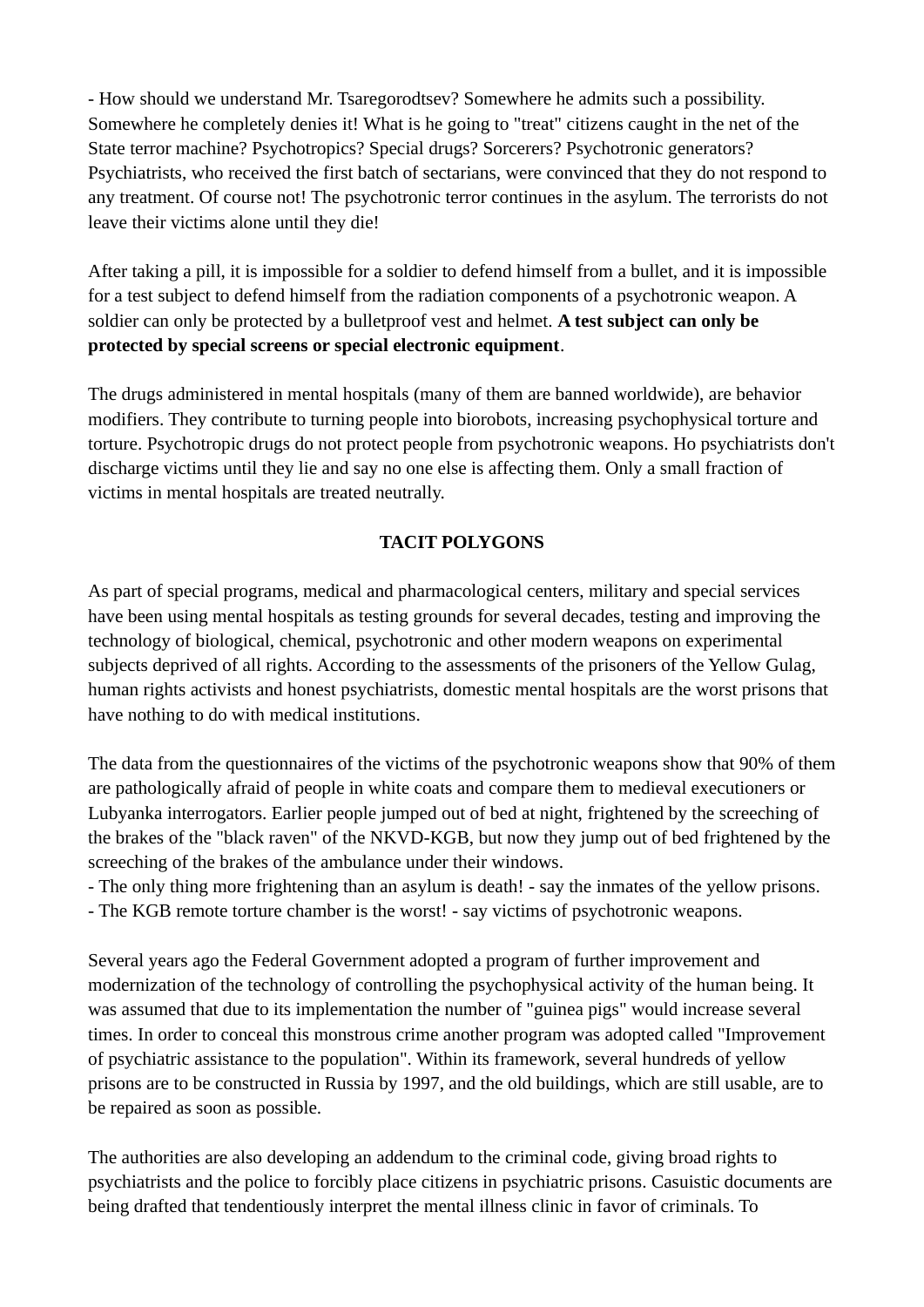implement these actions, in 1996 a psychiatrist is appointed to the post of Minister of Health of Russia. Representatives of one of the dirtiest professions in the world are also appointed to various key positions in the near abroad. In 1997 psychiatrists together with the Ministry of Internal Affairs and the FSB launched a mass hunt for victims of psychotronic and other exotic terror. As before, as many years ago, psychiatry remains the only and most stable cover-up for the unpunished commission of a monstrous crime against the population.

# **TO THE REMNANTS OF REASON, IN THE NAME OF STOPPING THE BIOROBOTANIZED MADNESS**

In 1990, at the 2nd International Conference on Human Rights in Leningrad, the international community received information from human rights activists about the use of psychotronic weapons on a massive scale in the Empire of Evil. In 1991, five Rostov scientists in an open letter to Presidents Gorbachev and Yeltsin demanded an immediate ban on psychotronic weapons. They offered their services in creating technical systems of protection against their damaging factors.

In 1991 in Paris, scientists from 20 countries (including the former Soviet Union) signed the International Convention on the prohibition of the use of psychotronic weapons for secret purposes or purposes beyond ethics.

In 1991, at the CSCE Conference on the Human Dimension in Moscow, human rights organizations protested against the use of psychotronic weapons on civilians. At the time, resolutions were sent to the Soviet government demanding that laws prohibiting the use of psychotronic weapons on Soviet territory and the harshest penalties for their use be included in the USSR Constitution and criminal legislation. In their resolutions, human rights activists referred to Article 7 of the Covenant on Civil and Political Rights, which prohibits any experiments on people who have not given their free consent. As a result, in 1992-93, identical articles appeared in the constitutions, which are still not enforced.

The former USSR holds one of the first places in the world for conducting uncontrolled medicalbiological and other experiments on people and animals, which contradicts the Tokyo Declaration of the World Medical Association and the principles of medical ethics, approved in 1992 by the UN General Assembly. In 1992 the famous scientists A.Baev, O.Gazenko, B.Petrovsky, P.Simonov, B.Yudin and others called to immediately put experiments on humans and animals under strict ethical control.

On April 21, 1995 in Kiev the Public Council for Planetary Human Security adopted an appeal entitled "To the Remains of Reason for the Termination of Birobotic Madness". The context was the statement of an initiative group headed by the president of the Chernobyl Foundation "Thanksgiving" A. Bazhan and the vice-president of the League of Independent Scientists of Ukraine, doctor of technical sciences V. Sedletsky:

- In order to seize the world power, the special services of the superpowers have developed and already implemented an infernal project of biorobotization of the planet's population. Projects "Afghan Echo", "Savior", "Warning" and others are tied to the 100 kilometer Chernobyl zone. It is a synchronous system, a recombination laser ("Environment Hurricane"). It is a system by which the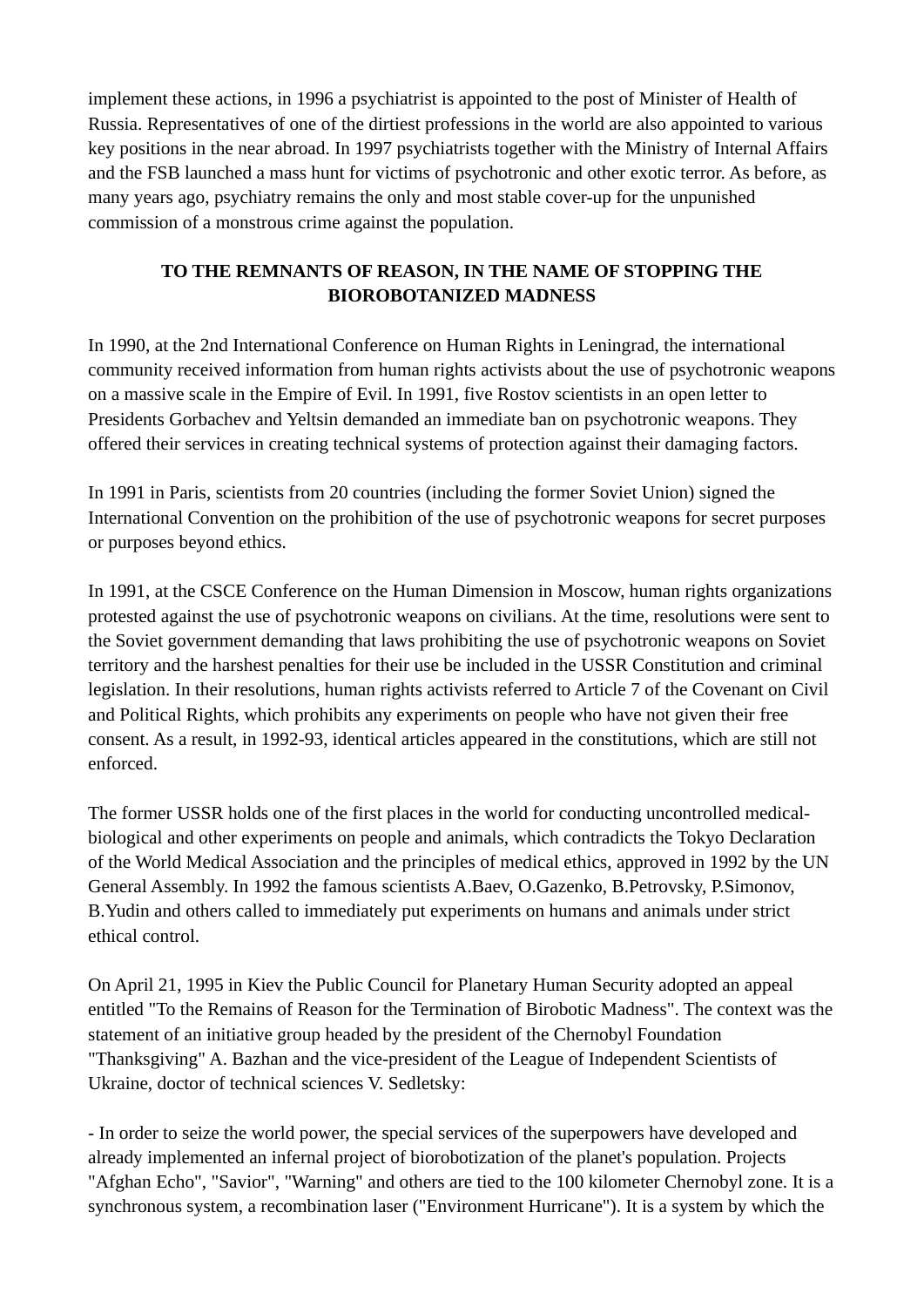behavioral functions of both individual and collective mind can be controlled.

On June 25, 1995 in Kiev at the 2-nd International Scientific and Technical Conference "Human Planetary Security Concept" the following decision was taken:

- To require the Government to introduce the criminal liability for the use of psychotronic, psychotropic and other kinds of psychophysical influence on the human being into the legislation of Ukraine These technologies represent a new generation of weapons of mass destruction and should be the subject of special attention of the international community.

The Kiev documents were sent to the President of Ukraine, to the UN, to NATO, and to the mass media.

In 1995 the Shield Union conducted an independent examination, which found that human experiments had been conducted in the USSR for a very long time. According to official data, this has been going on since 1977, and by now it has taken on a fairly wide scale. Microwave irradiation, especially prolonged, leads to serious damage to human health and suppresses his will (i.e. turns into a biorobot). With appropriate combinations of frequency, focusing and power of radiation is possible various negative effects on the human body.

## **INTERNATIONAL DOCUMENTS**

In 1968, the creators of the fifth generation computer with artificial intelligence, aware of the danger to humanity posed by their invention, signed a declaration stating that no one had the right to use computers as a tool to manipulate people or to turn computerization against humanity. In the same year, the UN General Assembly adopted a resolution on the protection of human personality and physical and intellectual integrity in the light of advances in biology, medicine and biochemistry.

The Convention against Torture and Other Cruel, Inhuman or Degrading Treatment or Punishment, adopted by the UN General Assembly on 10 December 1984, states:

- No law enforcement official may carry out, instigate or tolerate any act which constitutes torture or other cruel, inhuman or degrading treatment or punishment No law enforcement official may invoke superior orders or other exceptional circumstances such as a state of war, a threat to national security, internal political instability or any other public emergency as a justification of torture or other cruel, inhuman or degrading treatment or punishment. Health personnel, particularly physicians, commit gross ethical violations, as well as crimes under applicable international law, if they engage actively or passively in acts that constitute, or incite or attempt to commit, degrading treatment or punishment.

The 1997 Hague International Convention prohibits the use of weapons that cause particularly severe suffering. UN Assembly Resolutions 2444/XXII and 2675/XXV prohibit any military operations against civilians.

#### **MEMO**

From the secret memo to the Chairman of the Supreme Soviet of the Russian Federation R.Khasbulatov, dated January 26, 1993: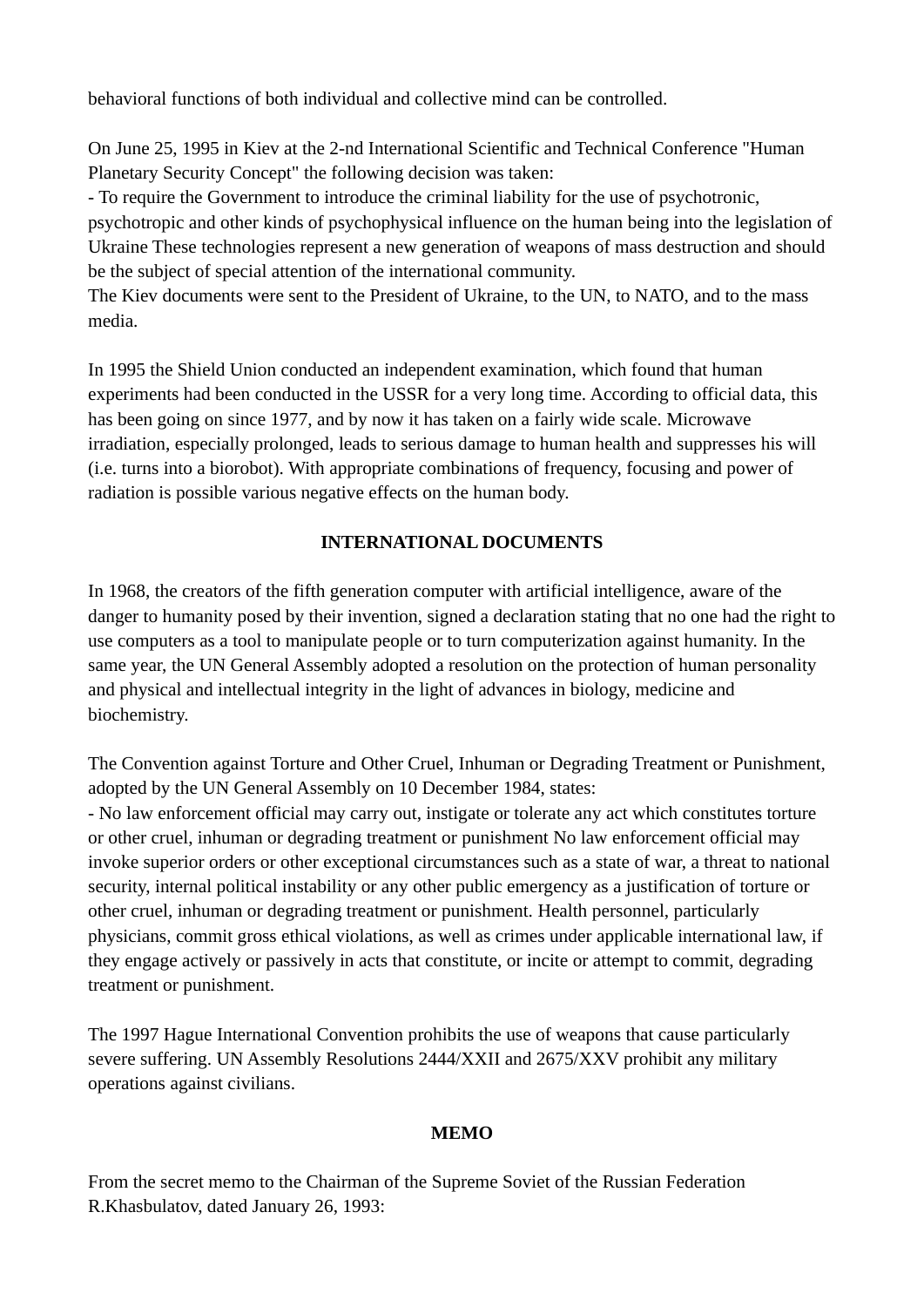- We are talking about a branch of knowledge known as parapsychology and psychotronics, on the basis of which since 1977 under official state programs in a number of technically developed countries - USA, Germany, France, Italy, Israel, South Africa, USSR are developing technical means of correction and management of human behavior based on biophysical principles of transmission of control signals over long distances. These are weapons of psychophysical control of intelligence (PCI).

On June 15, 1993 R. Khasbulatov signed the Law "About Weapons", article 6, paragraph "e" of which prohibits the use of weapons and objects based on the use of electrical energy, radioactive radiation and biological factors.

Currently, there are several types of weapons. For example, atomic weapons are the third type, atomic weapons in combination with acousto-biophysical means are the fourth type. Psychotropic weapons based on technical principles - the fifth type. Technotropic weapons, based on the same principles - the sixth type. Biotropic weapons with an impact on the genetic apparatus - a seventh type. Weapons of mass destruction of the fifth to the seventh type do not destroy the technical achievements of society (buildings, structures), do not kill people and animals. They "only" make people manageable and obedient. This logic gave reason to call the new type of weapons environmentally friendly weapons.

Inter-state agreements on disarmament should be seen in terms of the reality of a new and as yet invisible round of armaments (DUI weapons). The renunciation of atomic weapons can be viewed from a slightly different perspective. The freed up funds will be used to pay for the race for a strategic advantage in the field of a new generation of weapons - psychotronic weapons.

#### **AT A PRESS CONFERENCE**

On April 17, 1996 in Moscow, in the Central House of Journalists at the press-conference "Psychoweapons and zombification of people" the decision to recognize the existence of psychotronic weapons and their use against the population was made. 1996 in an interview to journalists the Secretary of the Security Council, Assistant to the President of the Russian Federation for National Security, General A.Lebed said:

- We are facing new types of threats that have emerged in connection with the emergence of technologies of psychosemantic modeling of human behavior New, more effective systems of influencing the consciousness and the subconscious of the population are being developed. And there are many examples of this. Moreover, we can assume that the hurricane-like breakdown of values, which occurred in the Soviet Union and then in Russia, was carried out as a special psychological operation.

Every year the former USSR makes hundreds of uncontrolled launches of ballistic missiles into space which delivered into orbit modern space weapons and equipment for space psychotronic stations, dozens of police and spy satellites. While ranting about the peaceful use of space, our country itself violates the Outer Space Treaty, which prohibits the launch into orbit, installation on the Moon, celestial bodies and placement of weapons of mass destruction in outer space.

The use of psychotronic weapons on the population contradicts a whole set of international treaties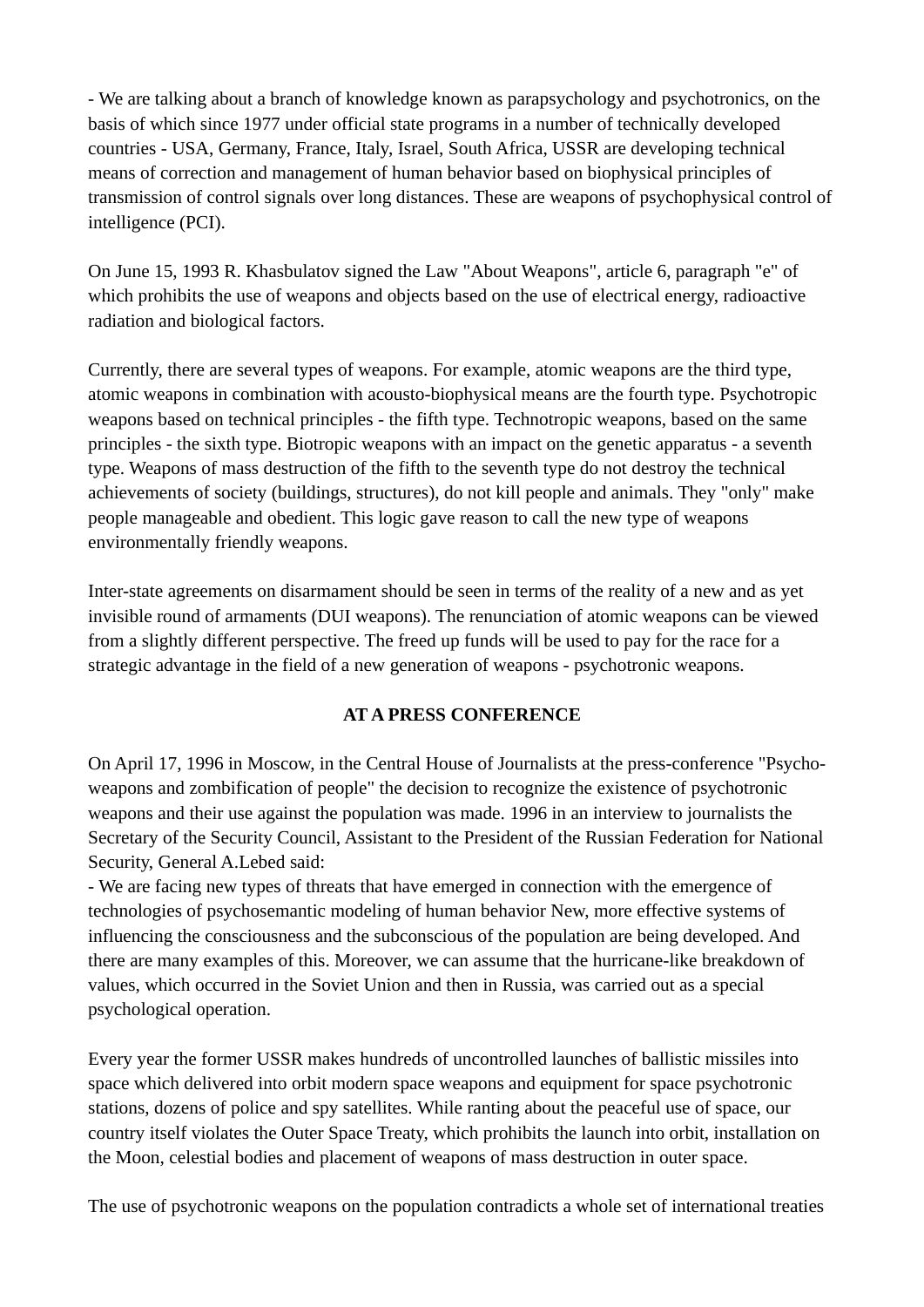and agreements signed by the governments of the leading countries of the world behind closed doors, but which have recently become publicly available. At present, there is practically no newspaper in the former Soviet Union that has not published articles about psychotronic weapons and their use on the population. All "misunderstood" officials, can only be placed in one of two categories. Either the person is connected to the crime, or he is under psychotronic influence. The third category simply does not exist.

### **FOREIGN MEDIA**

The foreign media was not left out either. One of the earliest publications is an article entitled "Brainwashing" by CIA officer Edward Hunter that appeared in a Mayan newspaper in 1952. The essence of the article was as follows. According to its author, the Chinese and Russians had found some original, but top secret way to change the mindset of American prisoners.

In 1988, the Washington Post published an article stating that the USSR possessed "bloodless" weapons capable of controlling human health from a distance, influencing human behavior in any way, and even killing, without resorting to traditional methods. The FAR expressed concern that the Russians, using these weapons, might disarm soldiers of U.S. or allied armies stationed in areas where nuclear weapons were deployed.

In 1990, the same newspaper reported that the Russians might be ahead in the development of psychotechnology weapons. This concern was fueled by reports of extensive parapsychological research from Soviet defectors. According to these reports, the Russians have been able to influence the behavior of others, alter their emotions and health conditions, make them lose consciousness, and even kill them.

Legislation in Western countries has been introduced to punish such crimes. There are also centers and committees for the protection of the individual, equipped with special equipment capable of registering any external influence exerted on the person. Propaganda and advertising of so-called "psychic" is prohibited.

In the countries of the former Soviet Union, there are no such laws in the legislation. There are no centers and committees for personal protection, although Moscow and most cities in the country are literally stuffed with the most modern and diverse equipment capable of not only registering any radiation, but also protecting the person being treated against any external influence. However, the authorities do not take any measures to ensure the safety of the population.

## **PSYCHOTRONIC GOLGOTHA PLAN**

According to publications in the official press, television revelations of former party functionaries and simple logical analysis, we can conclude that the former USSR has long been living according to the plan of the Central Committee of the CPSU and KGB - "Psychotronic Golgotha" - developed before perestroika. The initial aim was to show the population the pseudo-democracy, pseudocapitalism and then to return to the socialistic state structure by artificially arousing discontent of the main mass of zombified population and using its support, probably to go the way of China.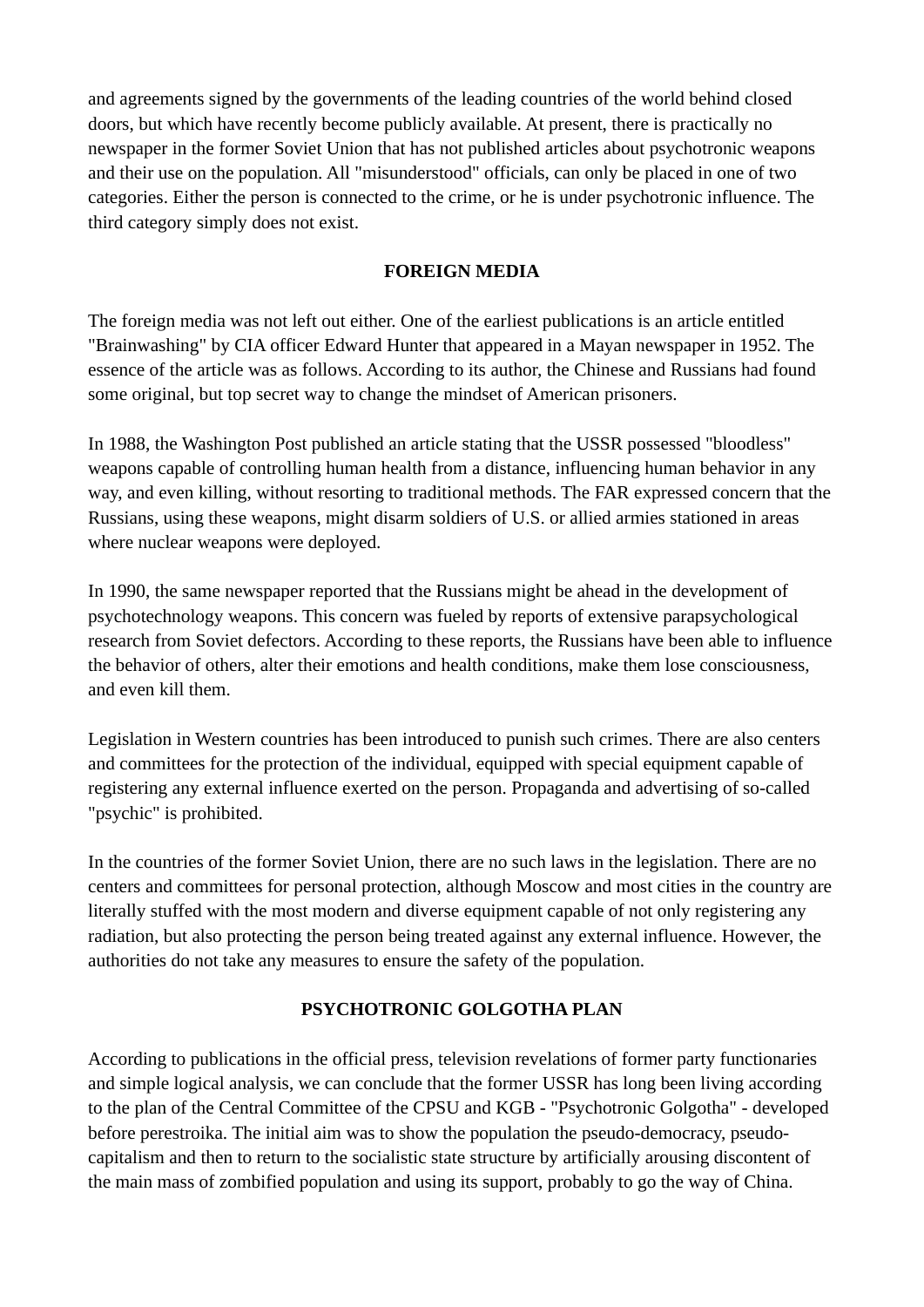If these options did not pass, then the former Soviet Union had to go on capitalist rails. The need for such a plan, the communists firmly believed, was inevitable, because the imperfect Soviet economic system could no longer compete with the West. And the arms race required enormous expenditures. Virtually the entire state worked for the war. In addition, huge gaps appeared in the Iron Curtain, and information about how a free man could live began to flow into the evil empire. The drafters of the monstrous plan did not quite take into account that in the process of its implementation, the creators and executors could have significant differences, because the CPSU Central Committee consists of clans, which will pursue their own, inherent only to them political goals.

## **YOUR BRAIN, PERSONAL AND INTIMATE LIFE UNDER THE CONTROL OF THE SECRET SERVICES!**

Using psychotronic weapons, gangster formations are artificially created and the drug business thrives. This period is used for enrichment and laundering of dirty capital, and artificially created gangster structures and formations, equipped with some elements of psychotronic weapons, for a long time will serve as a cover for the psychotronic system, which is the main military potential of the future military-police state.

At present the intelligence services have all the necessary means to instantly localize any criminal groups and formations, expose and suppress any crime. To see this it is enough to recall statements of some high-ranking KGB officials who claimed that the entire territory of the former Soviet Union is divided into squares, each square is controlled electronically, an electronic dossier is collected on each citizen of the former USSR, not a single KGB officer has spent a single bullet since 1977, within one hour the KGB can find and neutralize any criminal group.

A series of bloodless operations to free hostages can serve as a good example of the KGB's use of psychotronic weapons. These operations were always conducted at the highest level. In the very first days of the negotiations the veteran criminals, who had earlier planned their hostages very carefully, suddenly became childishly naive and started bargaining with the KGB, demanding vodka and drugs in exchange for the release of several hostages. The strange behavior of the criminals defied all rational logic and gave rise to several natural questions. Didn't the criminals really understand that security officers could slip sleeping pills into the alcohol and give them a special drug that would paralyze their will instead of the desired drug? When they were working on the hostage-taking plan did they not take into account and analyze the previous failures connected with the captures?

Armed with psychotronic weapons the Chekists could easily, quietly and quickly localize the criminals. But it would have been conspicuous, and psychotronic weapons are not subject to declassification. Vodka and drugs were the usual cover-ups, which in the case of the danger of exposing the psychotronic treatment of criminals, could always be passed off as a chemically fueled option. But even in this case the question of the naivety of the terrorists arises. To dot all the i's and cross all the t's it is enough to remember the recent past of our country, when the Chekists, in order to justify their activity, terror and artificially creating an image of the enemy, used to blow up bridges, disable machinery, set schools and orphanages on fire, and afterwards blamed some cargo handlers in a Far-Eastern port for all these terrible crimes.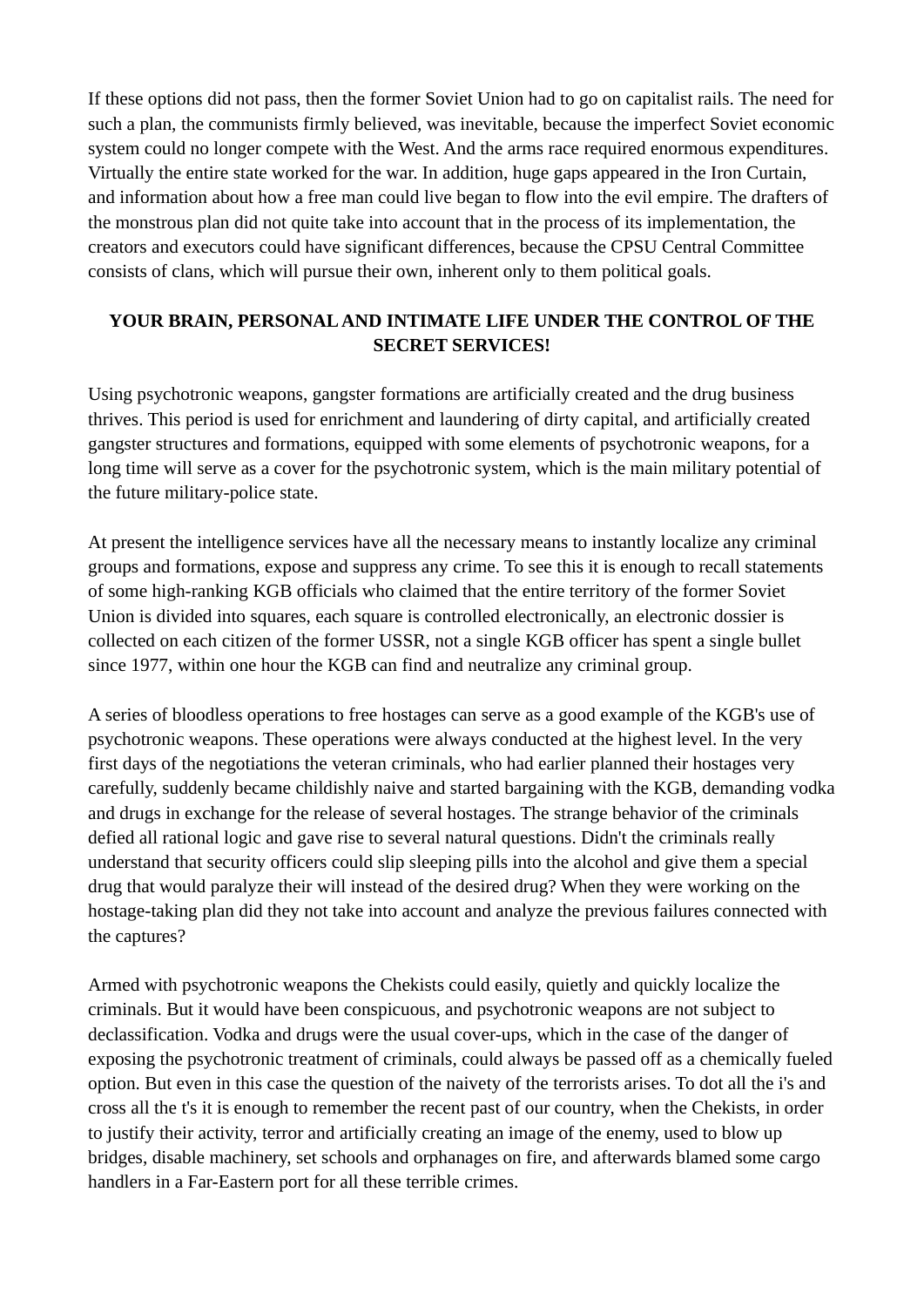Today's "fighters" of the invisible front remain faithful followers of the ideas of their predecessors. Only in contrast to them, they are equipped with modern superweapons, allowing to commit crimes and sabotage with the hands of others, and then quickly neutralize artificially created "master" criminals, saboteurs and spies. Analyzing the above facts it can be stated that almost all unsuccessful attempts to take hostages and hijack airplanes were carefully planned in the analytical departments of the KGB-FSK-FSB. The command of "Alfa" repeatedly made a statement that their unit could change the political situation in the country in just one day. When asked by journalists how they managed to do all this, the Chekists responded:

- With skill

### **SECRET SERVICES' TACIT METHODS**

- human remote control
- covert electronic surveillance
- murders
- fabrication of criminal cases
- provocations
- misinformation
- tampering
- eavesdropping
- correspondence
- Blocking mail and phones from legitimate users

Modern computer systems, psychotronic equipment, television, electronics, laser devices, artificial satellites and other achievements of scientific and technological progress, have long been a weapon of massive attack on civil and political rights of man. On the territory of the former Soviet Union a person can nowhere be sure that he is not under supervision, that the security services do not control his behavior and do not control his thinking.

Psychotronic equipment allows not only to remotely control a person, but also to influence his psychophysical activity, to control his behavior. Modern apparatus makes it possible to control every word, every movement of a man. Scientific and technological achievements make it possible to penetrate into homes and offices. Electronic and laser equipment makes it possible to remotely listen to telephone conversations and conversations taking place in any room. Infrared equipment allows remote surveillance through an opaque wall. Computational equipment makes it possible to store, accumulate and distribute personal files on millions of citizens.

In order to disperse mass demonstrations and demonstrations, special mobile installations with ultrasound and infrared equipment are already being used by the security services. The use of such units causes panic fear, disorientation, severe headaches, heart attacks, etc. There is no doubt that the president is treated with psychotronic weapons, this circumstance should alert the public, because he, being under the influence of the devil's weapons, can give power to his masters from Lubyanka against his will.

## **THE WHITE HOUSE IN THE PSYCHOTRONIC DIMENSION**

During the August 1991 putsch, Colonel General K. Kobets, commander of the White House Defense, publicly stated that the putschists may use psychotronic weapons against the defenders, which, according to the defenders, were used in some areas. During the October events of 1993, according to the participants and the military, the psychotronic weapons have already been used on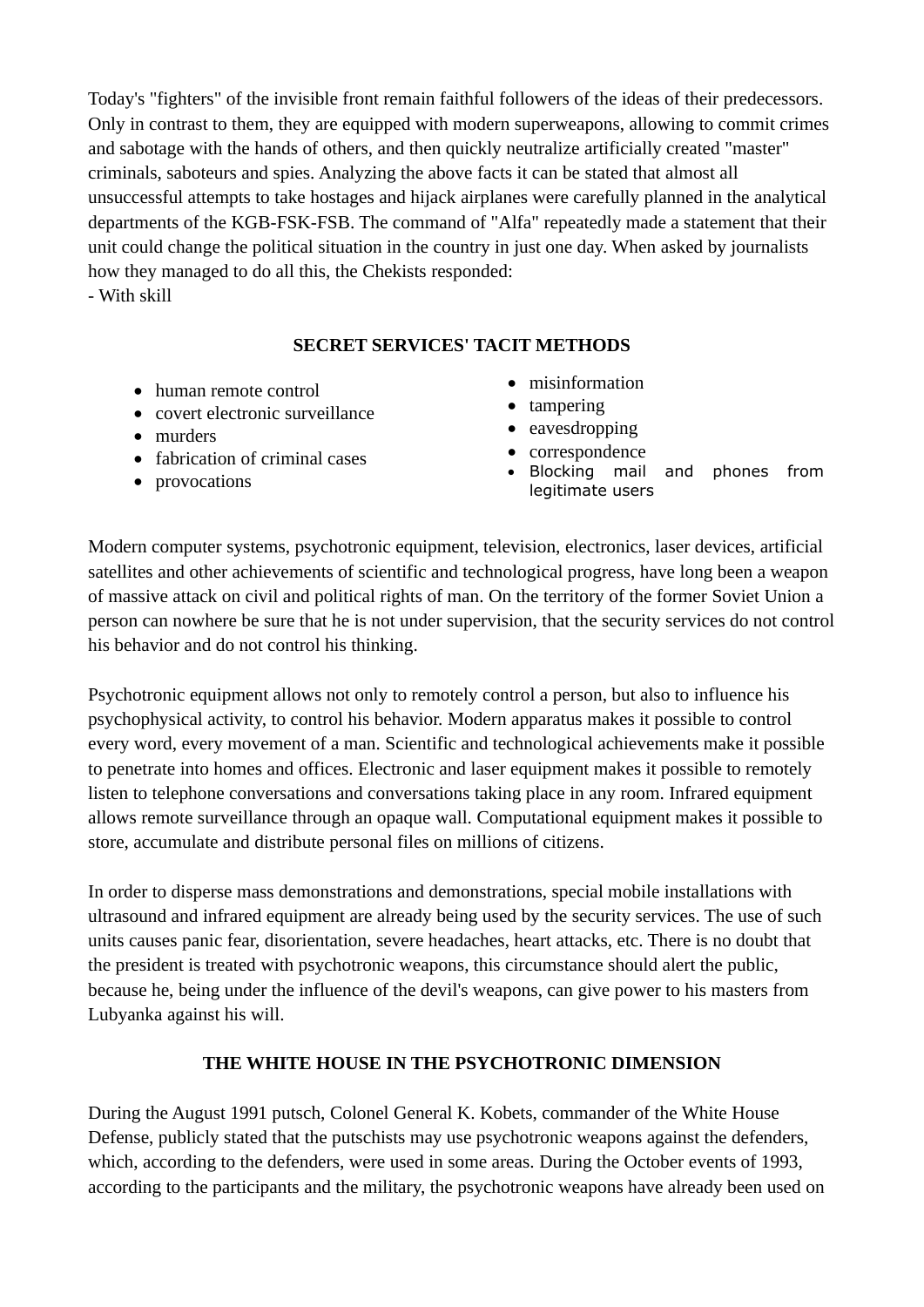a massive scale. Communist clans and special services had carefully planned all artificially created situations related to the White House and Ostankino.

The October conflation of Communist and Fascist banners caused quite natural bewilderment in many people. However, it convincingly confirmed the similarity of their ideologies, the inseparability of their ties, and the identity of their goals. Everyone also remembered the rather strange - if they were considered by military experts - appeals made by the major military leaders of the rebel house. Here are a few of them:

- Dzerzhinsky's division will support us!
- The West Siberian Military District will support us!
- Everyone to storm Ostankino! After capturing it, we will be able to address the people!

These calls came from the mouths of generals who were well versed in the capabilities of military equipment, the real capabilities of the rebels and the unlimited possibilities of the Kremlin. They would have to understand that it would be enough for their enemy to use only one type of non-lethal weapon to prevent starting of any internal combustion engine of Dzerzhinsky division, to suppress all radio-electronic points and navigation equipment of aircraft using space electronics, to cut off all railway and highway communications, so that not a single plane, not a single train, not a single convoy of troops reached Moscow.

They would have to understand and realize that a paramilitary and poorly trained insurgent contingent, armed only with small arms, could not storm, much less seize, such a state strategic and propagandistic institution as Ostankino. Why did the Kremlin make such a monstrous decision to shoot up the White House? It ruined all the democratic achievements of 1991. There is no doubt that the October events were created artificially and served as a springboard for the use of psychotronic weapons for political provocation, political discredit and political speculation.

#### **HOUR "H"**

At the present time in the former Soviet Union there is a war for power between the clans of the Central Committee of the Communist Party of the Soviet Union. Clan with a comfascist bias, the KGB-FSB has psychotronic weapons, using which is trying to change the political, economic and social situation in the country. Clan policy of Comfascists and other clans includes in their program the use of psychotronic weapons to artificially create interethnic conflicts in the former Soviet Union.

The fact that Soviet people, brought up on international traditions and hatred of fascism, began to support fascist organizations and actively participate in local military conflicts aimed at national animosity and hatred towards other nations, speaks for the fact that this policy is firmly embedded in our life and has been implemented in practice for several years.

It is probably appropriate to recall here the warning of the last General Secretary M. Gorbachev, who said that the clans of the CPSU Central Committee will not give up the country so easily. They will start their war for power by paralyzing the economy and inciting ethnic hatred, which subsequently will escalate into local wars that can not be stopped until a state of emergency is introduced in those areas and in the state itself, which would begin to create a military-police state.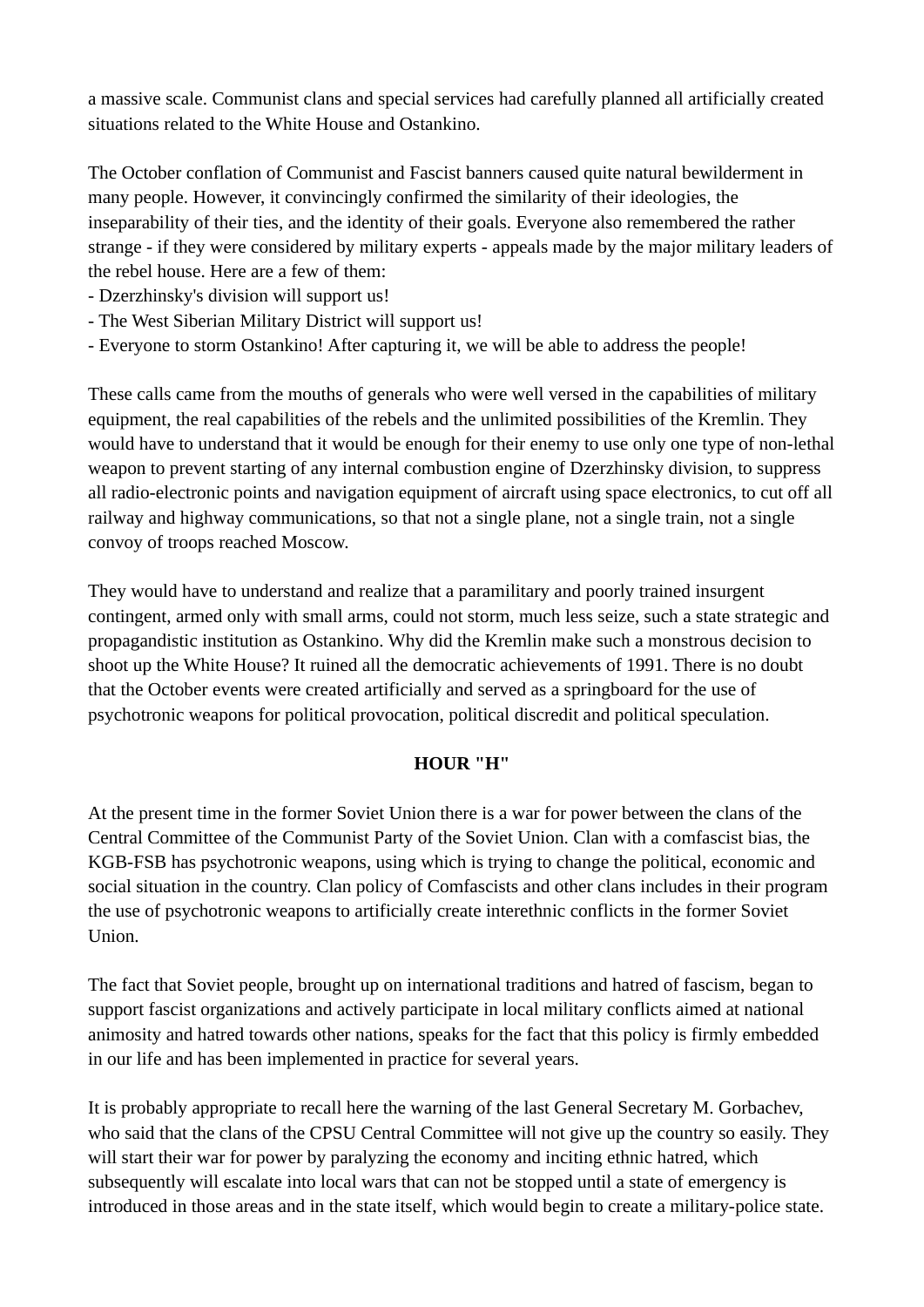Long before the plan was implemented analytical departments of the CPSU Central Committee and the KGB had developed mechanisms of artificial creation of inter-regional explosive geopolitical zones in the USSR that during the period of its implementation were to destabilize the situation in the country.

By skillfully using artificially created hotbeds of tension, creators of this monstrous plan acquired unlimited opportunities to manipulate the political, economic and social situation in the country. The most suitable regions were selected for the creation of such zones: Karabakh, Moldova, Georgia and Chechnya.

Chaos, criminogenic situation, hyperinflation, interethnic conflicts and local wars, outburst of discontent, fully suit the comfashists. Their leaders have lately been stating almost openly that the ground has been prepared for a transition to another state system. All that remains is to wait for the tipping point. That is when their long-awaited "Hour" will come. Trends of the state security system prevailing over warring clans began to emerge. It is as if the FSB became a separate structure and set itself the goal of independently seizing power.

# **THE DISPASSIONATE NUMBERS ARE RINGING THE ALARM BELL**

According to official statistics, the population of the former Soviet Union is dying out. Life expectancy fluctuates at the level of underdeveloped countries. The mortality rate far exceeds the birth rate. Child mortality, by which our country has always been one of the leading countries in the world, still tends to increase. Honest scientists warn that the psychotronic warfare will destroy most of the population, will lead to degradation and psychotronic enslavement of the peoples of the former Soviet Union. Confirmation of these warnings can be seen in the monstrous statistics, which is more reminiscent of the reports of Sovinformbureau during World War II.

Scientists predict that the population will continue to decline without a recovery. Already now they warn that today's first-graders will become handicapped during their years in high school or will not live to see a high school diploma at all. Official statistics state that there is not a single person in the country who does not suffer from a chronic disease, for many of which we rank among the first in the world. The contingent of the armed forces of the former Soviet Union consists of 70% of soldiers who have no place in the army but in hospital beds.

The former empire of evil is shaken by epidemics of the worst diseases, which, according to medics, were ended once and for all in the Middle Ages. Every day thousands of citizens who were poisoned by substandard food apply to medical institutions. The former Soviet Union ranks first in the world in terms of the number of crimes committed. It leads in the number of suicides and abortions. The number of aviation, railroad and automobile accidents brings the former Soviet Union to the pedestal of record-breakers in this area.

The curve of accidents at environmentally harmful industries is steadily moving vertically. Chernobyl, Chelyabinsk, Semipalatinsk, and Novaya Zemlya have claimed millions of lives and turned vast areas into uninhabited spaces. Other figures are also depressing. Someone wants very much to ignore these terrible data. Someone aims to hide them from the population, to remove the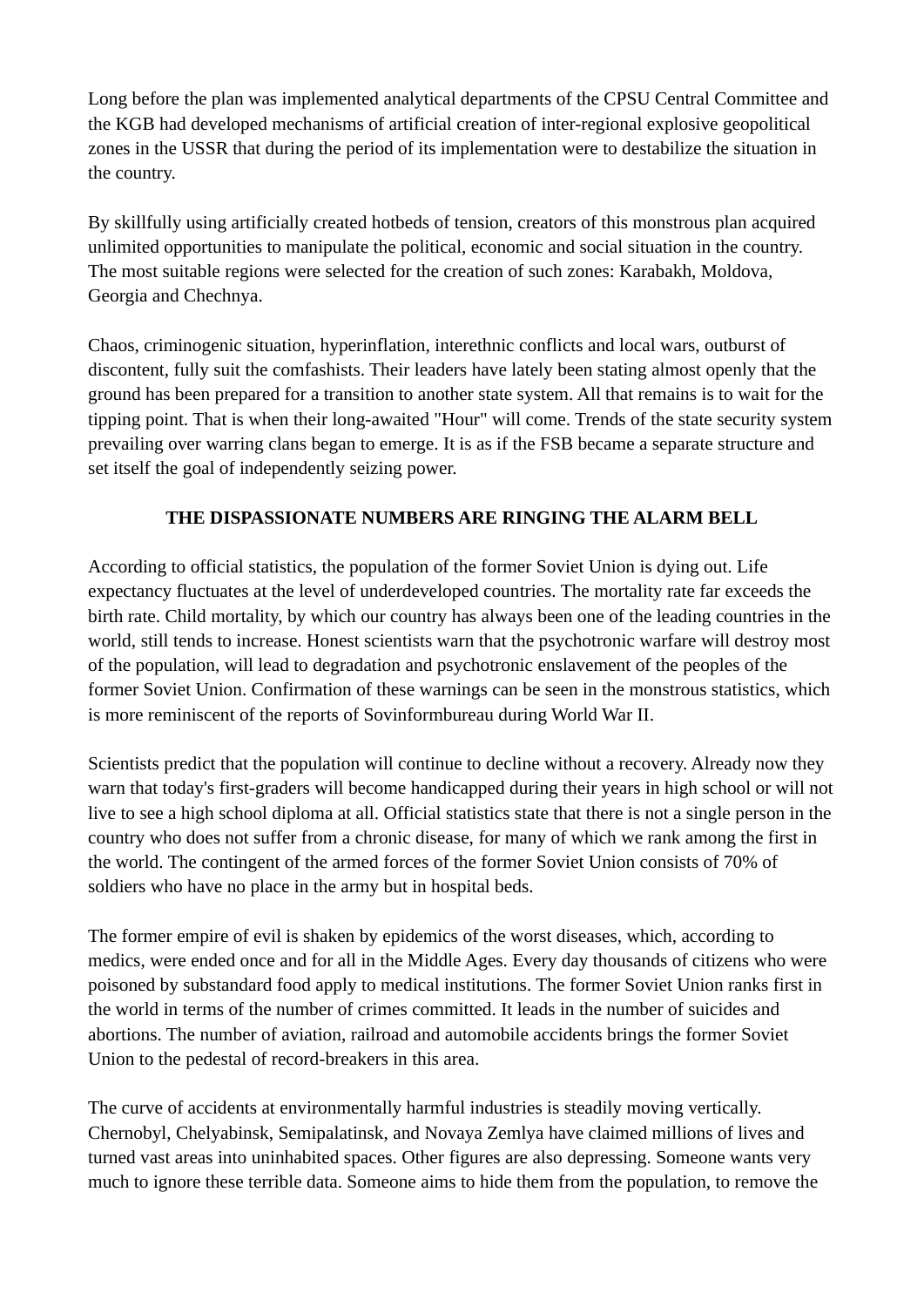purposefulness, to give them their own interpretation, to belittle their importance. Life calls on the careless population to take emergency measures to ensure their safety.

## **5. CUSTOMERS AND MANUFACTURERS OF PSYCHOTRONIC WEAPONS**

In the 1970s and 1980s, information began to appear in the Soviet press about the development of psychotronic weapons in some Western countries. It was told about its application to the population in order to control society. Our political scientists compared it to the Nazi atrocities in World War II. They hypocritically dismissed the accusations of blatant violations of basic human rights made against the Soviet Union.

In the early 1990s the Iron Curtain was lifted. The world learned about the monstrous crimes committed by the communists against their own people and the terrible statistics. The veil of secrecy regarding the creation of domestic psychotronic weapons and their use against the population was lifted. Some scientists and political scientists are still spreading the information that the psychotronic war against the population of the former Soviet Union is conducted by the West and the mafia structures, rather than the CPSU and KGB. If this information is accepted as reality, then why is the government silent? Are security services passive? How is it possible to deny the facts of manufacture of the same weapons in our country and their mass usage?

According to declassified documents the creation of domestic psychotronic weapons goes back to the distant 1920s. In 1924, OGPU Special Branch officer biologist G. Barchenko planned to lead an expedition to Tibet to learn the Tibetan magic, which could be used to control people's behavior. Suddenly the expedition was cancelled. G. Barchenko was a cover for another expedition, headed by the same special department employee, artist N. Roerich, which was already moving deep into Tibet on the instructions of Dzerzhinsky. Roerich not only successfully completed the task, but also brought to the Lubyanka eight monks, experts in Tibetan magic, elements of which later formed the basis of creation of psychotronic weapons.

In 1937 mass shootings and repressions began. Stalin's Gulag for "enemies of the people" arose. Those under investigation incriminated themselves for committing grave crimes. At this time the Western press was full of articles about the influence of hypnosis, Tibetan powders, etc. on the accused. Academician V. Bekhterev, Dzerzhinsky's daughter M. Talce and associate professor D. Luntz participated in creation of the first prototypes of psychotronic weapons. There is information, that academician I.Pavlov worked on creation of psychotronic weapons. After the Second World War, the Soviet military and security services, having received secret documents of the Third Reich in the field of creation of psychotronic weapons, began intensive work on its improvement.

In the 40's in the Vladimir region, under the guise of an ordinary "sharashka" was created Bioradiological Research Institute, engaged in development of psychotronic weapons. Secret laboratories with the same focus were created in the Research Institute of Nuclear Physics, whose director was Academician I.Kurchatov. In the 50's the first reports on the harmful effects of ionizing radioactive radiation, particularly radioactive isotopes, and the possibility of their use for the destruction of human life began to appear in the Soviet press. Newspapers reported on the use of radiation by ultrasound and microwaves. In the 60's there were serious notes about the possibility of using ultrashort radio waves to affect humans.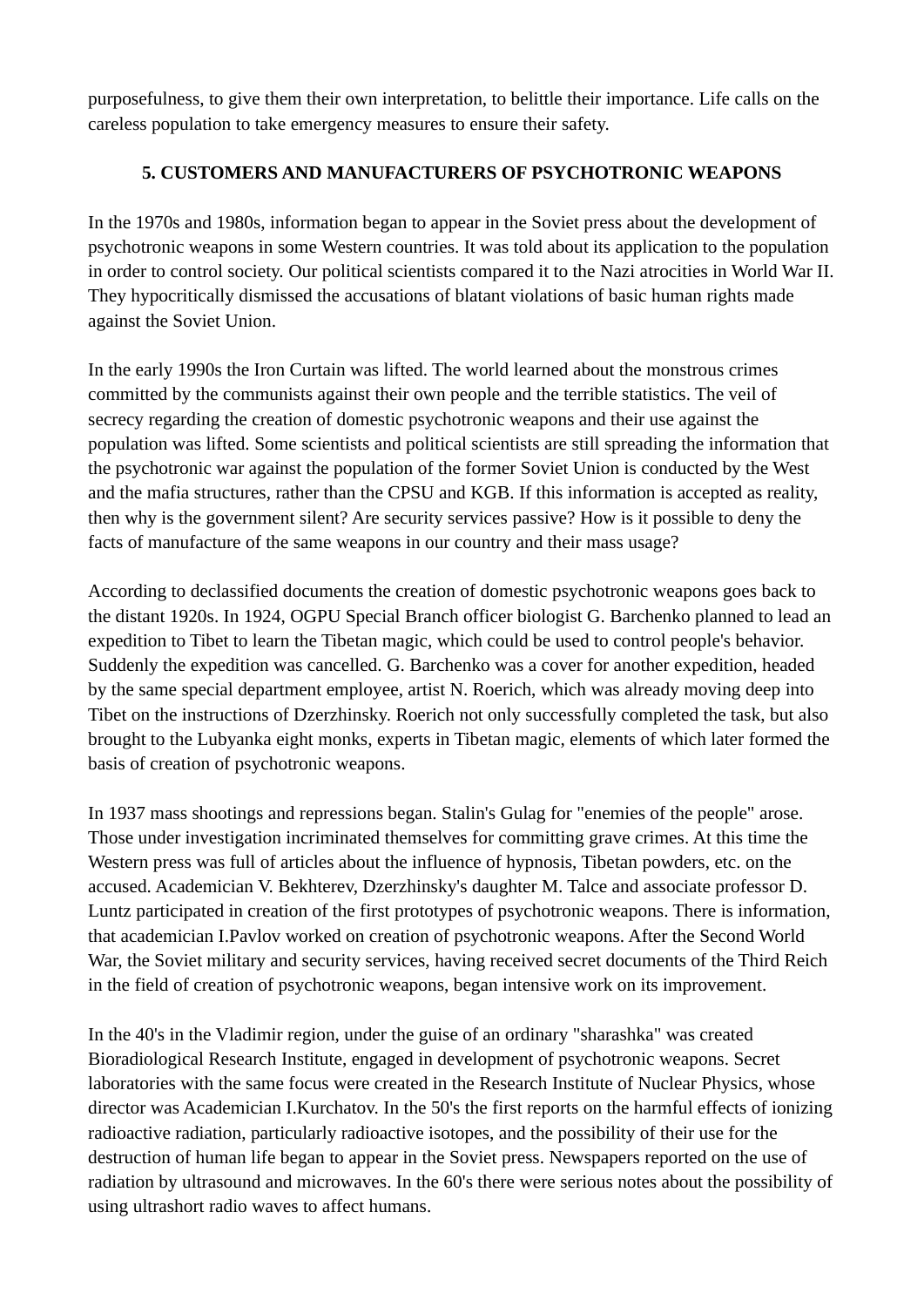In 1967, studies in the field of psychotronics begin in Saratov. To conduct the experiment they choose a group of adolescents, who almost all die. Only one is kept alive and used for further experiments in a global program, which involves changing the social and role functions of people. The Saratov zombie makes it to Moscow in the 1980s. There he learns that the experiment covers ten Soviet cities with advanced defense industries and that human testing has been coordinated with a number of authorities and the government.

In the '70s, small publications appeared in the Western press about the KGB's use of radiation exposure to radioactive isotopes against undesirables, with dire consequences. When attempts were made to get these people investigated, they were accused of insanity.

### **PSYCHOTRONIC RESEARCH**

In the 1980s, for the first time in the Soviet press began to appear publications exposing customers and manufacturers of domestic psychotronic weapons. According to documents published in the press, customers of domestic psychotronic weapons are: CPSU Central Committee, KGB, USSR Ministry of Defense, USSR Ministry of Internal Affairs, Cabinet of the USSR Council of Ministers, Atomenergoprom. After reading this chapter some readers might think that I am trying to deny the existence of such weapons in the West. No, you are not! The West, too, did not sit idly by.

The head firm in the country engaged in the development of unconventional fields is the ISTC Vent. Previously this office was called the Center of unconventional technologies at the CCSTC of the USSR. According to the director of this center Akimov the cost of psychotronic weapons projects of the USSR Ministry of Defense alone amounted to 23 million rubles. In total 30 billion rubles were spent to create psychotronic weapons. The main areas of the center's research:

- Remote medical-biological impact on troops and enemy population with spinor-torsion emitters
- Remote psychophysical influence on troops and population with spinor-torsion emitters
- Medico-biological protection of troops and population from exposure to spinor-torsion emitters

**A psychotronic generator** is an electron-beam equipment, which causes a controlled control effect in the human body. A list of research in the field of psychotronics has been published. From the column "Level of Readiness" one can learn about real-world applications of devilish programs. Here are just a few that are actually applied:

- 8.5. **mental modulators**. Applied in the real world.
- 8.10. **radio voice** (inner voice). Translator of thoughts and actions. It is used in real conditions.
- 8.11. **Gene Destructor**. Applies in real conditions.
- 8.15. **Psychogenerators** on the principles of sympathetic magic. Applied in real conditions.
- 9.6. **informational identity duplication**. Applied under real-world conditions.

It turned out that the influence of spinor-torsion emitters does not weaken with increasing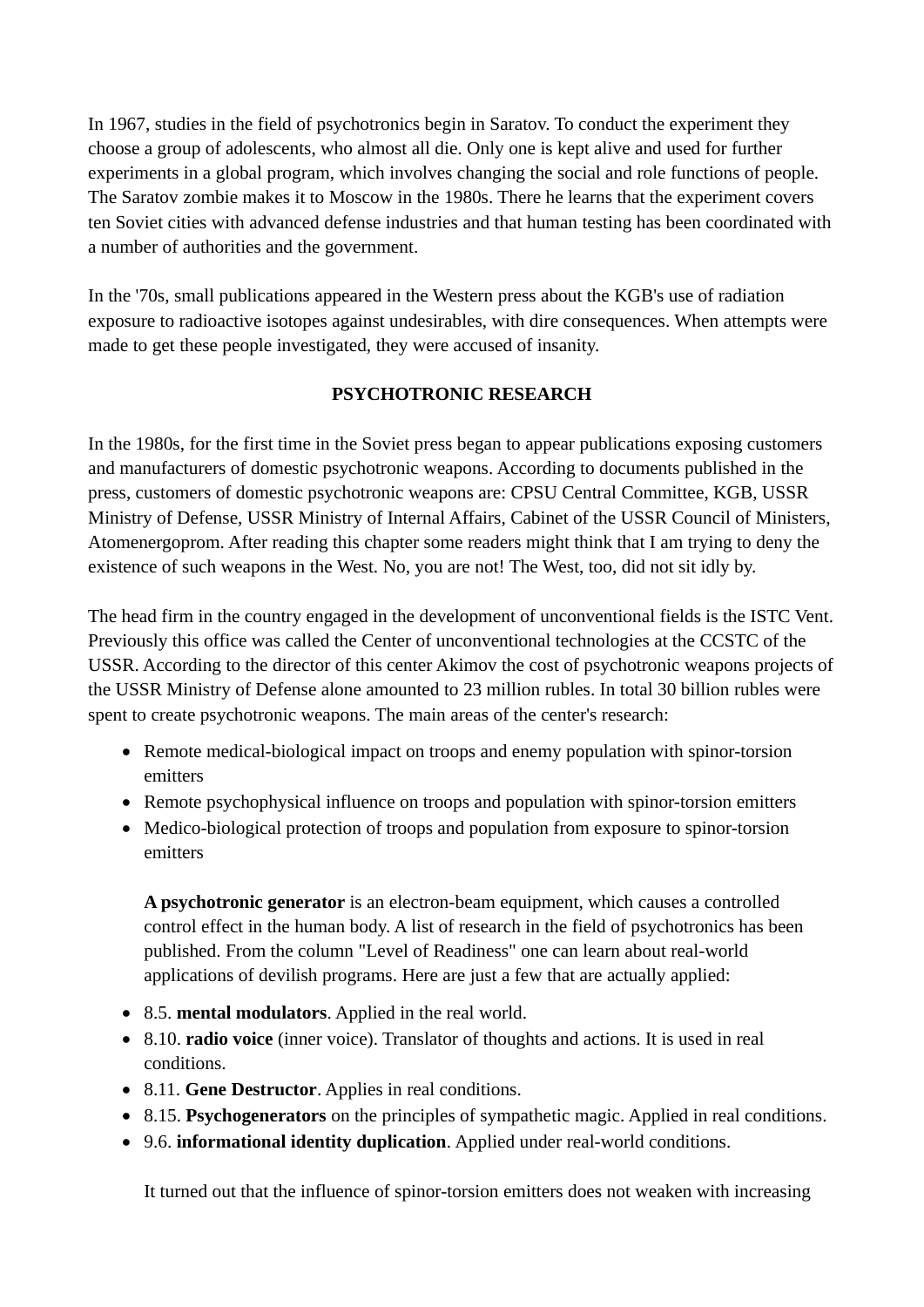distance. Houses and constructions are not an obstacle for it. Impact can be directed to any person or group of people. For exposure it is enough to have photos of future victims or to mark on the map the point of deployment (town, village). With the help of exposure you can get full information about the object. It is possible to make the object sick, disabled, insane, to torture him. It is possible to liquidate the object without traces of violent death.

#### **INDUSTRIAL PRODUCTION**

One of the first on the list of developers of psychotronic weapons is the Institute for Problems of Materials Science of the Ukrainian SSR Academy of Sciences, headed by Academician Trefilov. Psychotronic generators have long been coming off the assembly line of the Octava plant in Kiev.

Orders for psychotronic weapons did not pass over the famous ANT. ANT was advised to include a couple of teams of people in its structure. In particular, there was a division conducting research in some curious areas. For example, sensorics, the biofield, unconventional mathematics. The research was funded by the ANT, although the results became the domain of another organization. When the tank scandal broke out in which predsovmina Ryzhkov was involved, who had previously signed official documents on the development of new modifications of psychotronic weapons, this department quietly withdrew and dissolved.

## **RADAR FACILITIES**

In 1992 systems of radar complexes based on beam reflection from Earth's ionosphere were created. Included in these systems phased antennas can work for radiation, create a single psychotronic field, able to influence the behavior of the population. Such systems were created in Chernobyl and Krasnoyarsk-26.

For several years in Anokhin Scientific Research Institute of Normal Physiology, a group of scientists headed by the head of the department of normal human physiology Medelanovsky and a group of scientists headed by the head of the laboratory of the Research Institute of Radioelectronics Godik conducted secret laboratory and clinical tests to create technologies to change the states of the brain and the corresponding somatic states of the whole body. Tests of technologies for control of mental and somatic states were successful. Discovery of more perfect technology made a reality of controlling any person as a robot at any distance.

In 1990 the new method was highly evaluated by the Ministry of Health of the USSR and the USSR Academy of Sciences. The former Minister of Foreign Affairs E. Shevardnadze rendered great support to the scientists. It is known from the words of research workers that they received tens of thousands of letters for several decades. Victims of psychotronic weapons, knowing the real profile of the institutes, asked their leaders Sudakov and Gulyaev for technical protection, but they left these requests without any attention.

## **ELECTRODES IN THE BRAIN**

In 1990, the USSR Cabinet of Ministers allocated a large sum of money to IEM (Director N. Bekhterev). The Leningrad IEM was the first in the USSR to use the method of implanting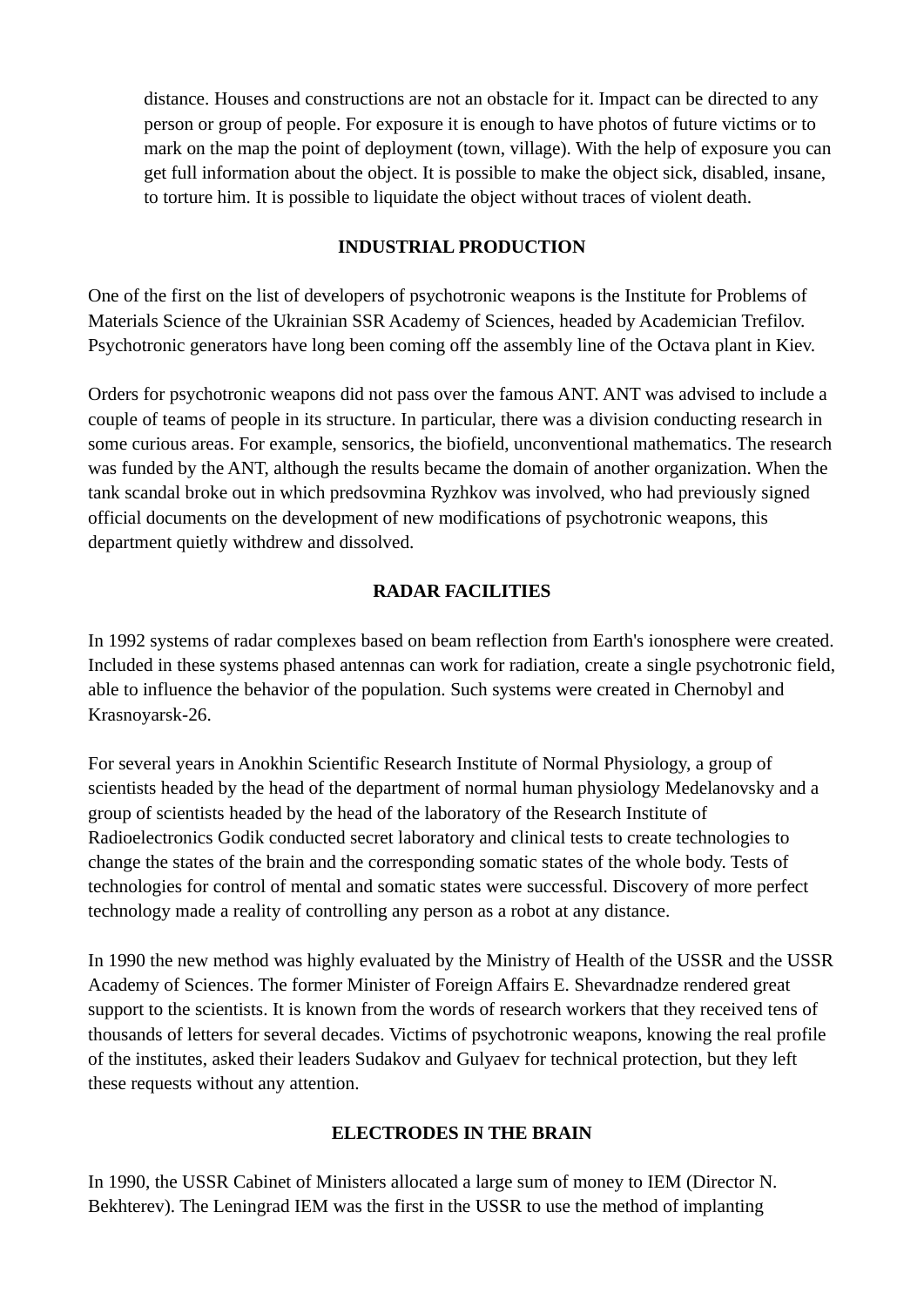electrodes into the human brain to control its activity. The IEM, and later the Center "Brain" solved the problem of modeling the neural networks of the human brain to create biorobots. IEM performed orders from the military and the KGB. There is no doubt that the "Brain" center was created to develop the latest types of psychotronic weapons

Psychotronic weapons are also being developed at the Institute of Medical Sciences, headed by Academician V. Kaznacheev In an interview with local radio broadcasting journalists Kaznacheev admitted that in early 1990 his institute took orders from the military to develop psychotronic weapons. Employees of this institute in confidential conversations said that their institute accepted such orders more than twenty years ago. On the question of a journalist from the local newspaper "Moment of truth" about the reality of application of psychotronic weapons to the population V. Kaznacheev asked the journalist "to forget this topic".

- You can`t imagine what kind of control you`ll get after that! - he added.

In one of his conversations with victims of psychotronic weapons academician Kaznacheev called 70 % of all psychics mentally ill and refused to give protection devices, referring to the fact that his institute does not have and never had any devices, although the ICEM is literally stuffed with the most diverse modern and unique equipment. This very institute was visited in early 1990 by Marshal Akhromeyev and General Crow in order to check for the creation of monstrous superweapons, which frightened off the overseas politicians and military.

## **RADIOSON**

In 1974, the State Committee for Inventions registered at once an invention and discovery called "Method of inducing artificial sleep at a distance by means of radio waves". The hypno-emitter was successfully tested in 1974 in the military unit 71592 stationed near Novosibirsk. According to calculations, the power of the generators is enough to effectively treat a city with an area of about one hundred square kilometers.

## **CLOSED RULING**

According to Decree of the CPSU Central Committee and USSR Council of Ministers <sup>1</sup> 137-47 of January 27, 1986 "Lava-5" and "Ruslo-1" sections were worked in several scientific departments on the themes "Kosmorhythm-3", "Orion", "Fundamental research of principles and methods of remote non-contact correction of functional condition of complex technical and biological systems by physical fields with pulse-code organization and their experimental and design support".

Information about contacts between the USSR and the USA in the field of joint control over psychotronics appeared in the mass media. The document under 174-90/16, signed by KGB Chairman V. Kryuchkov and U.S. Secretary of Defense C. Weinberg, appears in the press. But this does not mean that the U.S. is conducting a psychotronic war against the peoples of the former Soviet Union. However, the long-standing silence of communist and post-communist governments against the background of the disclosure of activities to destroy the population defies any logical explanation. If they act together, the crime takes even more monstrous forms.

## **WHO TO SEARCH?**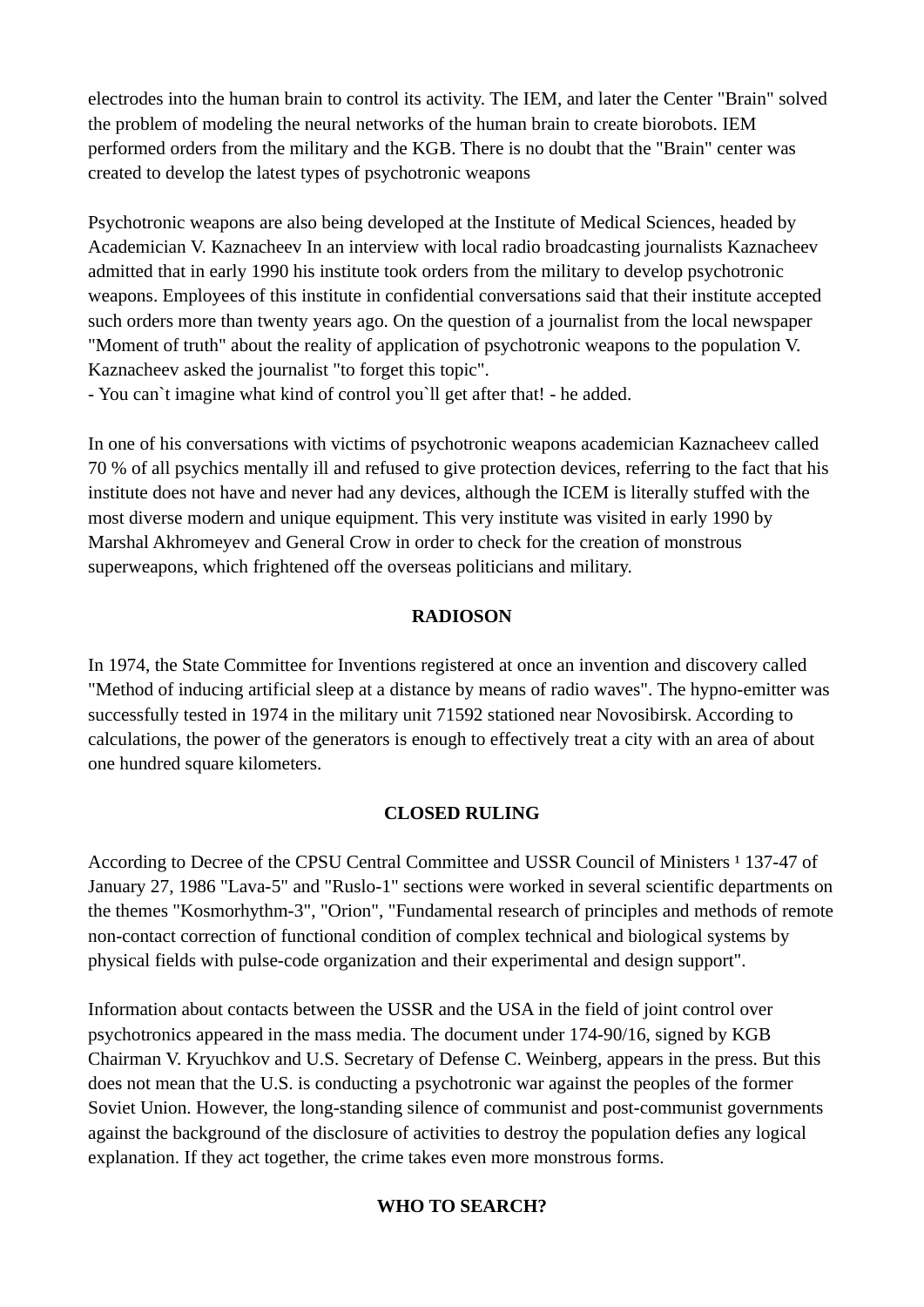The father of psychotropic weapons, General Rogozin, has now been removed from his post. He has settled in with the FSB. Rumor has it that the FSB is supposedly going to start some kind of investigation. cannot help but wonder:

- Who will the FSB be looking for? Is it looking for itself? Or the bandit Grishka, who is in possession of a super-weapon? Maybe the Chekists will be looking for CIA officers who have settled in basements and attics of apartment buildings? Who else?

It does not take much intelligence to understand that super-weapons are only in the hands of the state. Consequently, the FSB will be looking for a black cat in a dark room that has never been there. At the same time the circle of accomplices expands. In the history of our country this already happened in 1937, when death sentences were collectively forced to be signed.

Under the guise of "humane" ideas, new government programs of criminal encroachments on the human brain are planned. In the top-secret resolution of the State Committee on Science and Technology of the Supreme Soviet of the USSR 58 dated July 4, 1991 "permission" to continue research on spinal and lepton fields was given. The Center for Non-Traditional Technologies of the State Committee on Science and Technology of the USSR was instructed to study the effects of remote influence on the troops and the population with torsion radiators.

In recent years more than 50 research institutes have been legally involved in implementation of devilish projects. Huge amounts of money have been allocated to them. However, the lovers of mankind believe that the funds are still not enough to start the N plants, which conveyors are underequipped with combat psychotronic generators. In 1994 (in the midst of uncovering the facts of using psychotronic weapons against the population) the newspaper "Moskovskie Novosti" published an appeal for donations for the creation of more advanced types of modern weapons.

At the same time the State Duma Commission has been stomping around for several years and is unable to push through the powerful barrier of lobbyists to pass a bill on the protection of the human psychosphere.

## **A POLICY OF DOMESTIC TERRORISM**

In spite of the psychotron terror, a human rights movement was formed in the former Soviet Union in 1989 to fight the heinous crime of the century. The authorities and the special services unleashed the full force of the repressive system on the defenseless and sparse human rights organizations. Here are some of the unspoken repressions:

- suppression of protests
- murder of human rights defenders and their relatives
- Artificial creation of internal organ disease
- Discrimination against human rights organizations and their leaders
- activist arrests
- psychiatric hospitalization
- Blocking mail and phone to legitimate users
- The obstacle to the registration of the All-Russian and International Organization of Victims of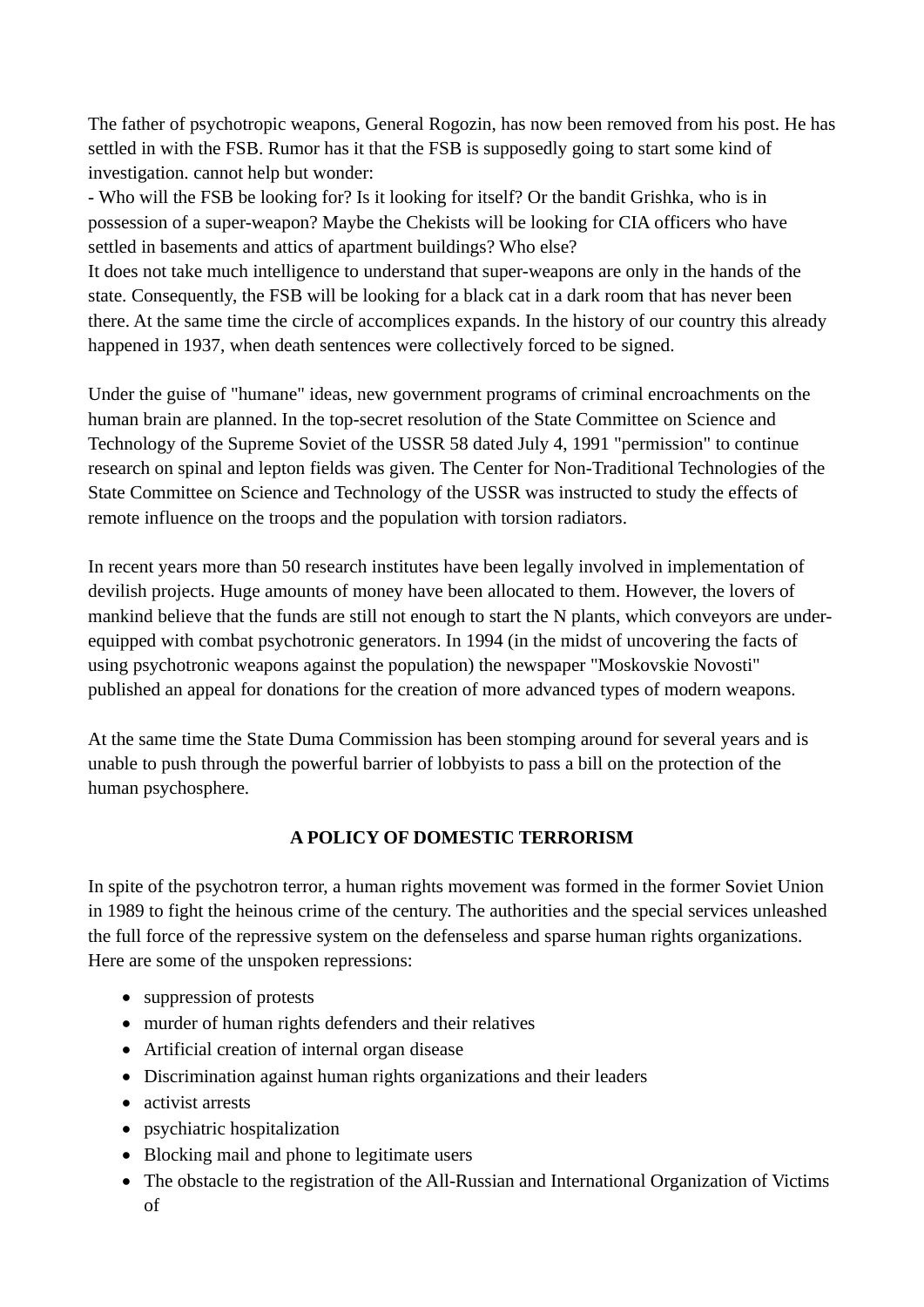blocking the receipt of financial aid through banks and commercial structures

Law enforcement agencies refuse to conduct forensic examinations of devices disabling the components of psychotronic weapons Sanitary and epidemiological stations refuse to measure the electromagnetic field in the apartments of victims, citing incompetence and poor technical equipment. Research institutes demand exorbitant fees for expertise. Medical specialists refuse to register obvious traces of remote influence, hand out ambulatory cards and medical reports and deprive victims of medical care in clinics and hospitals.

Many victims, individually and collectively, have appealed to presidents, governments, and other state agencies tasked with protecting the legal rights, interests, and safety of citizens. Presidents and authorities of post-Soviet countries get off with formal replies, remain silent, apply repression and psychiatric neutralization to the applicants. This once again confirms the state policy of internal terrorism. mass enslavement and destruction!

#### **CRAZY WATER**

In turn, the zombified population perceives information about psychotronic warfare with a smile or irony. Meanwhile, the psychotronic weapon is a monstrous weapon. Here it is appropriate to recall an ancient Sufi legend.

...In one village people drank water from an enchanted well and became insane Only one man did not drink. He was normal. He tried to convince others not to do it either. But his fellow villagers did not understand him. They mocked him, threw stones at him. This man could not stand it and drank the crazy water himself. He became as crazy as everybody else.

We have a similar situation. The difference is that the ancient man was alone. Today, many people are screaming about the psychotronic enslavement and destruction of the population. But their warnings hang in the air and remain a voice crying in the wilderness.

#### **THE ELECTRONIC GOD PUNISHES AND PARDONS HIS CHILDREN**

Many victims of the psychotronic terror tried to find salvation in churches. They hoped for the protection of the Almighty. But those who sit behind the controls of the psychotronic weapons are not afraid of God. They torture their victims even in churches. They torture with extreme cruelty. They mock their faith. Desecrate the sacred feelings of hundreds of millions of believers. The Bible calls the end of the 20th century the end of the world. The Indian Vedas state that the end of the world will come with man's creation of mind-transmitting weapons. Not some unknown force will destroy humanity, but man himself will destroy life on earth.

The transformation of the population into a slave society for several decades has been carried out through the media and from ground-based psychotronic stations. In conjunction with ideologized education with closed borders and closed external sources of information. Communist slogans and symbols on buildings, architecture and books, fictitious heroes-fanatics and pagan worship of leaders with composed biographies also contributed to the perversion of people's consciousness. In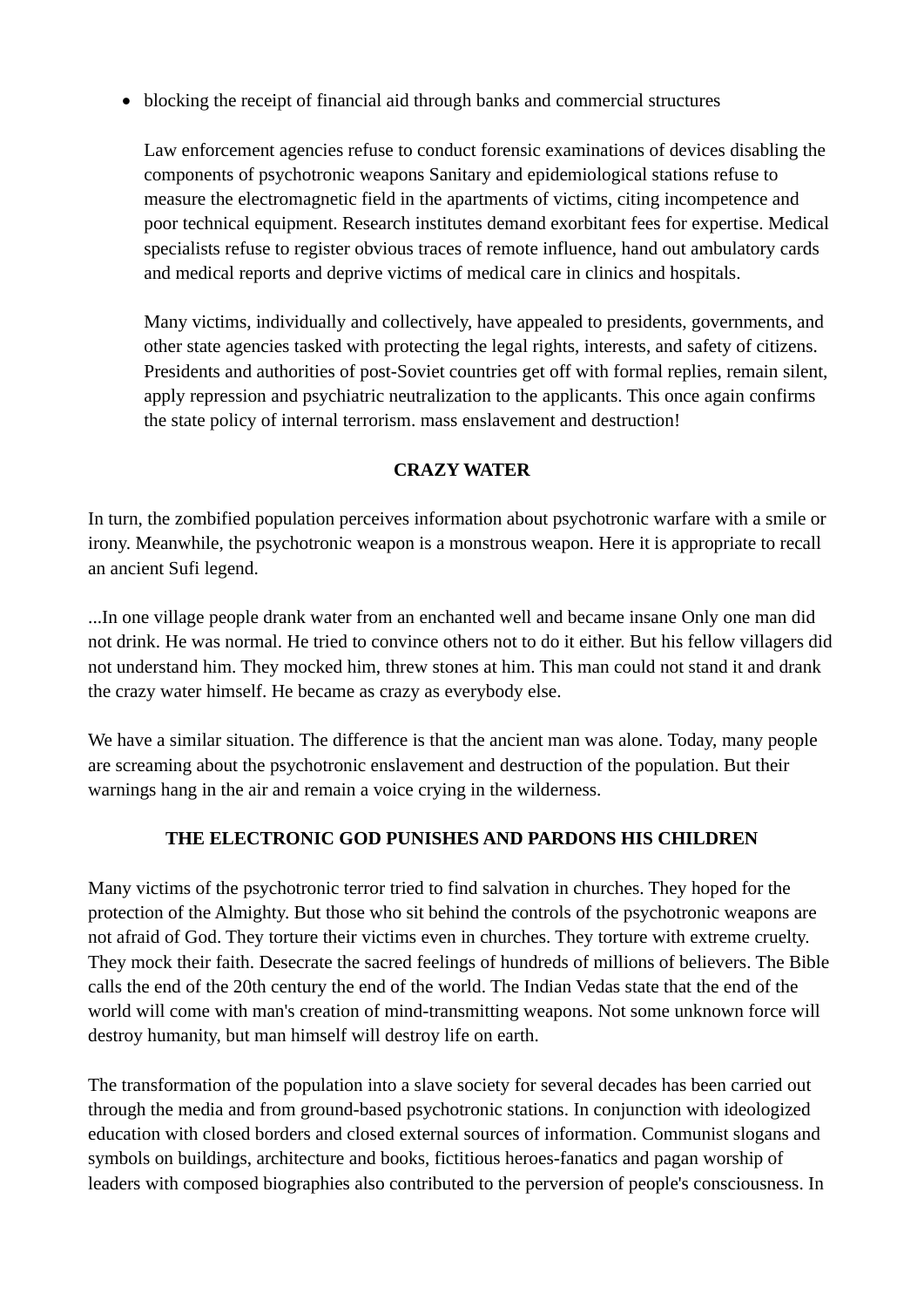the early 1970s, psychotronic stations were launched into space. Since then, the electronic God punishes and pardons his unruly children.

# **DEMOCRATIC ELECTIONS ARE IMPOSSIBLE UNDER THE CONDITIONS OF PSYCHOTRONIC PROCESSING OF THE POPULATION**

The political manipulation of the population with psychotronic weapons was especially noticeable during the election campaign of 1995. A survey of residents of some regions showed that the majority of them were indifferent. People do not want to participate in elections. The bulk of the population prefers communists and nationalists who are pursuing the goal of returning to the past. Is this natural? Of course not! With the opening of the Iron Curtain and the advent of glasnost, the population was well aware of the basic principles of communist ideology. It was based on the violence of the individual, the degradation of human values, and the transformation of the population into a society of conformists.

The partially declassified and published documents from Staraya Ploshchad and the Lubyanka Square clearly demonstrated the anti-humanity, monstrousness, and supercriminality of the communist regime. In terms of the number of destroyed, deprived, deported and humiliated own citizens, the regime surpassed all states. There is virtually no family in the former Empire of Evil in which there is not one person who has not suffered under the Communist regime. Before assessing the unnatural sympathies of the population, it is necessary to understand some questions, which could be formulated as follows.

- To what strata of society can we classify people who do not want to be free, but prefer to be slaves?

- Such people are classified as flawed, degraded.
- How can you call people who want to defend their right to be slaves?
- You cannot call them otherwise than zombified.
- What kind of state would a person want to live in? A totalitarian or a democracy?
- Of course in a democracy! Any sane person will tell you.

However, most of the former Soviet citizens, who experienced firsthand all the charms of the communist regime, are choosing to go back to the past. This means they voluntarily want to live their lives as they will be dictated by the ruling elite, which they will also uncomplainingly serve as they have done for over seventy years.

In a totalitarian state man will not belong to himself. His private and intimate life will be the property of the state. No person would want to voluntarily forfeit these rights and freedoms, given to him by God and nature from birth. However, former Soviet citizens are joining the ranks of neocommunists, even despite the revelations of such communist apologists as S. Umalatova. She found the strength to call her comrades-in-arms a pack of jackals fighting for the seat of power. A person who has chosen totalitarianism renounces his natural right to say what he wants, to freely practice his beliefs, to associate in political parties and public organizations, to hold meetings and rallies, to move freely around the country, to travel abroad freely and return to the country freely, to live and work wherever he wants, to have private property and land.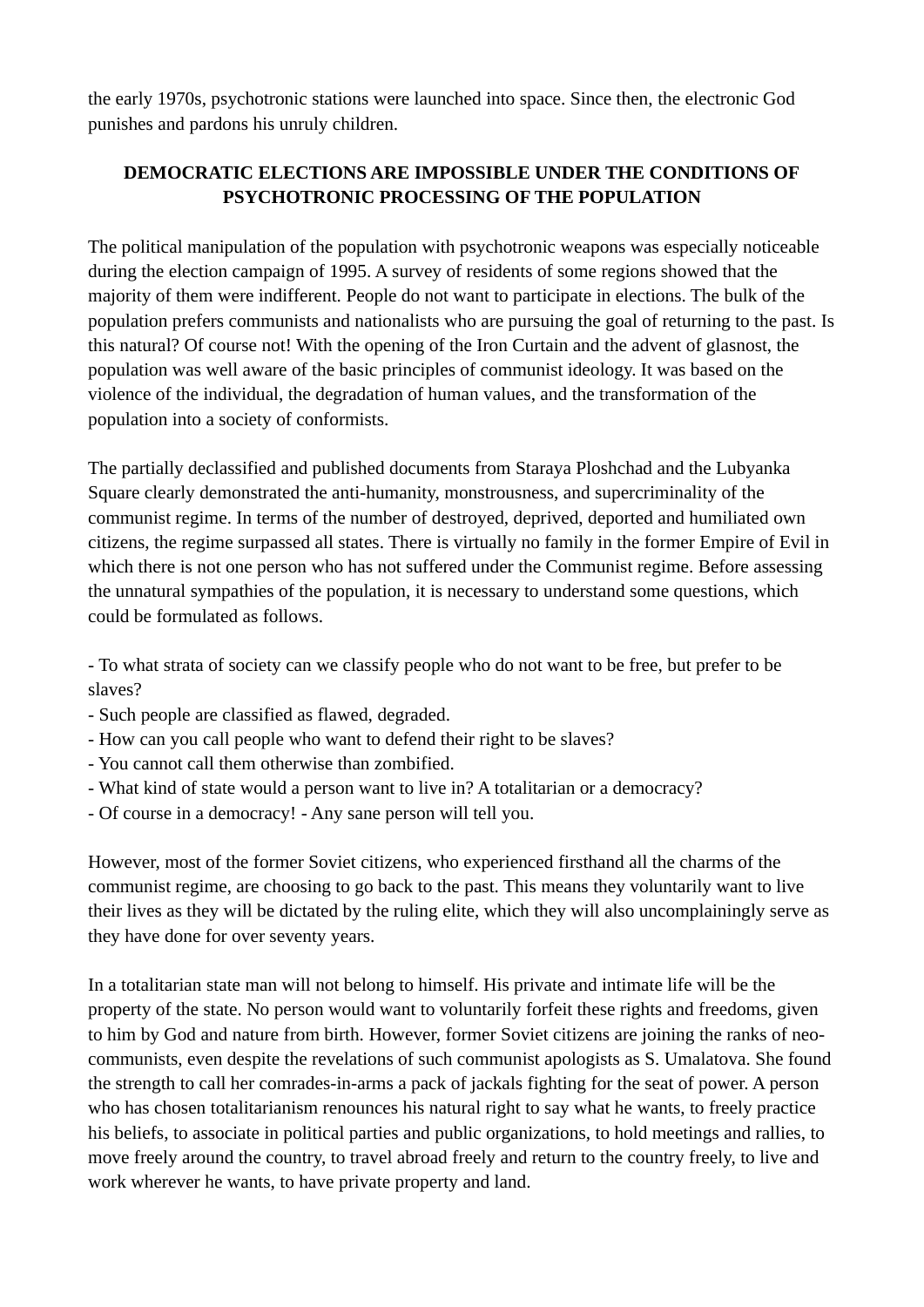The Kremlin Democrats were Communists in the not too distant past. Some of them remain so to this day. The only difference is that they belong to different communist clans. Consequently, our country's democracy is not a real democracy, but a communist one. But whatever it is, it is still better than the regime under which the Soviet people lived. The ancient truth is that you have to choose the lesser of two evils. Today, most of the citizens of the former Evil Empire support the neo-communists. None of them have asked themselves a simple question:

- Why is it necessary to strive for the return of the terrible and anti-human past? Isn't it better to strive for a better present?

None of them considered the fact that the neo-communists only intend to use them as cannon fodder in their struggle. In the current artificial situation in the country, it is impossible to return to the old state system. You cannot step into the same river twice. Everything flows and everything changes. At the present time, Russia can only come to the most despicable and monstrous state system, the name of which is comfascism. The only way to justify the citizens' unnatural sympathies for the past is to gain an unequal starting position after the fall of the Communist regime. If a party member or an economic nomenklatura with stolen money and connections was free to open his own business and quickly become rich, the majority of ordinary workers and clerks remained in the role of service staff.

During the 1995 election campaign, IHRC was approached by citizens who claimed that someone was treating them with psychotronic generators. An invisible voice penetrated their brains, convincing them to vote for the Communists. There were reports in the media from specialists in the military-industrial complex involved in the development of psychotronic weapons. They said that they were periodically approached by political functionaries with tempting offers in terms of providing them, for a fee, with specialists with psychotronic generators to process voters, with the aim of getting a majority of votes in elections. The skillfully simulated situation in the country created favorable conditions for the Communists to win the election. The long-standing, monstrous psychotronic experiment on the population brought its masters the first tangible results.

#### **INITIAL PROTESTS**

On December 10, 1995 members of the human rights movement, waging an unequal struggle against the heinous crime of the century, held the first demonstration of victims of psychotronic weapons in Moscow in the history of the Empire of Evil. Here are the main slogans:

- Free expression of the will of the citizens, democratic elections are not possible under the conditions of psychotronic treatment of the population!

- Comfascists are coming to power, using psychotronic weapons on the population!
- No to psychotronic weapons!
- CPSU and KGB to the International Tribunal!

After the end of the election campaign, human rights activists prepared a number of documents, testifying to the artificially created by criminal methods environment in the country, contributing to the victory of the Communists in the elections. The documents were sent to the Supreme Court of Russia. Having considered the application and the documents attached to it, the Supreme Court found the arguments of human rights defenders unconvincing. However, human rights activists did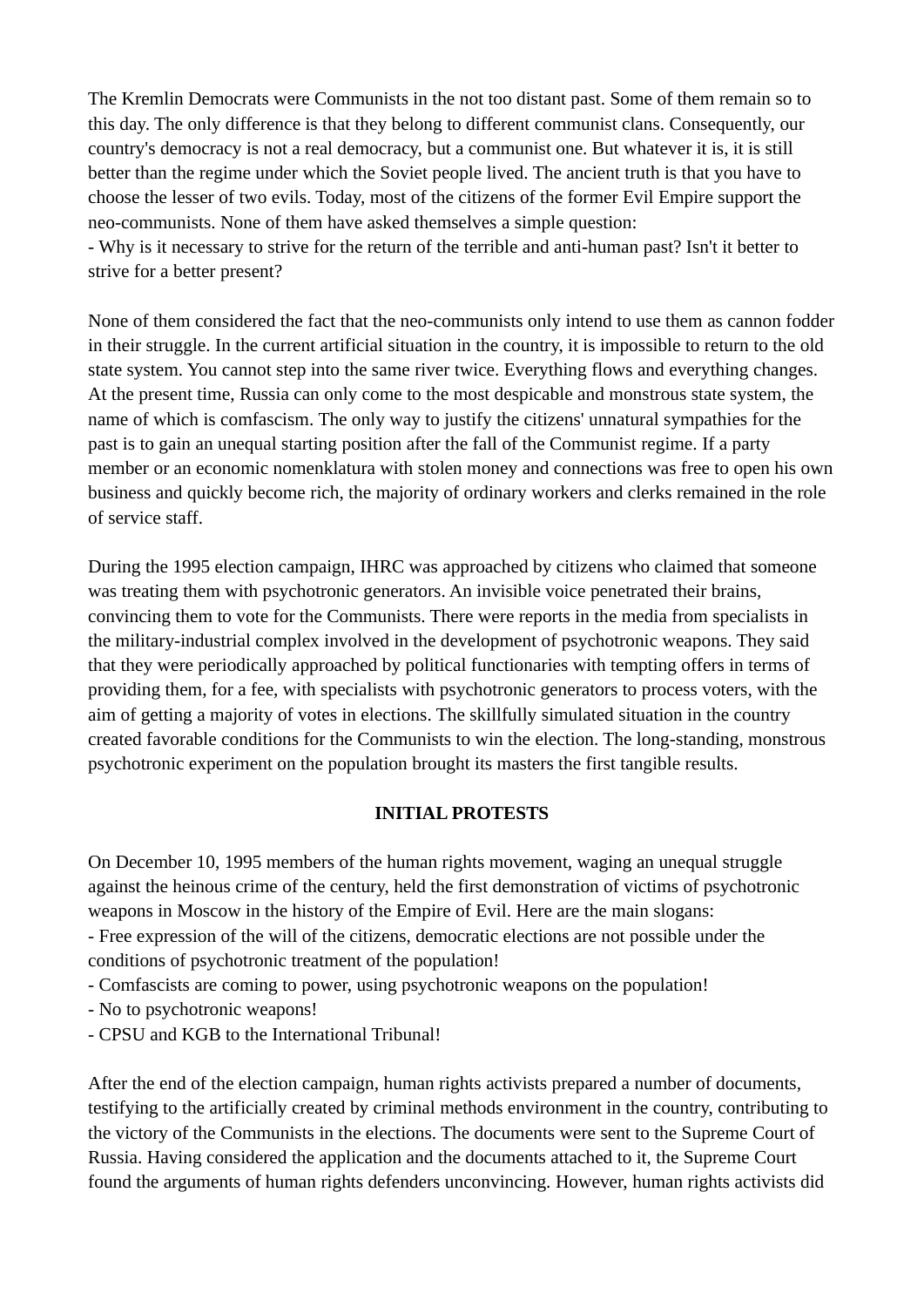not agree with the court's decision and are preparing a more competent application to recognize all elections since 1995 as invalid.

# **QUIETLY SNEAKING TO POWER, ACCORDING TO THE SCRIPT OF THE PUPPET THEATER OF OBRAZTSOV**

The comfascists, armed with psychotronic weapons, begin to occupy key positions in the country without much difficulty. Everything is provided for. The Commuma passes laws to return to the past. The Yellow Gulag works at full capacity. New yellow prisons are opened, ready to accept all dissenting and zombified citizens. The president, treated with psychotronic weapons and surrounded by a comfascist clique, is waiting for the denouement. The Kremlin rulers, mostly composed of political crooks who have stolen a lot of money, cede seats of power to their comrades-in-arms from Staraya Square and the Lubyanka, who are ready to empty their pockets at any moment, bloody Party cards. The future leaders and teachers of enslaved peoples sing nightingale songs about the beautiful communist past and an equally beautiful future. They swear that after they came to power, and they never went anywhere, to quickly put an end to crime, capitalism and unemployment, to make everyone equal and happy.

Psychotronic censorship sifts through a psychotronic sieve all publications. It is vigilantly watching to ensure that secret information about super-weapons and their application to the population does not get into the press. Authorities put obstacles and disrupt mass protests to expose and stop the psychotronic warfare. Psychotronic terrorists destroy victims.

Sabotage, lawlessness, delayed payment of pensions and wages, high prices, beggars in subways and city streets, wide gap between poor and rich, unemployment, crime, local regional wars and other artificially created social upheavals, along with psychotronic processing of population, were to anger people and return them to communist ideals. The coming to power of any varieties of communist persuasion would inevitably lead to the restoration of the communist regime, to its worst times, and would serve as the beginning of the unification of the former Soviet Union into a single military-police state, controlled by psychotronic weapons.

Zombified population is a set of puppets controlled by puppeteers. By skillfully pulling the levers and pressing the buttons on the control panels of the psychotronic weapons, they lead people to one or the other extreme point. The population, which lost millions of lives during the monstrous experiment, put into a hopeless situation, obediently moves along the pre-planned psychotronic corridor, facing new tragedies, hardships and trials.

#### **YOU CAN'T HIDE THE TRUTH IN A BAG!**

At present, the President of the Russian Federation has imposed a strict ban on the dissemination of information concerning the secret activities of the Ministry of Defense and special services. The presidential administration explains this prohibition by the necessary measures to prevent the leak of secret information to the West and to the so-called mafia structures. Such a decision by the president would be certainly correct if Russia were a constitutional state, where military and special services were tightly controlled by the democratic parliament and public institutions.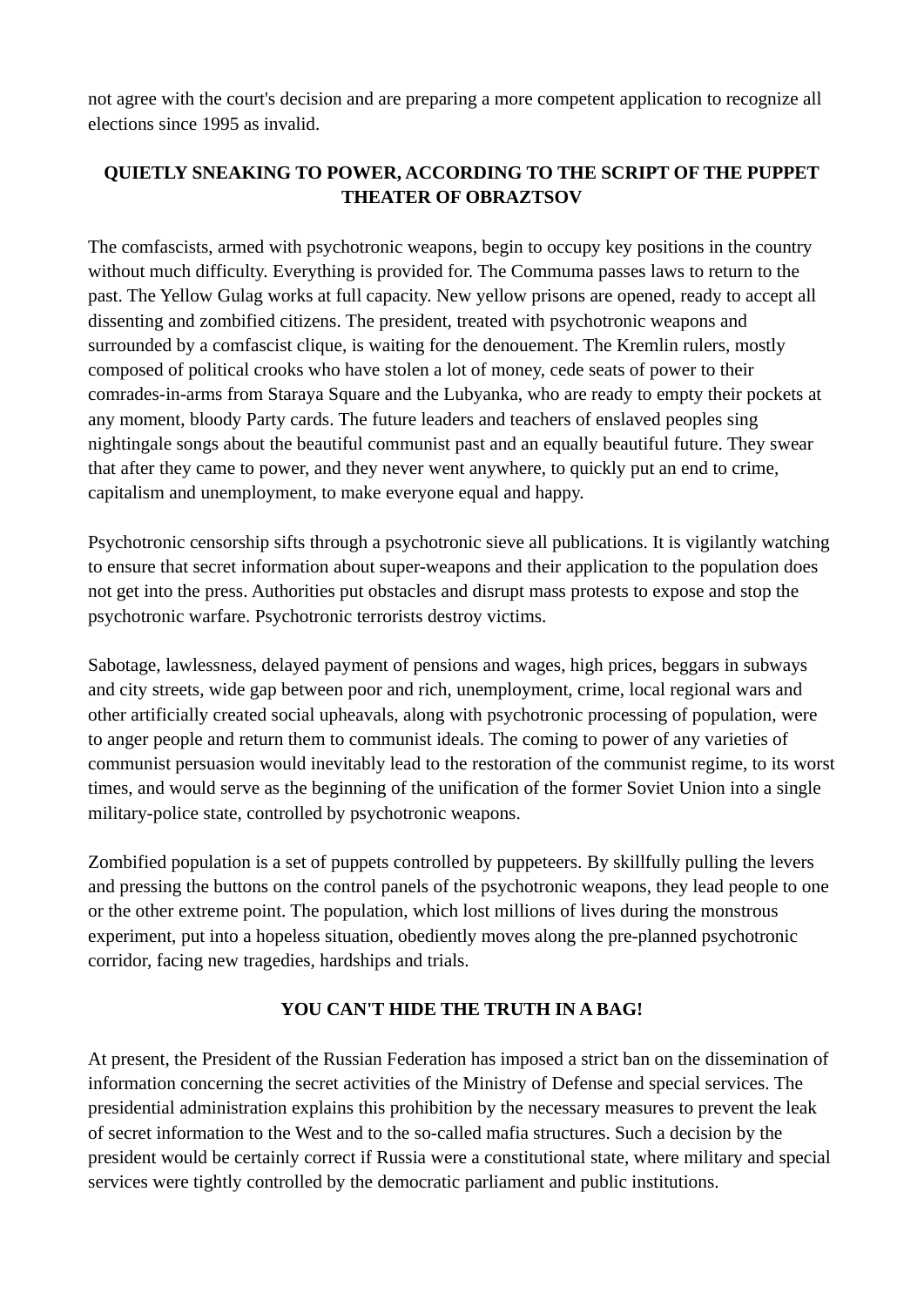The former Evil Empire, with its center in the Russian Federation, is a post-Communist space where all human rights are flagrantly violated and all national and international legal norms are flagrantly ignored. Special services use psychotronic and other types of modern exotic weapons against the population for political purposes.

With the appointment of a new chief of the KGB-FSB in 1996, this agency was completely coded and engaged in the former terrorist activities (materials of the conference "KGB - yesterday, today, tomorrow"). The West does not need informants, because it has exhaustive information related to the defense capability of the former Soviet Union. Mafia structures were artificially created by security services to disguise their criminal activity.

The population for over 30 years has been subjected to psychotronic treatment. Consequently, the president's ban is intended to veil the crime and avoid fair retribution. The post-Communist space, with its multitude of states located on its territory, is reminiscent of a steam locomotive speeding through a tunnel, which has no second track to turn sideways and avoid collision with the locomotive that came from the opposite side.

# **THREAT TO NATIONAL SECURITY REQUIRES URGENT LEGISLATION**

Crimes against psycho-physical security must qualify as crimes against humanity and have no statute of limitations. The law should provide for liability from the moment the crime is committed, regardless of whether it was committed before or after its adoption, and should have severe penalties for violation. In the former Soviet Union, the public should demand that their parliaments introduce the following legislation into the constitution and criminal legislation:

- Law "On Information, Intellectual, Genetic and Psychophysical Security of Man
- Law "On Prohibiting the Development, Accumulation and Use of Psychotronic, Psychotropic and Other Modern Exotic Weapons, as well as Special Devices Capable of Remotely Influencing Human Psychophysical Activity and Purposely Destroying Human Health"
- Law "On declassification and prohibition of activities of state bodies, government agencies and secret services that violate human rights"

Before the laws come into force, it is necessary to take the following measures as a matter of urgency

- Stop the remote influence on the population. The victims should be programmed and all information about them destroyed in electronic systems.
- Establish state and parliamentary commissions to investigate the psychotronic genocide.
- Create personal protection centers with special protection of the premises and special devices that register external influences on the person.
- Oblige law enforcement agencies to review citizens' allegations of external influences.
- Prohibit the use of mental hospitals for punitive purposes for citizens who complain about outside influences.
- Oblige medical workers to record traces of psycho-physical terror We should give patients their medical documents in their hands.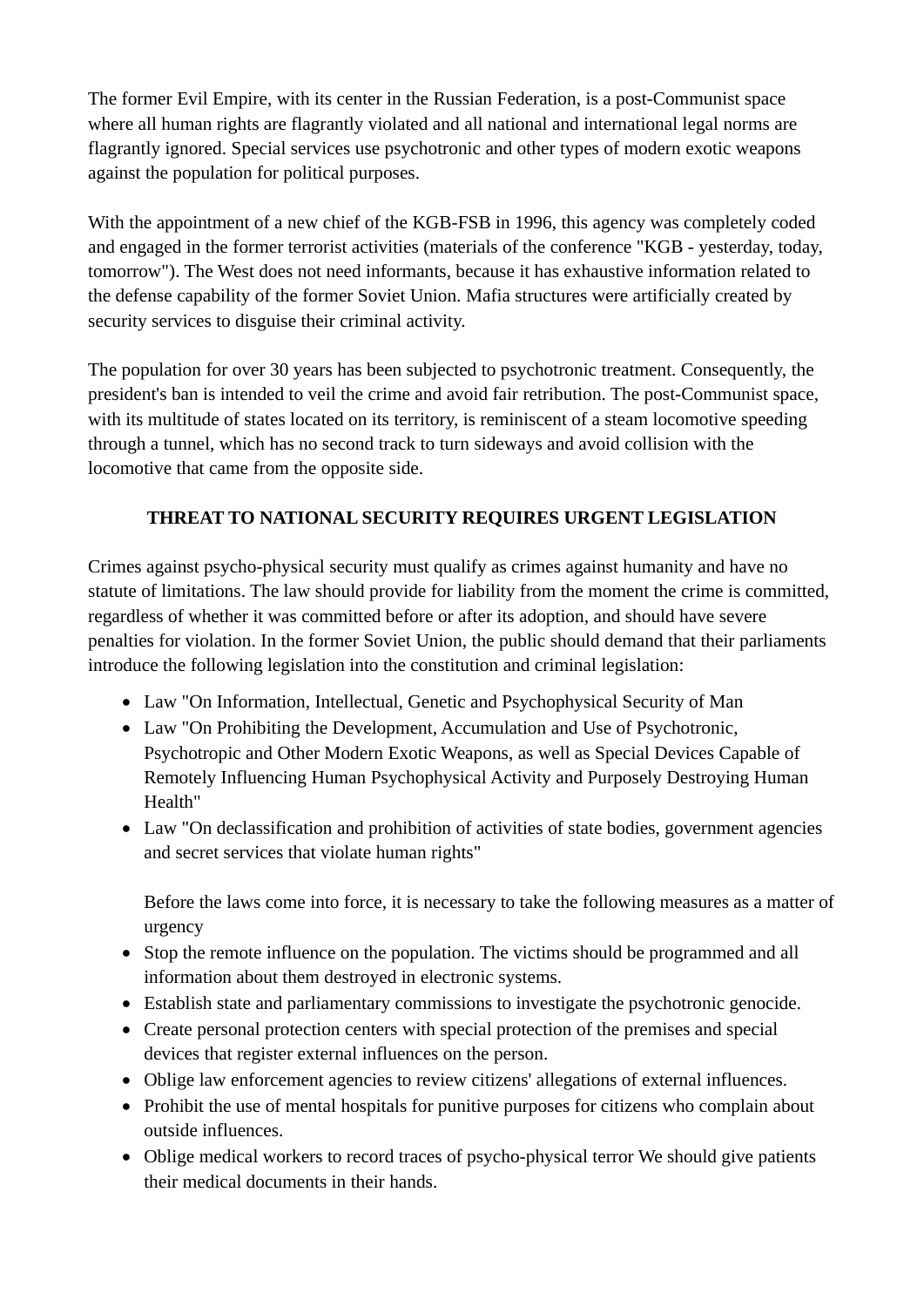Ensure the free departure of victims of psychotronic weapons from the country. Victims should be equated with political refugees.

Millions of our compatriots murdered on the account of the CPSU, VChK-KGB-FSB. Millions who went through Stalin's gulag and sovpsychushkas. Millions who were persecuted and persecuted. There is no need to give a moral, political and legal assessment of yet another brutal vandalism. Psychotronic genocide, which has grown into a psychotronic war against its own population, should be qualified as a crime against humanity.

**\* \* \*** 

# **NIKOLAI ANISIMOV**

#### **Natalia POLOVKO** 2011

More than 30 years ago, man invented a technologically new weapon

- What kind? - you ask.

- The weapon of radiating type! That is what it is called in Article 6 of the Law on Weapons of the Russian Federation.

This weapon shoots by invisible modulated impulses. It can secretly influence on any physical objects (solid, liquid and gaseous). For example, TV, car, airplane, light bulb, lady's bag, plastic basin, cutlet, gasoline, water in the pot, air in the kitchen. These weapons also affect biological objects. For example, humans, animals, birds, fish, insects and plants. The modulated pulses are not seen, heard or felt by humans, so they are not aware of the external impact.

Weapons of the radiating type can kill a person instantly, or can kill slowly, developing severe disease. This weapon can deprive the victim of sleep or plunge him into radiosleep, erase autobiographical memory, embed voices in the brain, under the nose - the smell, on the tongue - a crumb, on the palm - the hair. If it doesn't carry over, it takes away! As a result, the paint on the picture disappears in the blink of an eye, the putty on the wall, the glue in the shoe. In other words, this weapon not only shoots. It teleports and annihilates matter!

Many call this weapon psychotronic (it is controlled by a computer). Among experts the more popular name is bioelectromagnetic weapon (bioelectromagnetic radiation - its striking factor), and among the people - torsion (torsional component - its highlight). Manufacturers reassure human rights defenders that this weapon is non-lethal. It causes temporary dysfunctions which disappear by themselves. For example, headache, high or low blood pressure, panic, fatigue, muscle cramps, sudden diarrhea.

Another name has been coined for the mass media - nanoweapons.

- What kind of weapon is that? - Journalists are jostling.

- It is a secret! - At the press-conferences, they answer meaningfully.

In a word, the one who wants, calls the secret weapon as he/she wants. The transmitter doesn't care. With the creation of the new weapon, its victims began to appear. First there, abroad, and then in our country. The covert use of radiant-type weapons against people often leads to monstrous forms.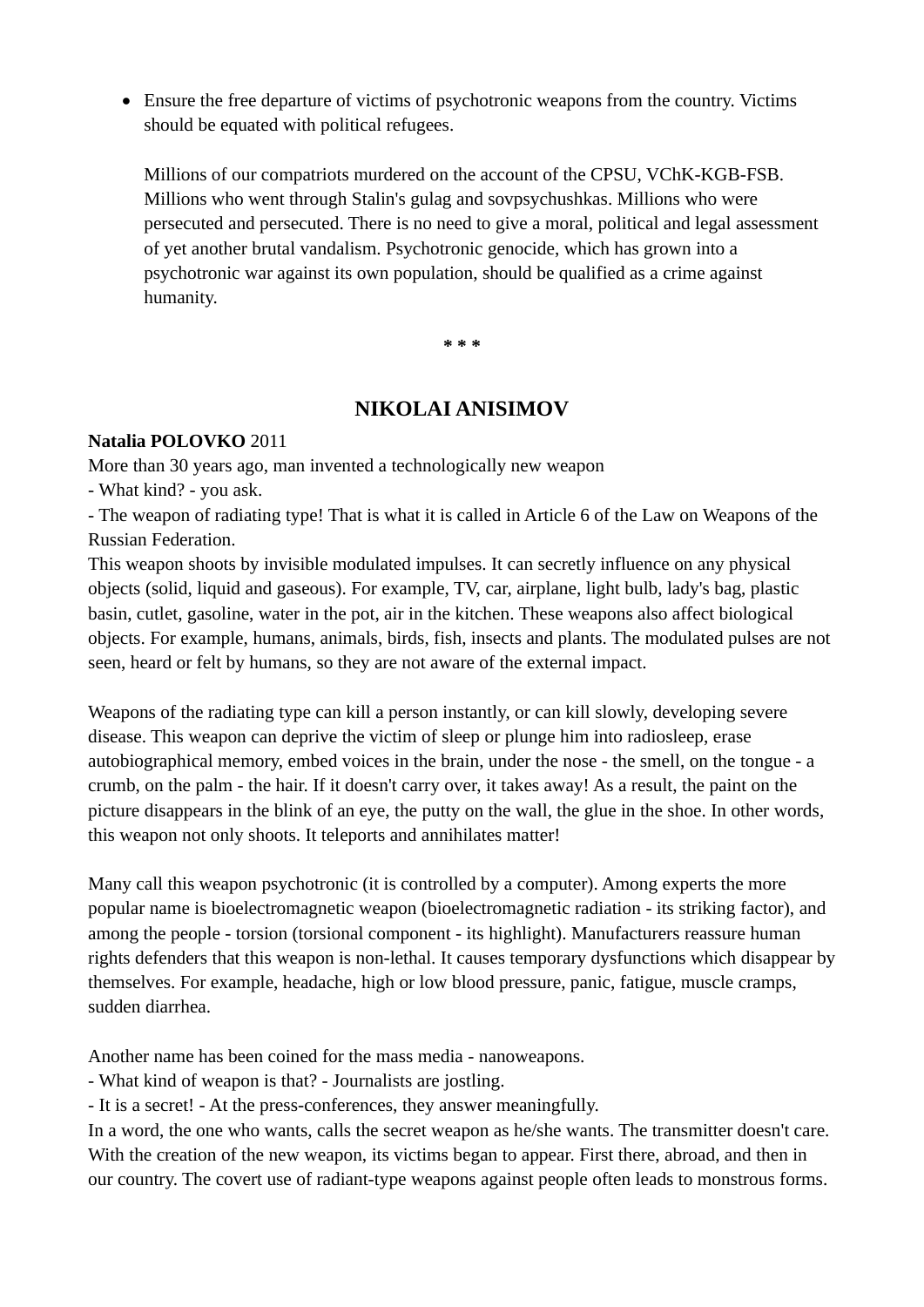#### **PLEASE!**

Nikolai Ivanovich Anisimov is the chairman of the Moscow branch of the Human Rights Information Center. He is also a victim of remote psychophysical influence.

- Why? Who is he and where is he from? - You'll ask.

Let's start from the beginning. Nikolai Anisimov was born in Irkutsk (USSR) in 1945. After his birth, his parents moved to Novosibirsk. Anisimov's family was the most ordinary. Father (military engineer) and mother (employee of the research institute) brought up two sons. Anisimovy lived like everyone else, that is, from paycheck to paycheck. At the end of the '60s, Nikolai Anisimov started his human rights activities. Of course, the security services wouldn't stand for it.

Anisimov was not jailed or exiled. In 1987 they applied a new destructive method to him - remote influence. Unspoken, of course. I personally was as quiet as the grass, but in 1984 I got into exactly the same meat grinder! Hence the conclusion: radiation-type weapons are intended for mass use! Think about it! You can keep silent here, but you can't hide from it. There is no hiding from it, not behind a wall, not underground, not under water, not in space. But let's return to our hero. In 1993, journalist Igor Tsarev wrote the book" Zombie Syndrome". In this book is the story of Nikolai Anisimov. Shall we look into it?

#### **HUMAN REMOTE CONTROL**

"...In 1970 in Novosibirsk I was summoned to the KGB several times. - says Nikolai Anisimov in his book "Zombie Syndrome". - I was not beaten, only threatened with a "happy" life. I did not immediately understand what it was. It all began with the fact that some hooligans suddenly began to pick on me on the street. Twice they beat me up so badly that I had to spend the rest of my life in hospital. And then it was just in time for the elections. Out of stubbornness I told the agitators that they were visiting me in vain, I wasn't going to vote.

A few days later a police sergeant accosted me on the street. He hit me and for no reason whatsoever took me to a drug treatment clinic. There I was already badly beaten up. I would have put up with it, but I sued the sergeant. It was a real nightmare. The phone rang incessantly in the apartment, threatening to incarcerate me in jail or a mental institution. Finally, the investigation was over and the case went to trial. The sergeant was charged with abuse of authority in conjunction with violence, but the case was dropped. I should have known what was going on, but I was already in over my head.

I decided to look for the truth in Moscow. How I got there is a special story. Before I left home a phone call rang. A malicious voice said that he could not vouch for my safety on the road. I was almost run over by a car at the train station and, by some miracle, I managed to get away. Some young men came up and kicked me several times in the legs. They warned me that if I drove, they would throw me off the train. I broke down and went home. A month passed and I decided to go after all. In Moscow, I wanted to go to a reception at the CPSU Central Committee, but I couldn't make it. I had the idea of going to the U.S. Embassy, but at the very gates I changed my mind.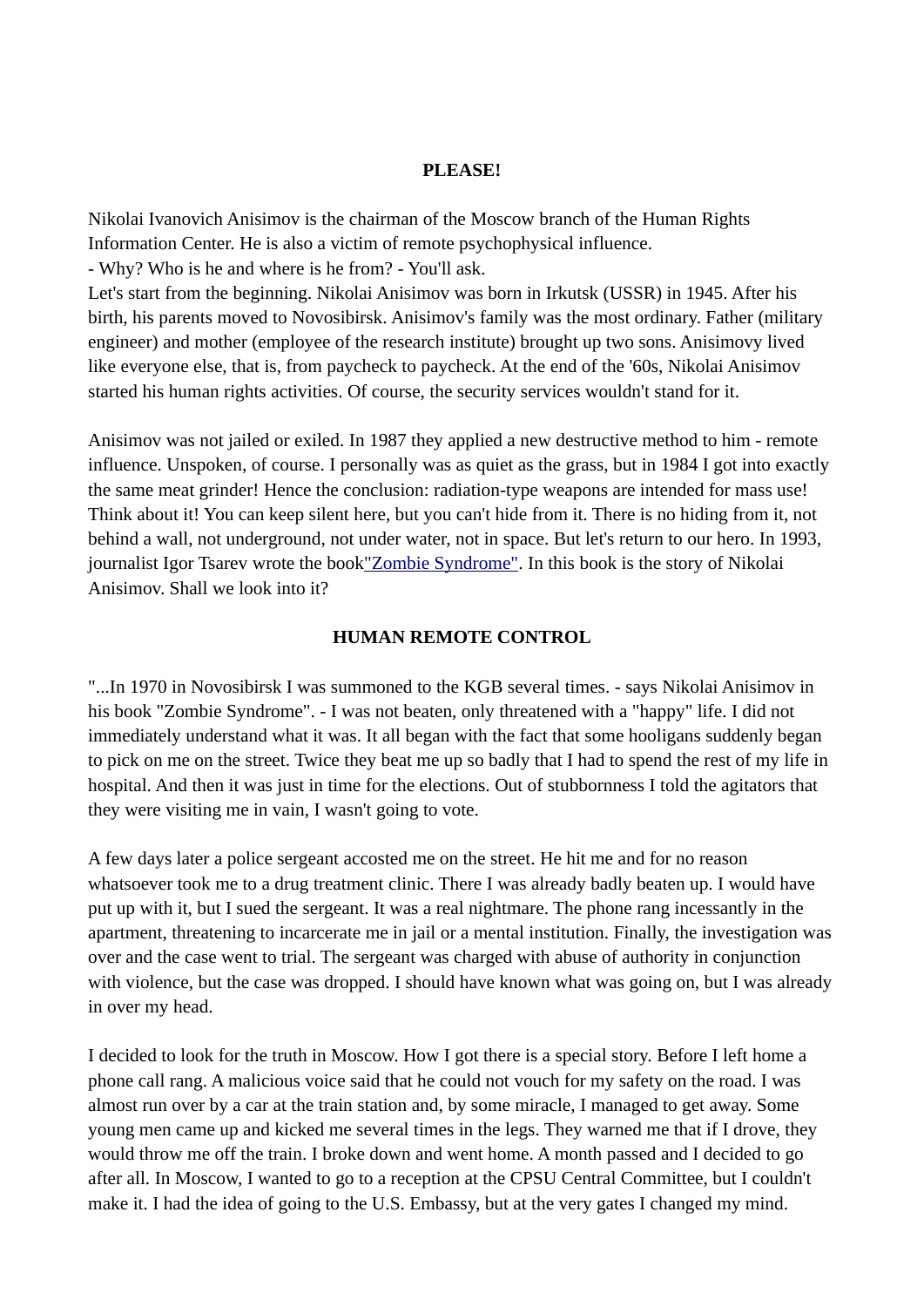The next day the KGB detained me.

- Why did you go to the embassy? Who did you know among the foreigners? - The questions poured out from all sides.

I was surprised that they knew literally everything about me. For example, they mentioned the "Declaration of Human Rights," which I handed out to students in Novosibirsk. They knew even such a trivial thing that I refused to go to vote. They warned me that if I spoke negatively about the Soviet government, they would make me a "guinea pig. They did not explain what that meant. I did not believe in the "rabbit".

As soon as I went out into the street, the hooligans immediately attacked me. I lost consciousness from the blow to the head. As a result, I ended up in the hospital with a concussion. Soon two police officers came to the room. They said they were investigating the attack and asked me to come to the police station after I was discharged. I went in. There was also a member of the state security service.

- What was that about? - I was surprised.

And that's what it's about! An ambulance and several burly paramedics were waiting for me outside the department. They grabbed me and took me to the asylum. That was how I got into the first circle of hell.

From the very first days I was given drugs that caused me suffocation and severe pain. My requests to inform my mother in Novosibirsk about my whereabouts were refused. They did not give me a diagnosis either.

- You are definitely crazy! Only crazy people go to complain to the CPSU Central Committee! - They laughed right in my face.

A few months later I was sent by train to Novosibirsk Psychiatric Hospital. There I was declared healthy and released. What a mess! However, the calls to the local KGB continued regularly. I was accused of propaganda against the Soviet power and threatened to be locked up in a mental hospital again.

After I was discharged from the psychiatric hospital I planned to get a job, which I had lost during my ordeal. In the morning I decided to go to the personnel department and started getting dressed. Suddenly the phone rang. I picked up the phone.

- Don't go anywhere! You shouldn't. Work is still not given! - Mockingly warned a strange voice. The call was frightening. I had not shared my plans for work with anyone.

I decided not to retreat and began to put on shoes. I saw that my shoes began to unravel at the seams. The new-fashioned kapron laces were torn. While I was messing with my shoes, there was a rumbling sound behind me. It was the overturning of chairs. The glass of water that had been in the middle of the table suddenly slid to the edge. Then it hovered in the air for a moment and fell to the floor. Ignoring the frantic things, I pulled out my shoes, but I couldn't put them on. My toes twisted as if they were cramped. It was impossible to straighten them. Every time I wanted to put my shoes on, my toes immediately clenched. As I approached the front door, an unknown force knocked me off my feet with a resilient kick. The door lock was suddenly jammed, and I couldn't get out of the apartment.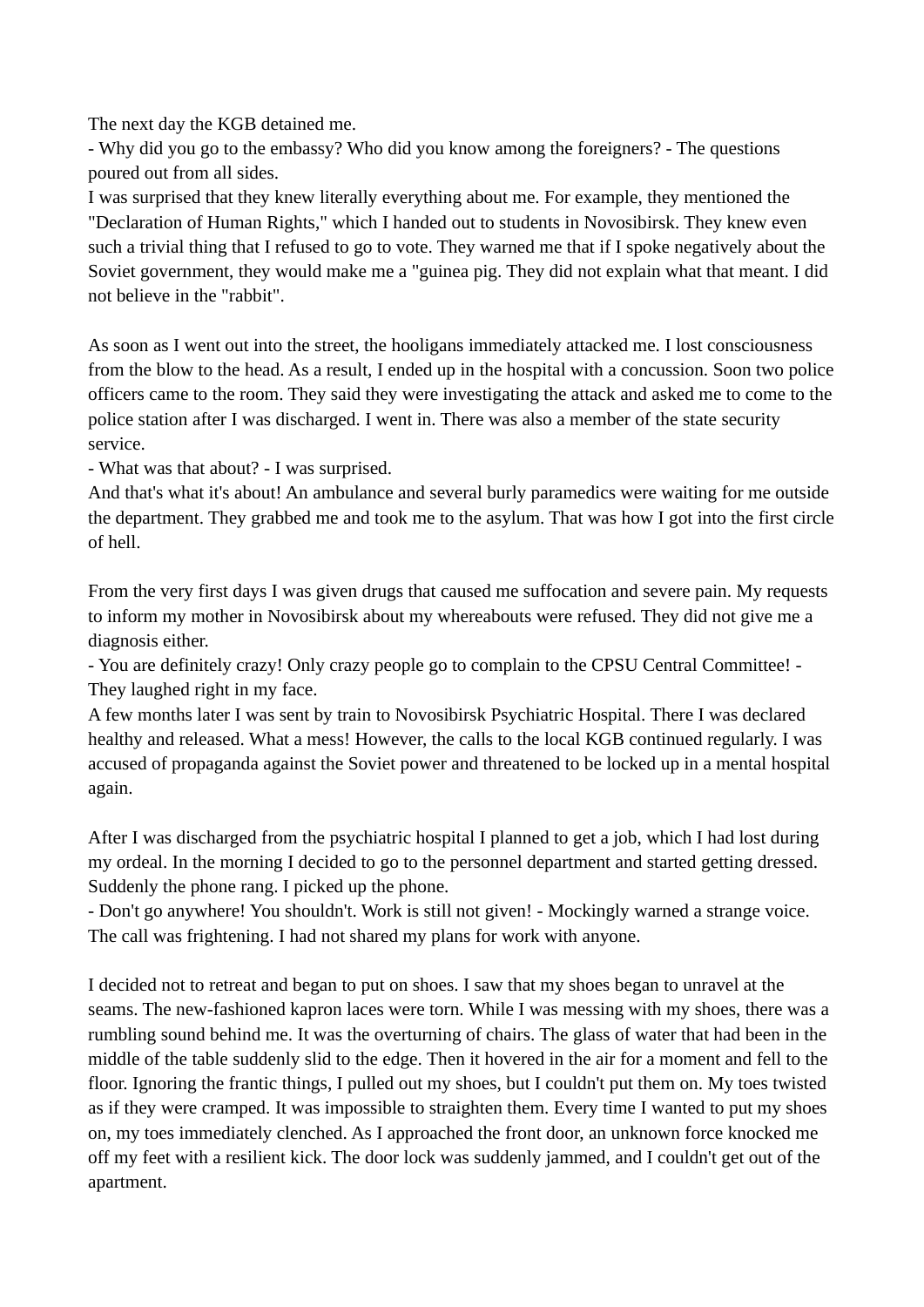I got tired of fighting the damn thing and lay down on the bed. Something clicked in my head at once.

- Schizophrenic! Schizophrenic! Schizophrenic! - A nasty, squeaky voice came over me.

I was confronted not by some mystical force, but by a specific organization. I knew that I was being remotely influenced by devices. I did not know what they were, but their technical capabilities were astonishing. It was incomprehensible why so much effort and resources were spent on an ordinary man.

They did not spare time on me either. They worked on me around the clock. They wouldn't let me sleep. As soon as night approached, a whole concert began in my head. The brass band would endlessly play the funeral march and the International. Sometimes a police siren would play for a change. I tried plugging my ears and putting a pillow over my head, but nothing worked. The sounds came from right under my skull, as if a radio speaker had been built into it.

The effects of the treatment became visible after a few days. I lost so much weight that my clothes were hanging off me like a mop. My eyesight was severely impaired. My muscles cramped up every now and then. As soon as I tried to relax, my body would group itself into an unnatural posture. A cold sweat was followed by unbearable heat. Constant vomiting drove me to exhaustion. My hair and teeth began to fall out, ulcers appeared on my chest, and blood occasionally trickled thinly from my ears and nose. My skin peeled off and in some places came off in shreds.

Two voices, male and female, settled in my head. They commented on my every move and laughed: - Remember once and for all! We have your every move in the palm of our hand. Our movie camera is your own eyes! Don't you dare do anything without our permission!

- Go right! Now go left! Sit down! Stand up!" they ordered.

If I disobeyed, my body would be in unbearable pain.

When I felt really bad and tried to call an ambulance, the phone would suddenly stop working. When I tried to leave the house, something constantly held me back. Sometimes my memory went blank and I couldn't find my clothes. Or I would suddenly vomit uncontrollably at the door. - Schizik! Don't fuss, think about your future! You can always go to the asylum or the afterlife! - The invisible voices mocked me.

My life had turned into a living hell. I could no longer distinguish day from night.

The result? I ended up back in the asylum. Among the persons who transported me was a familiar sergeant. The policeman punched me in the face.

- Well, you dissident bastard! Didn't the authorities please you? - he grinned. - Now you'll go to the right place! They'll make a lunatic out of you in no time!

At the mental hospital they put me on haloperidol, sulfazine and other medications. My condition worsened even more, but the doctor never came to see me. After forty days I was discharged. I could hardly move and fell down almost at every step. An invisible hoop still bound my head. A weak electric current constantly processed my body.

- This was not the last of the asylums! You're going to die among the lunatics! Soon you won't be able to tell an elephant from a watermelon! - The voices in my head wouldn't stop.

I am sure that I am exposed to bioelectronic generator, which is at the disposal of special services.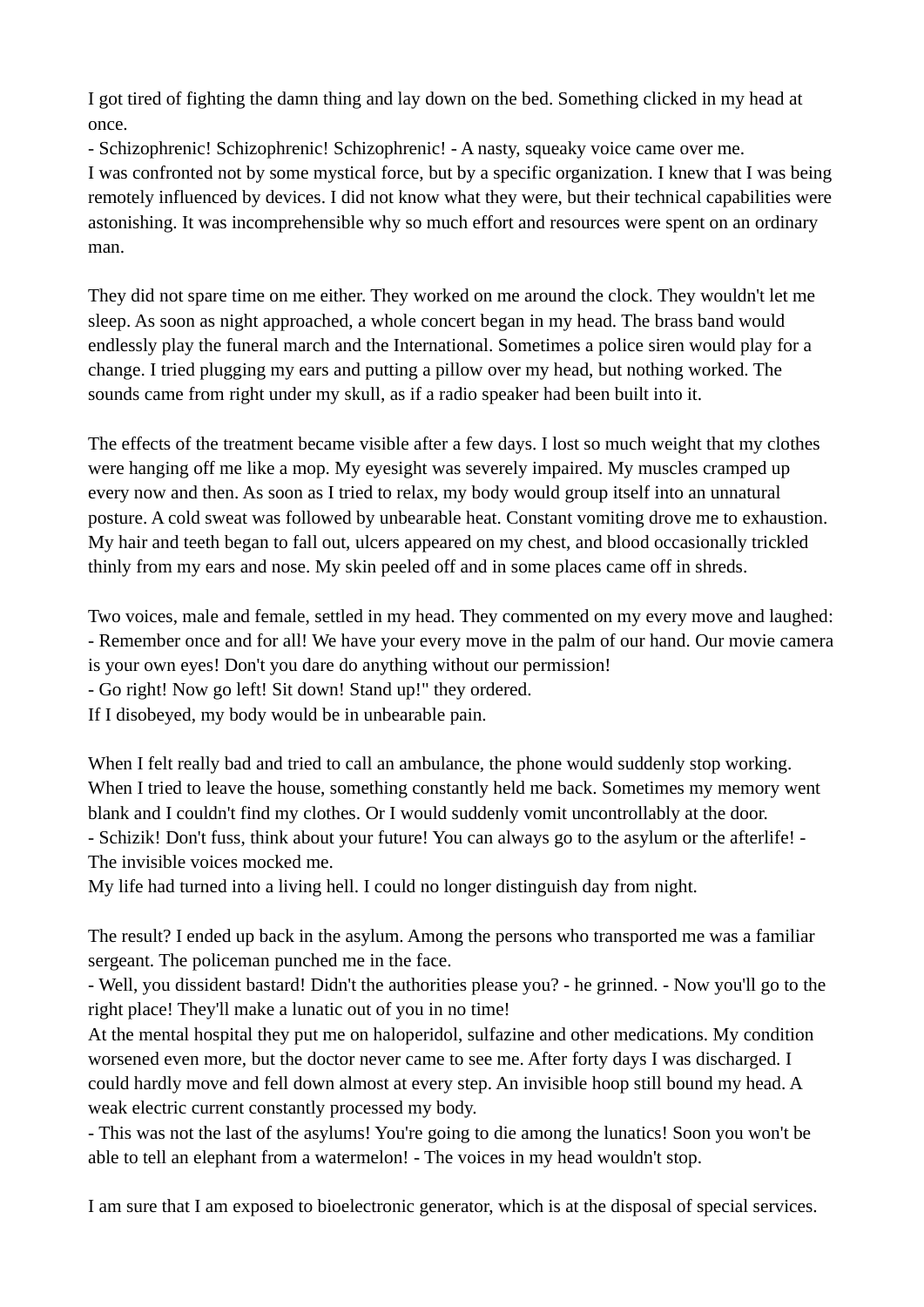But they will not break me. I never thought I would go into politics. Life forced me into it. I began to participate in the publication of the newspaper Secrets of the KGB, dedicated to the problems of psychoterror. I also gathered a group of people who, like me, are subjected to remote influence."

### **EXPERT ADVICE**

As a result of examination of Nikolai Ivanovich Anisimov, no chronic progredient mental disease in the form of schizophrenia could be found. The examination did not reveal any signs indicating that he had allegedly suffered a previous mental disorder of higher nervous activity. He did not require compulsory medical registration and observation by a psychiatrist. The psychiatrist, the member of executive committee of the international independent research center on psychiatry Alexander Pashchenko, 28.06.1991 (from the book by I.Tsarev "Zombi syndrome").

## **PSYCHOTRONIC GOLGOTHA**

Five years passed. Nikolai Anisimov began to write a book about psychotronic terror himself. He called it the Psychotron Calvary. With inconceivable difficulty this book was published in 1999. In the chapter "From the author" Nikolay Anisimov told about himself.

"...In 1987 the KGB system started to use psychotronic weapons against me according to the following programs: remote control of brain, control of emotions and work of internal organs, carrying out of special medical-biological, pharmacological and psychotronic experiments. - recalls Nikolay Anisimov in his book "Psychotronic Calvary". - After my brief conversion to the West, I was temporarily left alone. I joined the first political opposition party, the Democratic Union, and became active in political and human rights activities.

In 1988 KGB assigned to me its agent A. Chuiko, who passed in KGB documents under a code name "Ethan". His task was to steal various documents from me and to discredit me among political parties and young scientists of Novosibirsk Akademgorodok in order to prevent disclosure of the psychotronic war in the USSR. Chuiko's revelations were published in the newspaper "Moskovsky Komsomolets" on September 26, 1993 in the article "Thousand Days of Zombies".

In 1989 the KGB system started using psychotronic weapons against me again. In 1990 I renounced my Soviet citizenship. On the second day after I submitted my documents to OVIR, the KGB together with the Ministry of Internal Affairs tried to fabricate a criminal case against me. I was accused of committing a nonexistent crime. In the same year, the KGB system desecrated the graves of my relatives. Then they deprived me of even a low-paying job, leaving me practically without means of subsistence and completely blocked my mail and phone.

During the years of terror, which were twelve years of human life, the KGB system committed twelve unpunished criminal offenses against me, many provocations, searches, and discrediting. By purposefully destroying my relative and comrades who knew a lot with psychotronic weapons, the Chekists passed their deaths off as natural, faking various internal diseases.

My mother was turned into a blind and deaf invalid, bedridden. My daughter gave birth to an unusual child with signs of mutation. As a consequence of prolonged treatment with psychotronic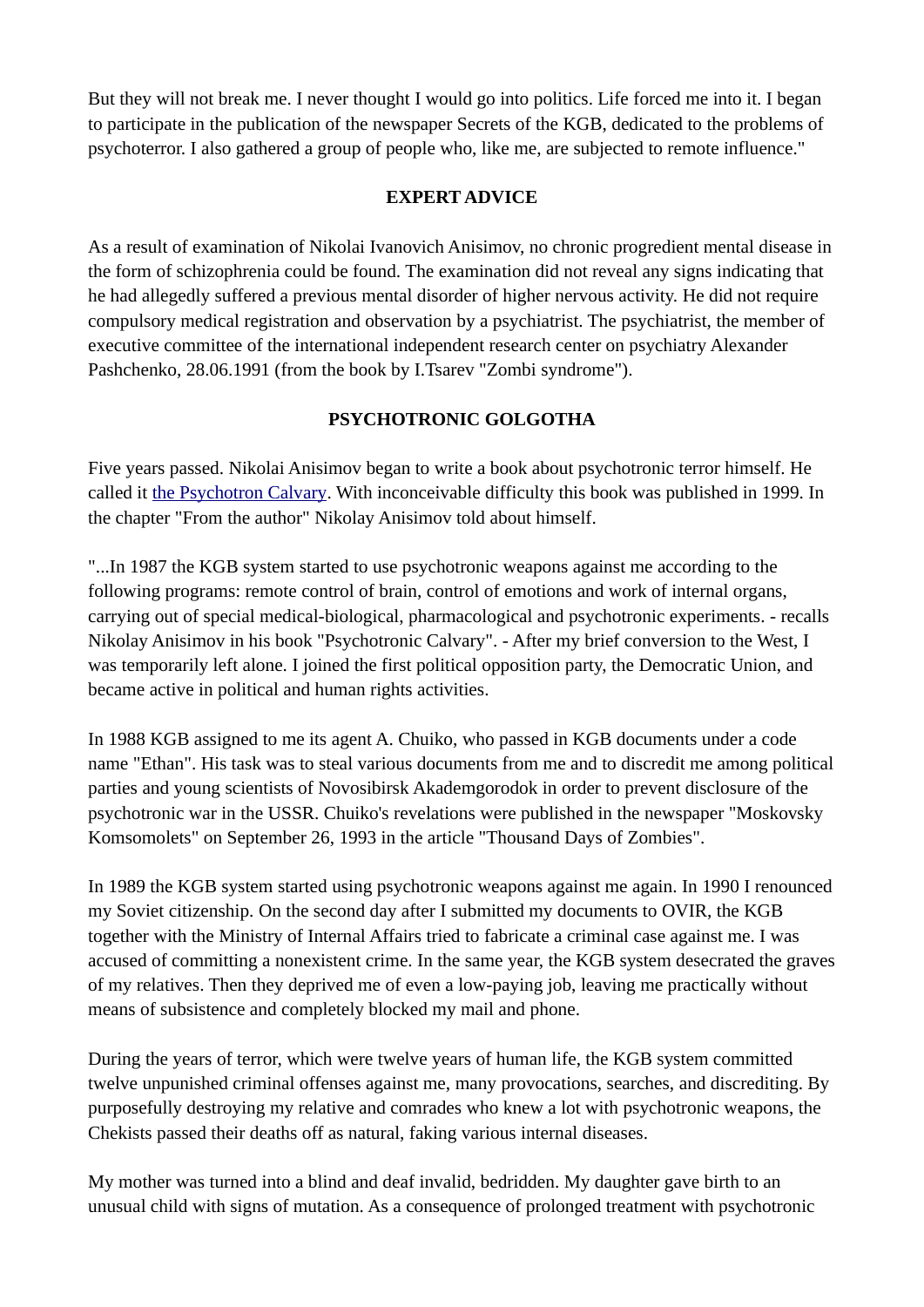weapons, I acquired more than 25 chronic diseases, running in an acute inflammatory form not amenable to any treatment. I was infected with several serious diseases, there were injections of psychotropic drugs instead of painkillers. As a result of prolonged irradiation of different parts of my brain I lost my vision significantly, there was a deformation of my frontal bone and atrophy of the cerebellar worm in the back of my head, my height in a very short time decreased by 7 cm, etc.

All artificially created changes in the body are produced by purposeful manipulation according to the scheme: positive - negative, negative - positive. Psychotronic processing is performed on a subtle genetic level. Molar teeth that fell out, periodically descending nails, first and second-degree radiation burns on my body, hair that began to fall out, changes in the pigmentation of eyes, changes in the structure of skeleton bones, muscles and organs located on my face testify to the fact that irreversible changes, inevitably leading to death, are taking place in my organism due to purposeful irradiation.

Somatic destruction is periodically combined with purposeful information torture on the principle of associative and neurolinguistic psychoprogramming known to specialists with the use of a supercomputer. All of the above facts are confirmed by special expertise, legal and medical documents, witnesses and material evidence.

In summer 1987 I came out with anti-psychotron poster on the central square of Novosibirsk. The poster said that the CPSU and the KGB were waging a secret undeclared bioenergetic war against their people. At the time, psychotronic weapons were called bioenergetic by experts. The punitive bodies were doing everything possible to remove me from the square. They managed to do it only by using psychotronic weapons against me.

KGB and Interior Ministry warned me that if I did it again they would put me in a psychiatric hospital or put me in jail. Ignoring the threats and the horrific psychotronic terror, I continued to take to the streets and distribute leaflets. Not even two weeks after the first action as dozens of people exposed to psychotron terror began to come to my house. On September 10, 1987 in Novosibirsk, the Committee for the Protection of the Population from Bioenergetic Terror was founded. This was the first human rights organization in the Soviet Union to expose the monstrous crime of the century.

Two months later, I was forcibly placed in a local mental institution. There the Mengeliers in white coats conducted criminal medical-biological and psychotronic experiments on me. I systematically sent personal and collective statements, human rights documents and factual material to practically all legal instances of the country. In 1990, according to postal documents they reached the President of the USSR M. Gorbachev. In 1991, in Novosibirsk, I personally handed over a large package of human rights documents, the press and my personal appeal to President Yeltsin. In all cases, presidents and officials got away with absurd replies or persistent silence.

In 1993, Boris L. Nazarov, president of the Information Center for Human Rights, invited me to Moscow to start an anti-psychotronic movement. In 1994 we established the Moscow branch of the Information Center for Human Rights. Its focus: protection of citizens against psychotronic terrorism. I was elected chairman.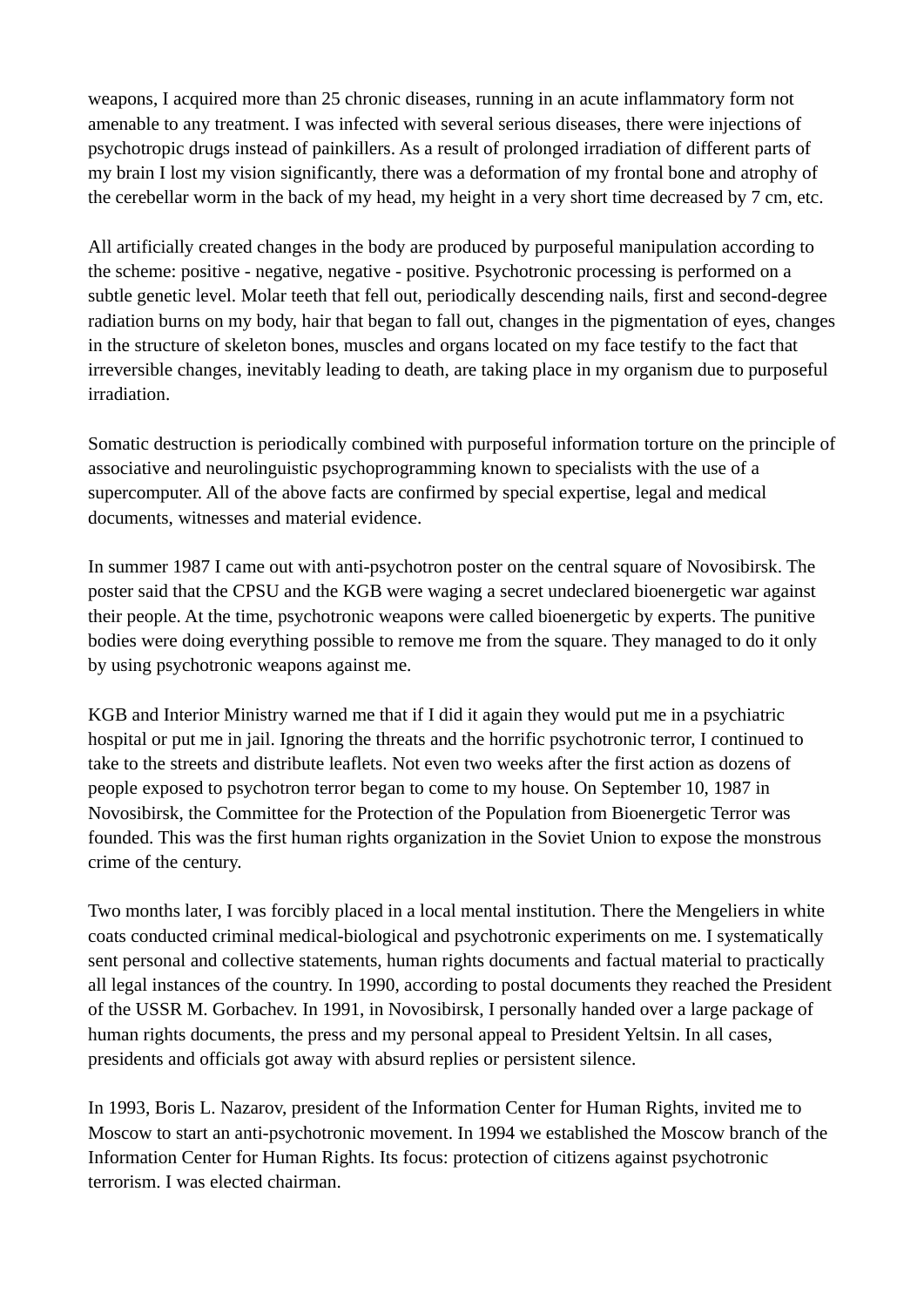In twelve years our organization held more than a hundred protest actions and informational meetings with the population. We published the magazine "Golgotha", the newspaper "Secrets of the KGB" and a special collection. More than two hundred appeals, statements, open letters and protests were sent to the highest officials of Russia. We established our branches in Novosibirsk, Tomsk, Pskov, Arkhangelsk, Ulyanovsk, Kursk, Yaroslavl, Ufa, Kazan, Tashkent, Kiev and the United States.

Using psychotronic weapons and their agents, the special services began to disintegrate and discredit our human rights movement. They turned a gathering place of victims into a testing ground for special technologies. A hunt was launched for persons who told about the use of psychotronic weapons against the population. Using the media, the population is duped into psychic magic, poltergeism, the coming of the Antichrist and extraterrestrials.

In 1997, psychotronic weapons killed Professor B. L. Nazarov. After that we were deprived of our offices and means to function. After the death of Professor B.L. Nazarov I was deprived of stable accommodation and minimum means of existence in Moscow. My mail and telephones were blocked, my articles and interviews on radio and television were banned.

I wrote an abridged version of the book "Psychotronic Golgotha" for more than two years, under the horrible psychophysical terror of KGB system. As a result I suffered considerable damage to my health. Two criminal offenses were committed against me, my relatives suffered. My typewriter was damaged more than twenty times and my computer was damaged once. Remote damage to dictaphones and photo equipment prevented qualified and quality interviews with specialists and scientists.

Distant damage to photographic equipment and photocopying equipment did not allow quality production of covers and illustrations. Passport theft made it difficult to enter the Russian State Duma and state institutions. Lack of money made it impossible to pay for printing services. The endless migrating through unfamiliar Moscow apartments, along an artificially created psychotronic corridor, complicated my life, took away time and frustrated the preparation of necessary materials. At present I am on the verge of annihilation."

## **DIVIDE AND CONQUER!**

It should be mentioned that in 1994 another independent public organization opposing the psychotronic terror was created in Moscow in parallel: the Moscow Committee for Ecology of Housing. ICES and N.Anisimov had nothing to share, but they never found a common language. No wonder - the secret service never sleeps! There are no days off.

They do the same with our support group for victims of remote influence. Our little group has been on the Internet since 2005.

- Divide and conquer! - this ancient principle is universal.

We are being successfully divided and dominated. However, any decentralization has positive aspects. For example, it allows you to express your opinion and write your own articles. You are reading one of them now.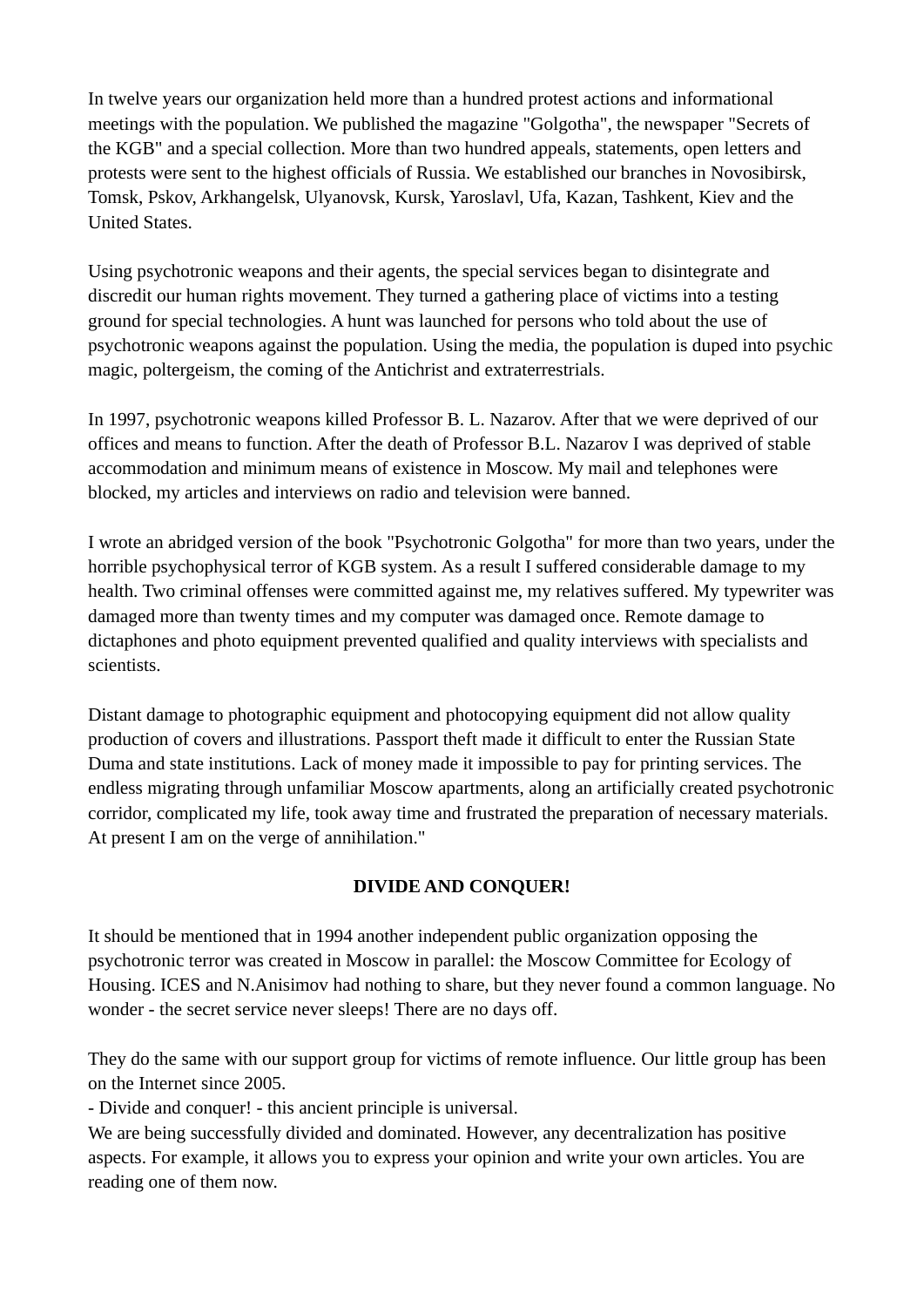But let's return to Nikolai Anisimov.

- What happened to him next? - People are curious.

Nikolay Anisimov returned home to Novosibirsk. On January 18, 2005, Anisimov hung antipsychotron posters in the street. He was alone again! On the same day the article"Psychotronic weapons on Studencheskaya"

appeared on the Internet at www.cn.ru. Shall we read it? I give this text in full.

### **PSYCHOTRONIC WEAPONS AT THE STUDENT**

"Today an unusual action took place at the exit of the Novosibirsk metro station. Its organizer claims that Russians are being zombified with psychotronic weapons by Kremlin officials who have sold out to the Americans. The action took place in the afternoon. An elderly man of good looks stood with a megaphone on a background of posters, clearly explaining why the population (i.e. you and I) is dying out, and addressed to the small crowd of people gathered there. Mostly students.

The point he was trying to make to the people was simple enough: "The KGB (that's right!) is using the secret designs of closed institutions to influence people. Naturally, no one asks people whether they want it or not. Weapon of influence is a kind of "psychotronic weapons", the danger of which was a refrain in the posters and speeches of the speaker.

Nikolai Anisimov, 60, chairman of the Moscow branch of the Information Center for Human Rights, was a champion for "purity of mind. Having complained about the silence of the masses reluctant to join him and voice their concerns over the megaphone, he took a break and got into a conversation with some of the brave ones who were willing to approach. Everyone, of course, wondered what all the talk was about, how to defend themselves from such influences, and what kind of weapon it was. The organizer explained that this way he is not too "pressed" - when he starts talking about it in all the corners.

It is possible to defend oneself with the help of special screens. What is the principle of operation of the psychotronic weapon and what it looks like - remained somewhat unclear (as in the case with the screens). Nikolai Ivanovich described it as a symbiosis of a person and a computer that emits certain types of electromagnetic waves. They, they say, make people jump out of windows, "vote with their hearts" (or other internal organs), but not with their minds, and cause various illnesses. Behind all this, says the chairman, are people we see on television almost every day. And those who are unknown to the public at large.

According to the human rights activist, he has fully experienced the "hood" of the security services. They first drew attention to him when he was working as a driver in a mental hospital and noticed